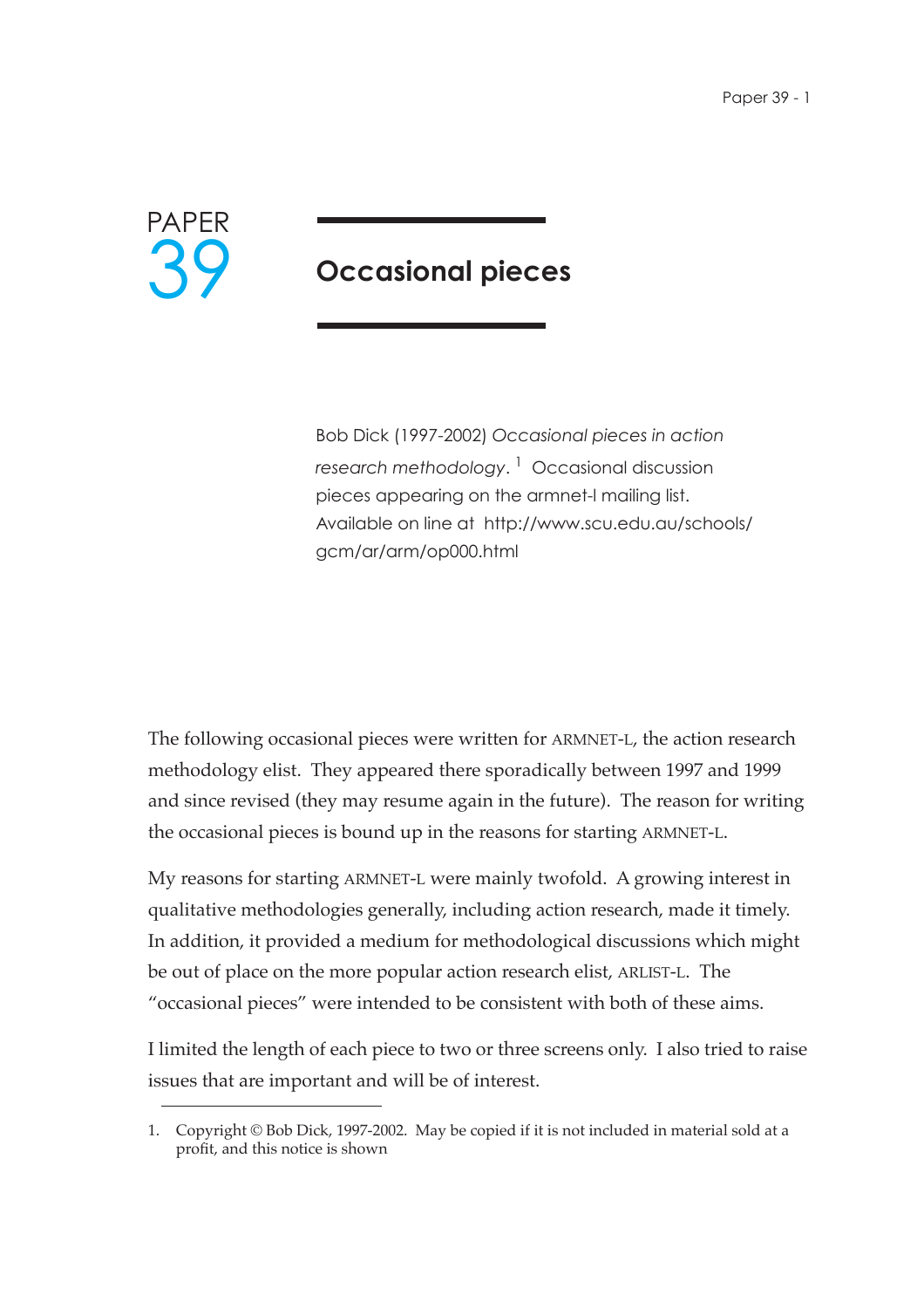Paper 39 - 2 Robust processes — papers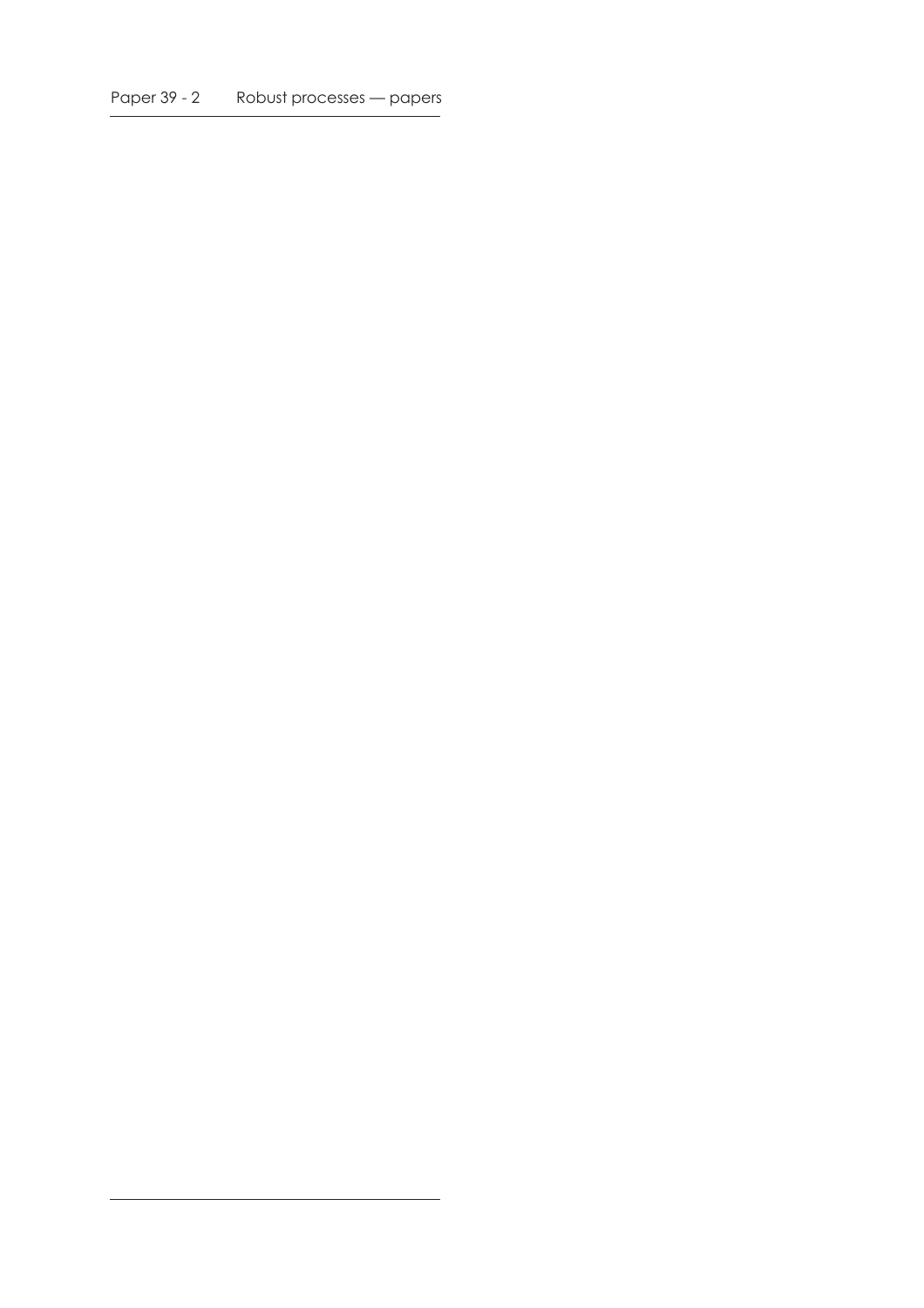#### **1 "Good" research**

Speaking only for myself ...

I had occasion recently to talk with some postgraduates about qualitative research. They have included some qualitative components within their thesis research, which is in psychology.

Their undergraduate psychology program has clearly equipped them reasonably well to do quantitative research. They are less well equipped to deal with research of any other flavour.

It also seemed that much of the teaching had treated experimental and quasiexperimental research as *the* way to do research.

This may partly explain why most psychological practitioners don't read much research, let along do any. They find the research they've been taught is often too limited to be relevant, and too hard to apply.

Many of them throw the baby out with the bathwater. They ignore all research thereafter.

Suppose, instead, they were taught action research. I suspect many of them would find it more relevant and useable in their work situation. In turn, this might lead to more practitioner research.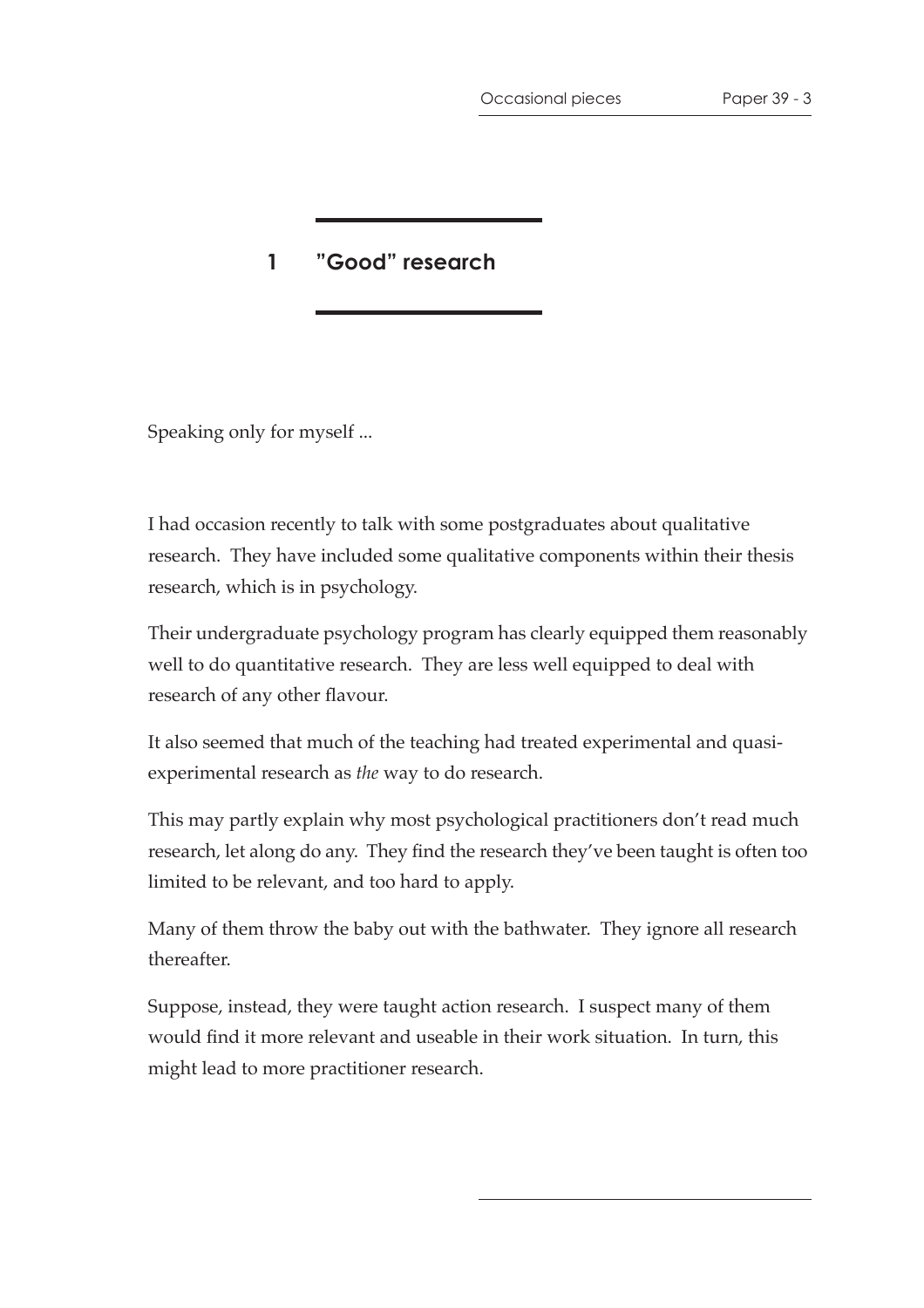I fear, though, that as a result they might regard action research as the one way to do research. That doesn't seem to me to be a desirable outcome.

So, what is good research? Following Dewey, I think it's research which achieves the intended outcome within the particular research situation.

It seems to me that sometimes that's action research. And sometimes it isn't.

Experimental research is good for some purposes, but not others. And I think you can say the same about action research, or ethnographic research, or any other flavour.

That would complicate matters, though, wouldn't it? It would make it difficult for us to do research as technicians.

No more following recipes. We would have to understand what we're doing.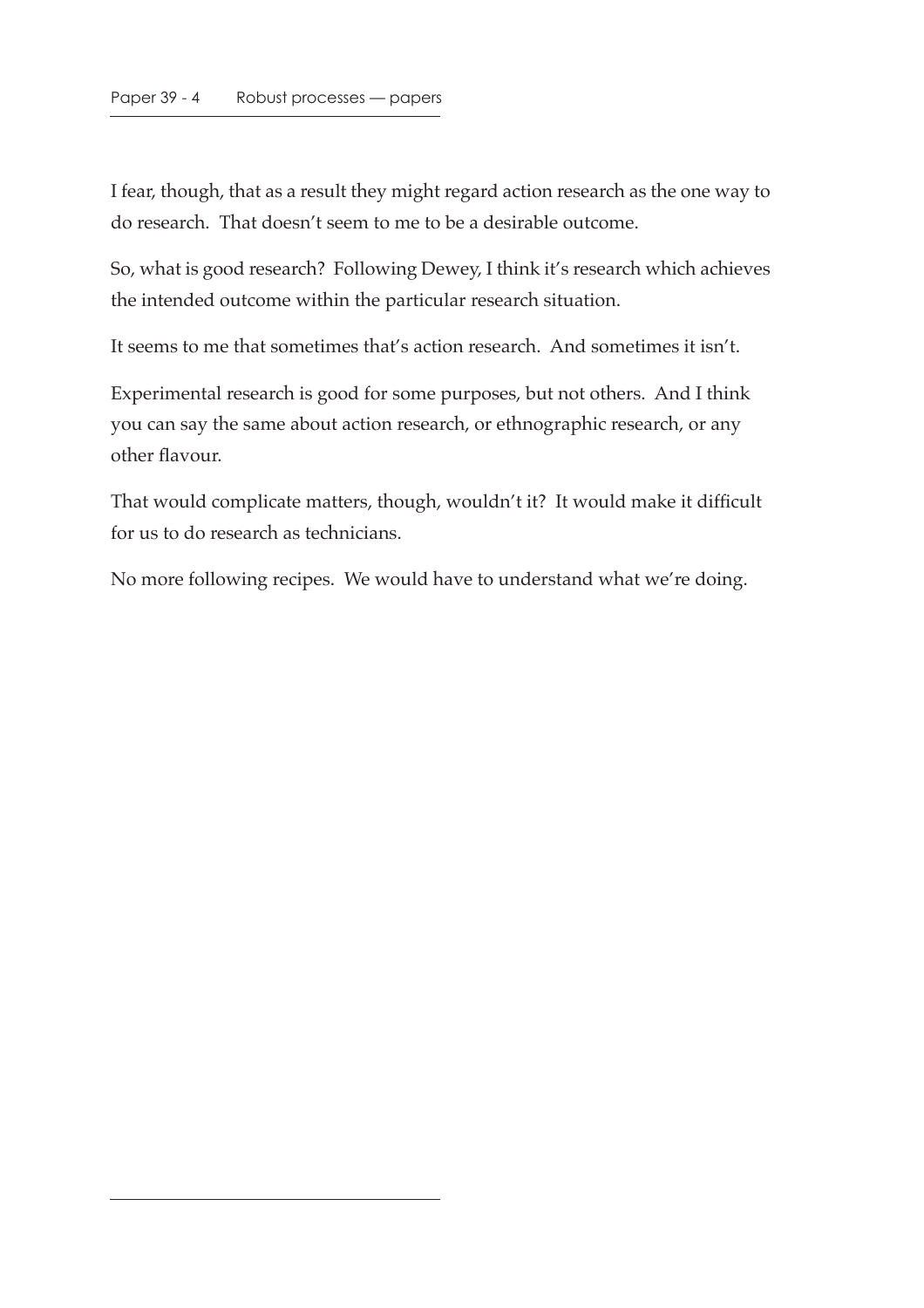## **2 What** *is* **"action research"?**

Speaking only for myself ...

What *is* "action research"?

I hasten to add that, by and large, definitions don't matter much to me. I think that there are more important issues to discuss. How to change the world, for example. In any event it makes more sense to me to talk to people using their own definitions rather than insist on using my own.

I don't experience a world subdivided into boxes labelled "psychology" or "economics" or "engineering". So I don't see why research has to be labelled as "experimental" or "ethnographic" or "action research" as if those were real categories.

But sometimes it helps to define what I mean by a given label.

Some time ago, Ron Passfield, Paul Wildman and I were writing the introduction for a new publication. We set out to devise a minimal definition of action research. After some discussion we agreed on two criteria:

- true to label, pursuing action *and* research
- a cyclic process, alternating action with critical reflection.

We acknowledged that it was also *usually* qualitative and participative.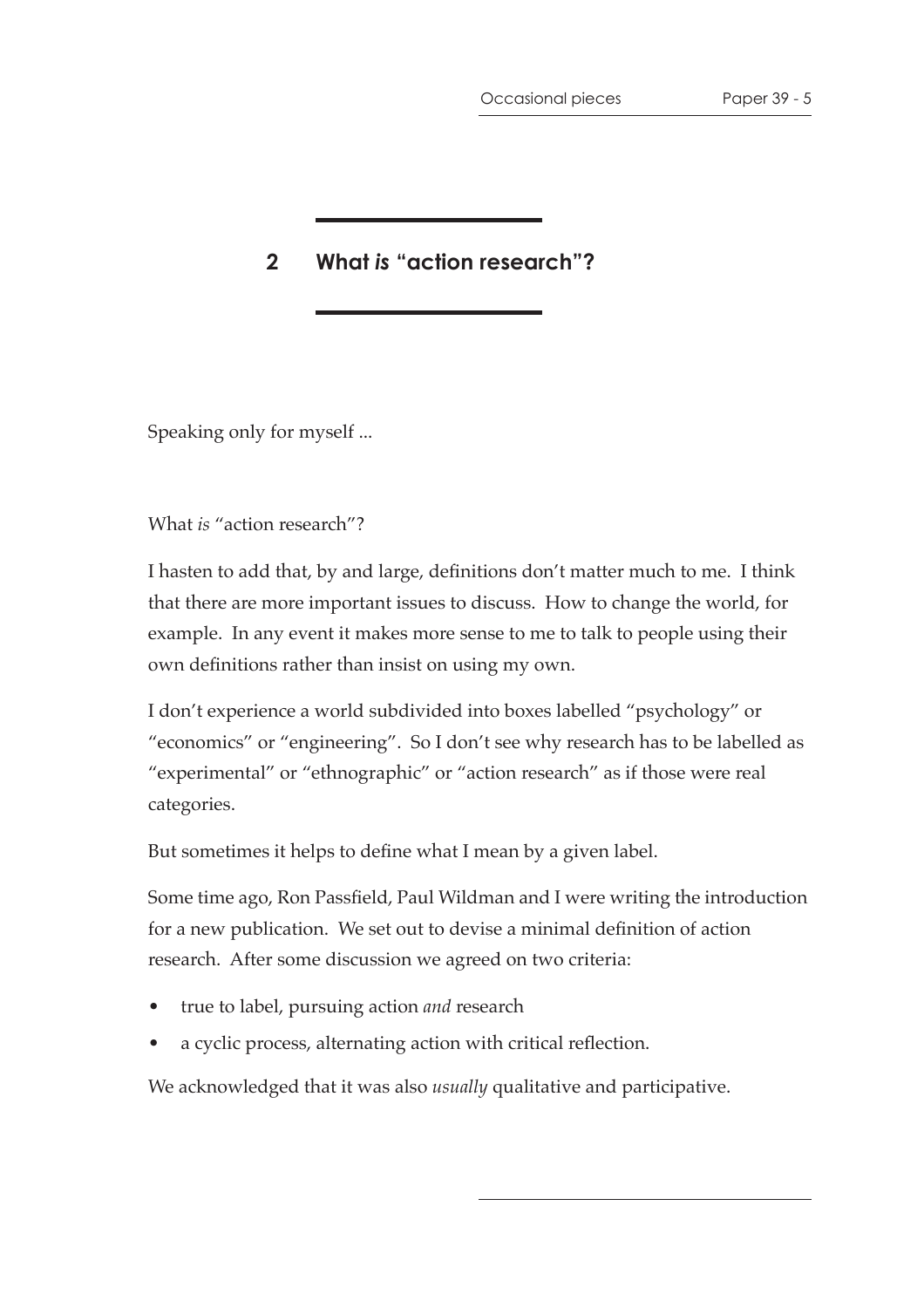As some of you will know, Pam Swepson recently submitted a draft paper to *Action research international*. In it, she argued that there were advantages in treating participation as a matter of choice. Some of the responses expressed strong disagreement. For many people, participation (and preferably emancipation) is clearly not a matter of choice.

If it isn't participative, in some views, it isn't action research. I think it's important to note that Pam wasn't arguing against participation or emancipation.

The responses lead me to ponder. Has ideology replaced pragmatism as the main driver for current approaches to action research?

It isn't my intention to argue that action research is this or that or something else. The issue I'm trying to raise in this and the previous occasional piece is quite different. It is something like: "How do you choose the best research approach, whatever it's called, for a given research situation?".

Or, to put it differently ... In research design how can I see beyond definition or ideology to issues which to me appear more substantial?

(The issues in this and the previous occasional piece are also addressed in the paper http://www.scu.edu.au/schools/sawd/arr/choice.html)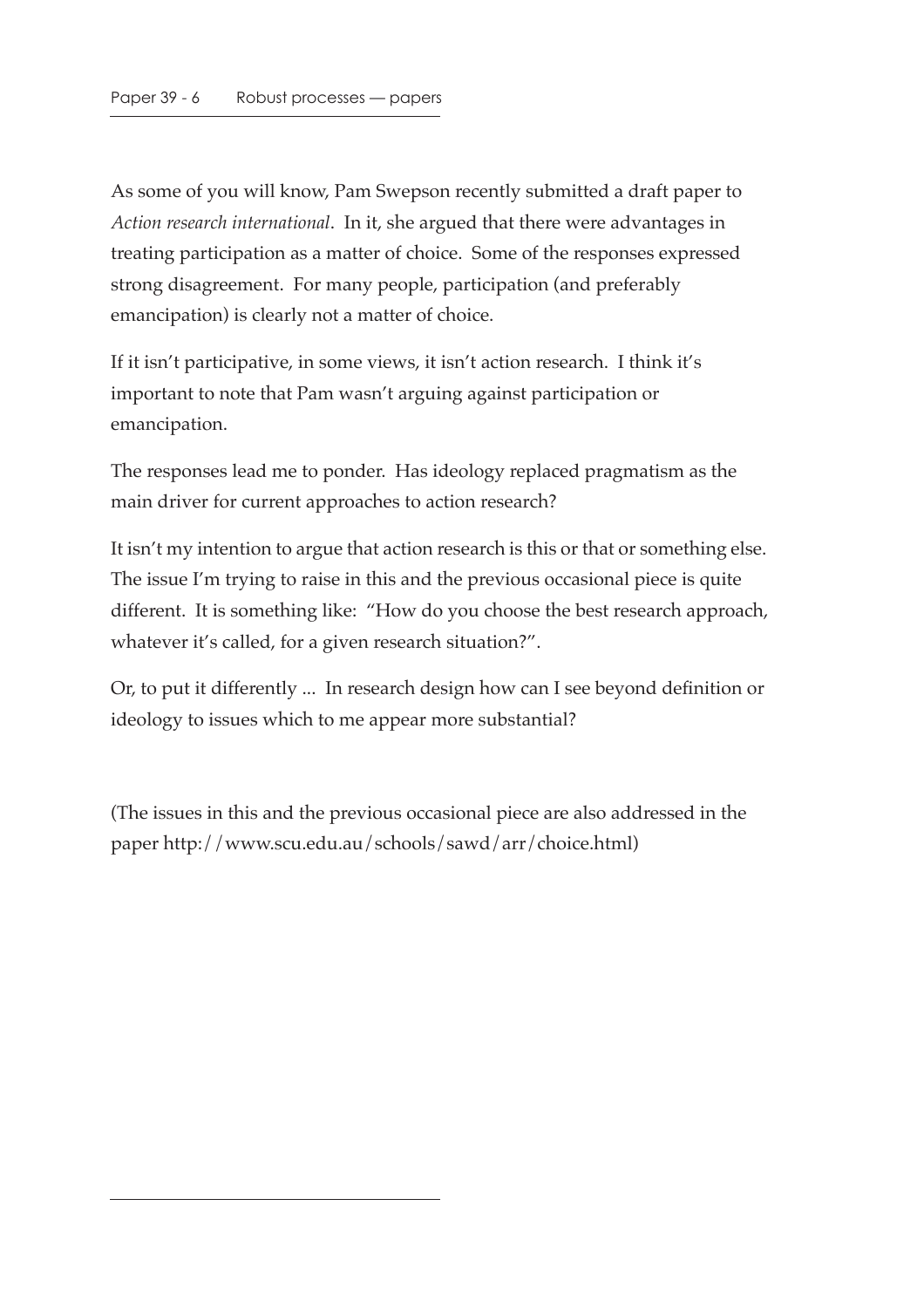## **3 Critical thinking (1)**

Speaking only for myself ...

Action alternating with reflection. That's how you might, simply, describe action research.

In an earlier occasional piece I described action research as a cyclic process. I suggested that it had joint goals of action and research. Within each cycle, action and critical reflection alternated.

In this piece I'd like to raise some critical and not-so-critical thoughts about critical thinking.

First, the cycle.

This same cycle, action alternating with reflection, is the point at which action research and experiential learning touch. It is also characteristic of action learning.

I think of the action as something which draws on a "theory" which is often implicit. The purpose of critical reflection is to make the theory explicit. To put it differently ... It is through alternating action and critical reflection that my tacit knowledge and my explicit knowledge can inform each other.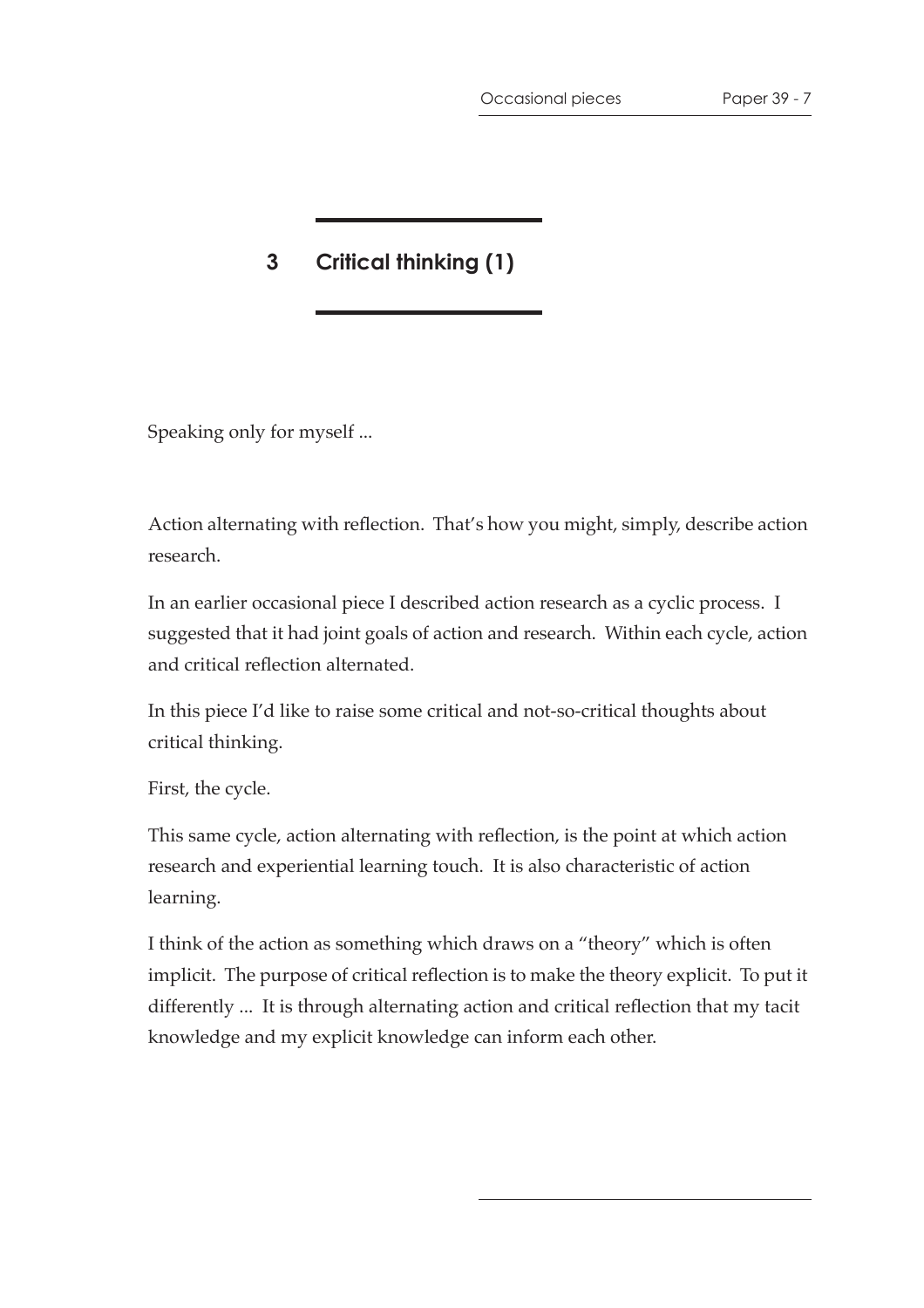In this context, what does "critical" mean? I subscribed for some time to a sceptics newsgroup. And it occurred to me that many of them were certainly sceptical about everyone else's ideas. I didn't get the impression that they were very often sceptical about their own.

It appeared to me, on the other hand, that there were advantages in turning this on its head — in being sceptical about one's own ideas, and open to the ideas of other people.

The same perspective, I think, can be taken on critical thinking.

More later ...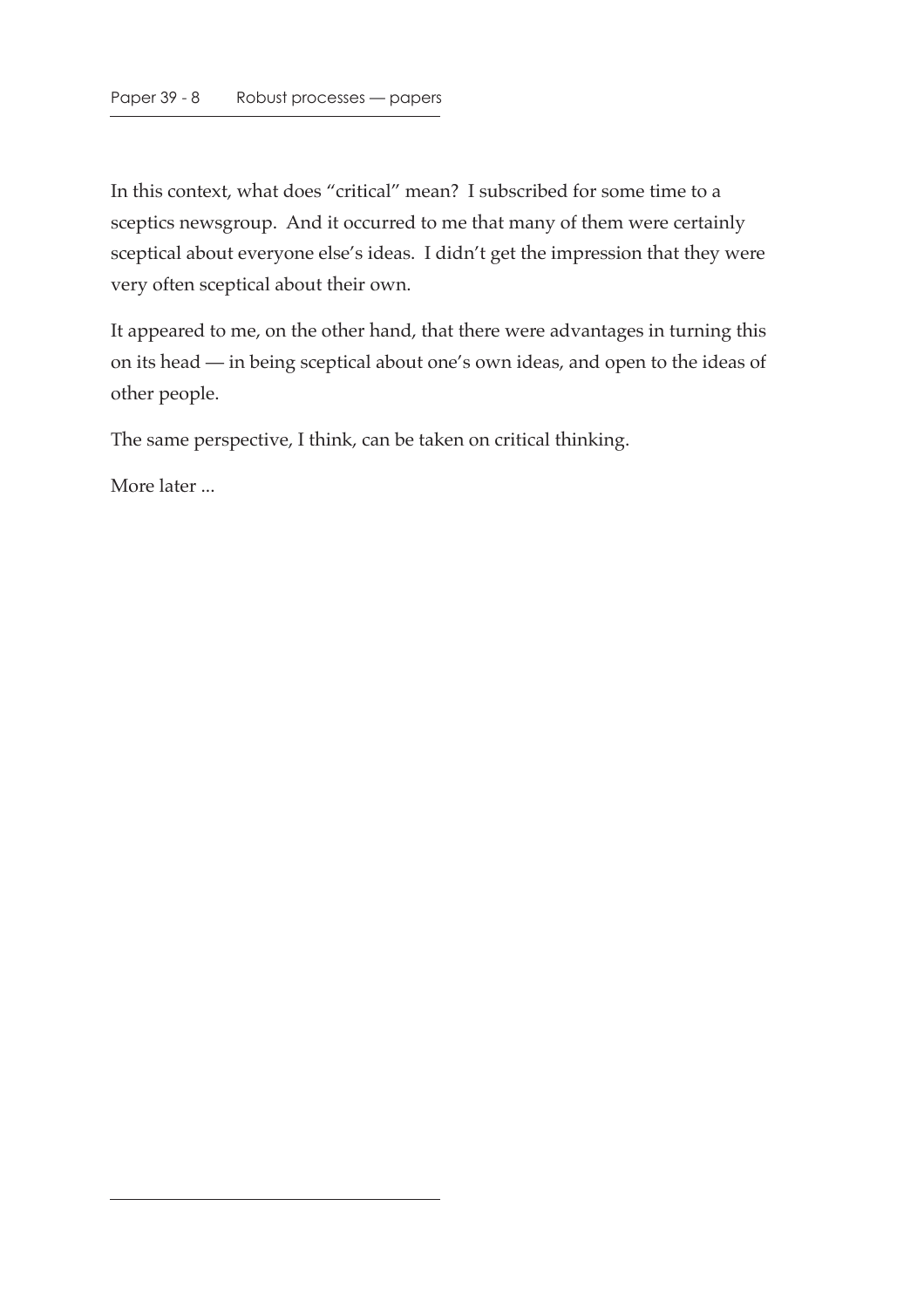### **4 Critical thinking (2)**

Speaking only for myself ...

This follows up the earlier occasional piece on critical thinking. In that piece I suggested that many of us find it easier to be critical about others' ideas than to be critical about our own.

I can observe this in my own behaviour. Once I have begun to form a view or opinion, I seem to notice supporting evidence without difficulty. I have to make a special effort to pay attention to disconfirming evidence.

Observation suggests to me that this is true for others too.

For example, when I was at the University of Queensland, Cindy Gallois and I conducted a postgraduate course in group facilitation. Much of the course was experiential. Each week the class members recorded in a journal their observations, and their interpretation of them. From these journals, they chose a small number of critical incidents for deeper analysis.

One of the criteria we used to give feedback to them was their openness to evidence which disconfirmed their emerging interpretations. Most of them had a lot of trouble with this. I might mention that quite a few of them were already skilled facilitators. This didn't seem to help them all that much.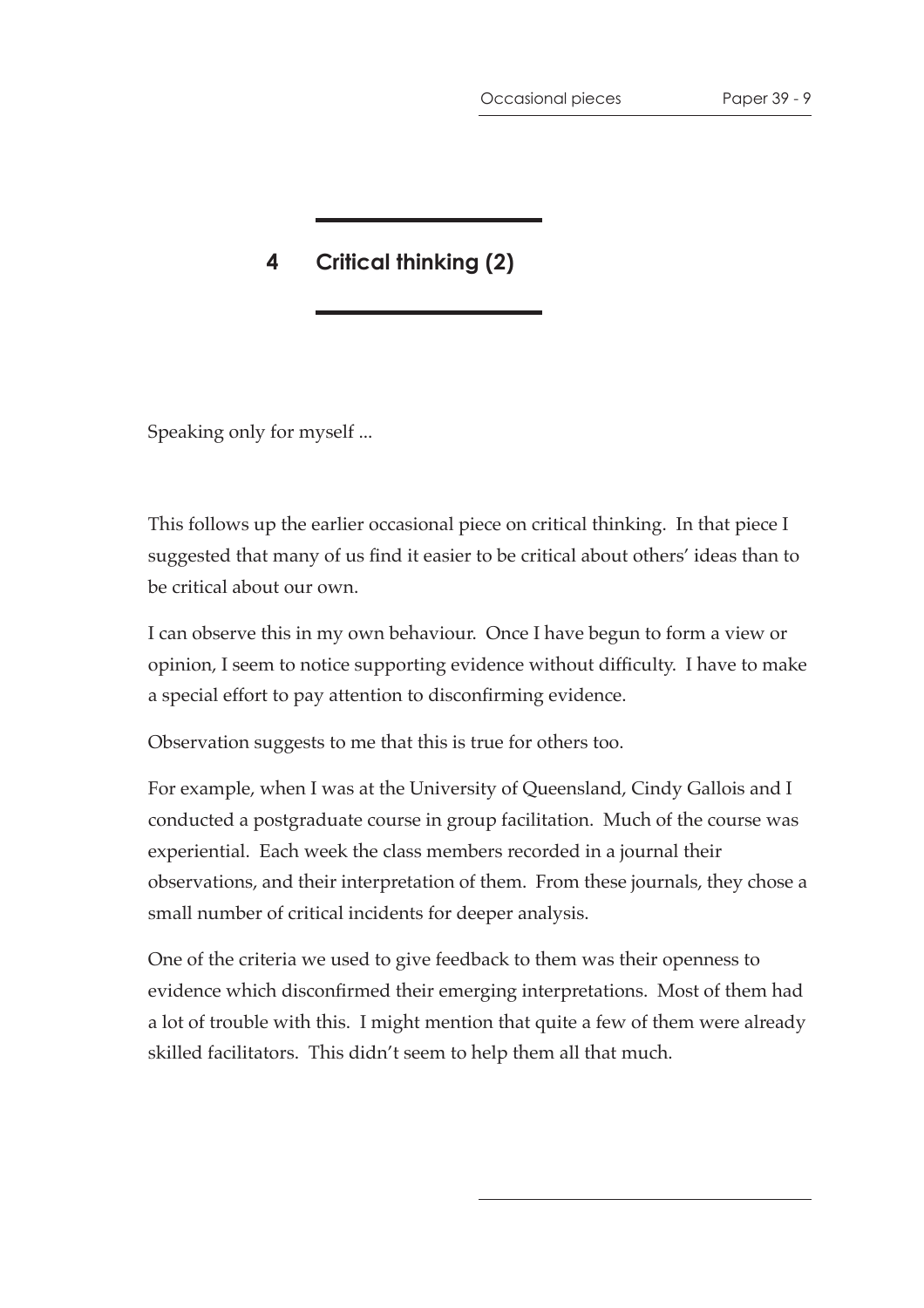I've observed related difficulties in other settings. For instance, many experienced consultants recognise that, at any choice point in an intervention, many choices are available. Having made a choice, however, they find it difficult to identify and acknowledge its disadvantages.

I think the implications for action research are important. Many of the advantages of action research can be undermined unless we develop ways of countering our own biases and checking our own perceptions.

There are certain tools which help me be more open to challenge about my own interpretations. I'll talk about these in subsequent occasional pieces.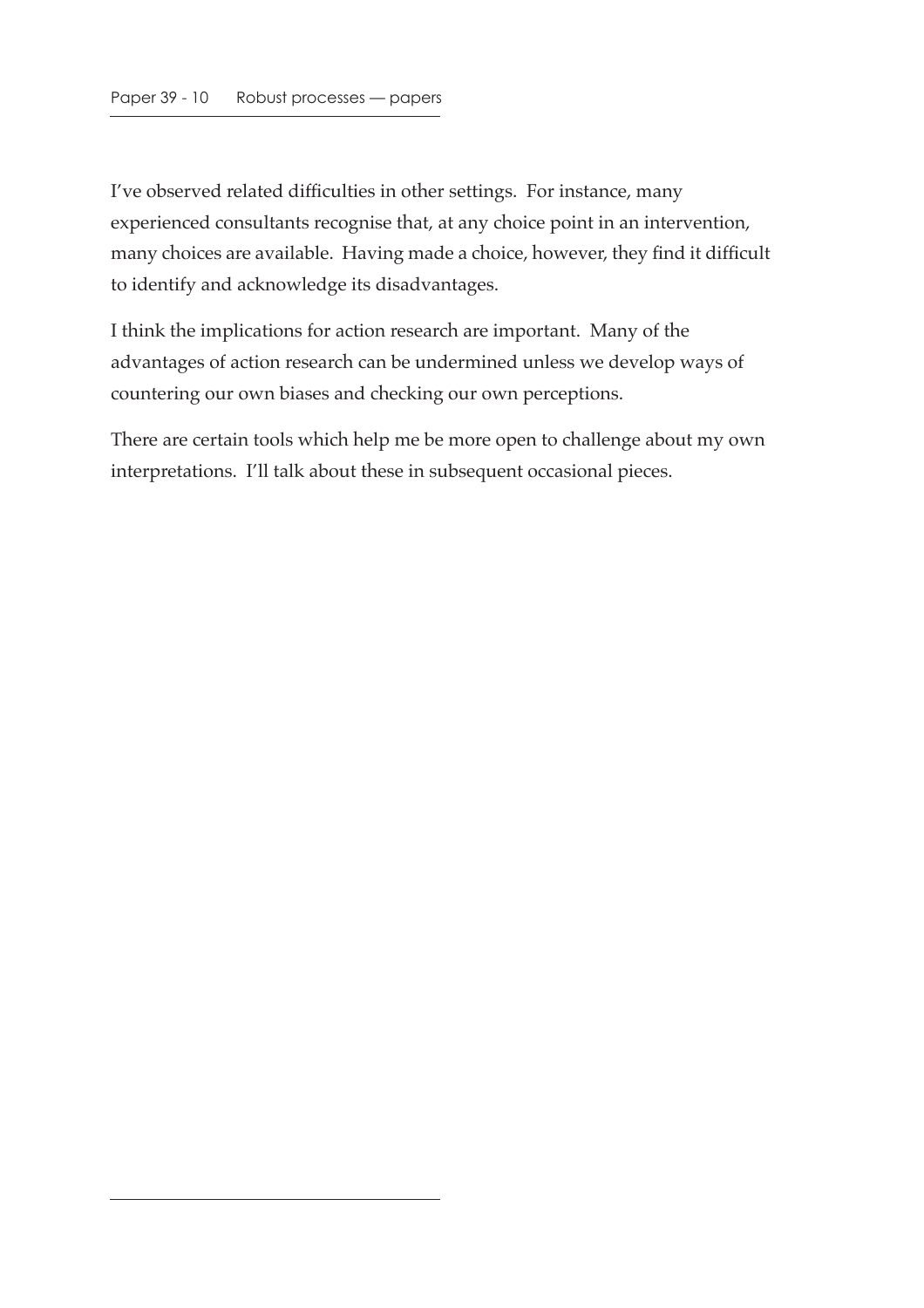#### **5 On maps and territories**

Speaking only for myself ...

I promised discussion of some of the tools I've found helpful in developing some skill at thinking critically.

In some later sessions I intend to give some space to Chris Argyris' concepts and processes. His work, alone and with Don Schön, has been influential on my own practice. However, in this and the next occasional piece I intend to take up some of the ideas of the "general semanticists". They, too, have had an influence.

My early exposure to their ideas was through reading some of the work of Samuel Hayakawa. Foremost among these works for me was the book *Language in thought and action*.

I've since found that some modern general semanticists downplay Hayakawa's importance. Some of them think he has misrepresented the views of Alfred Korzybski, who was the founder of the discipline. I didn't know this.

In any event, I found Hayakawa's ideas compelling and practical. It was there that I came across the notion that "the map is not the territory". The idea, or concept, or theory, or model, is not the reality. Some of you may have come across it more recently in the literature of neurolinguistic programming, which has made the concept its own.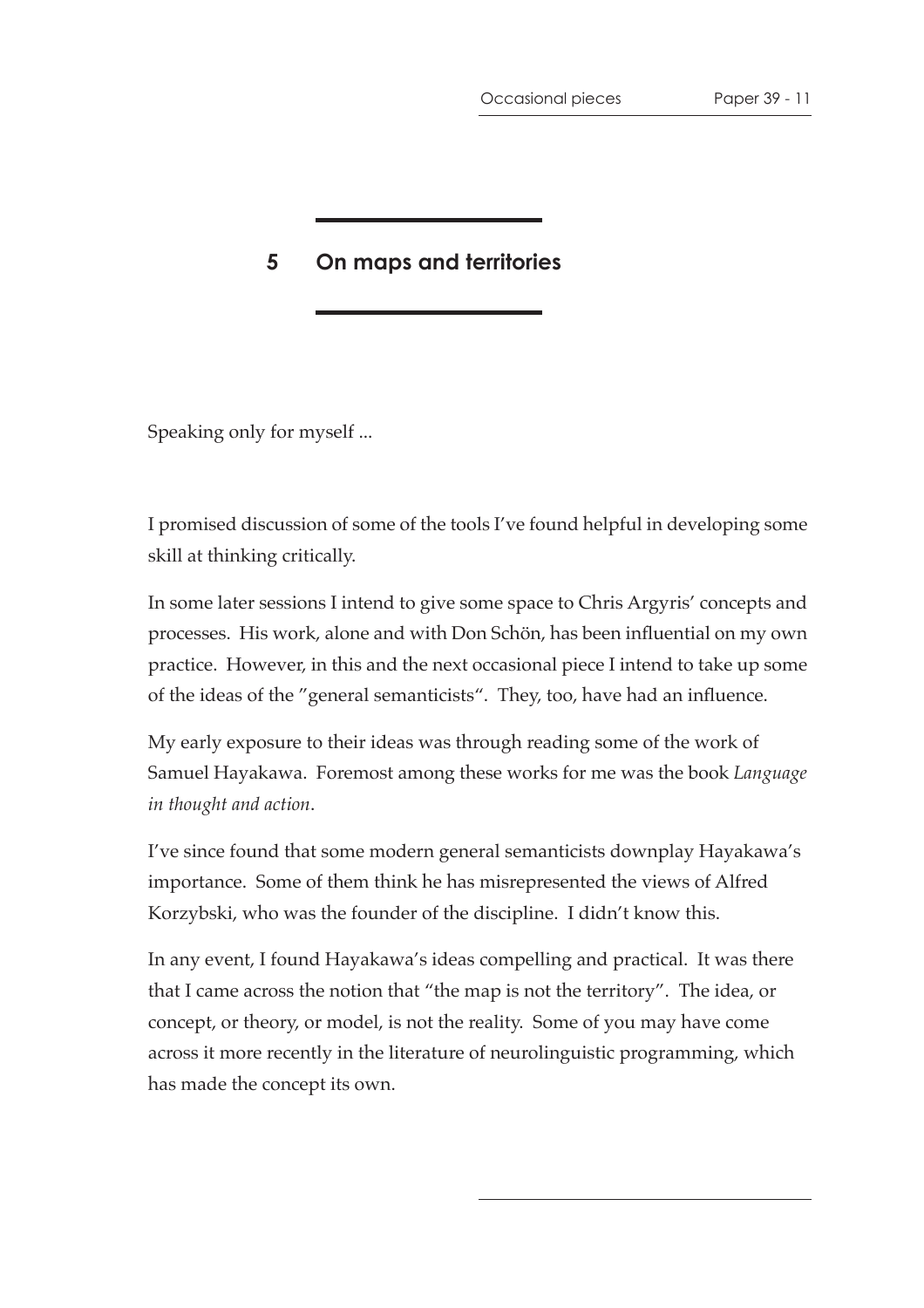If I remember that the map is not the territory ...

- $\blacksquare$  I find it easier to remember that several different maps may capture well enough important features of the same territory. Different ideas are not necessarily competitors.
- I find it easier to acknowledge that most (all?) maps are incomplete. (That is their virtue.) I can therefore remain more open to revising my maps in the light of experience.
- I can expect others to hold different maps of our common experience, and not attribute this to their malice or ignorance.

In short, I can think more critically about my own ideas. I can think more critically about my emerging interpretations as I do what I do. I can be more open to learning from the ideas of others.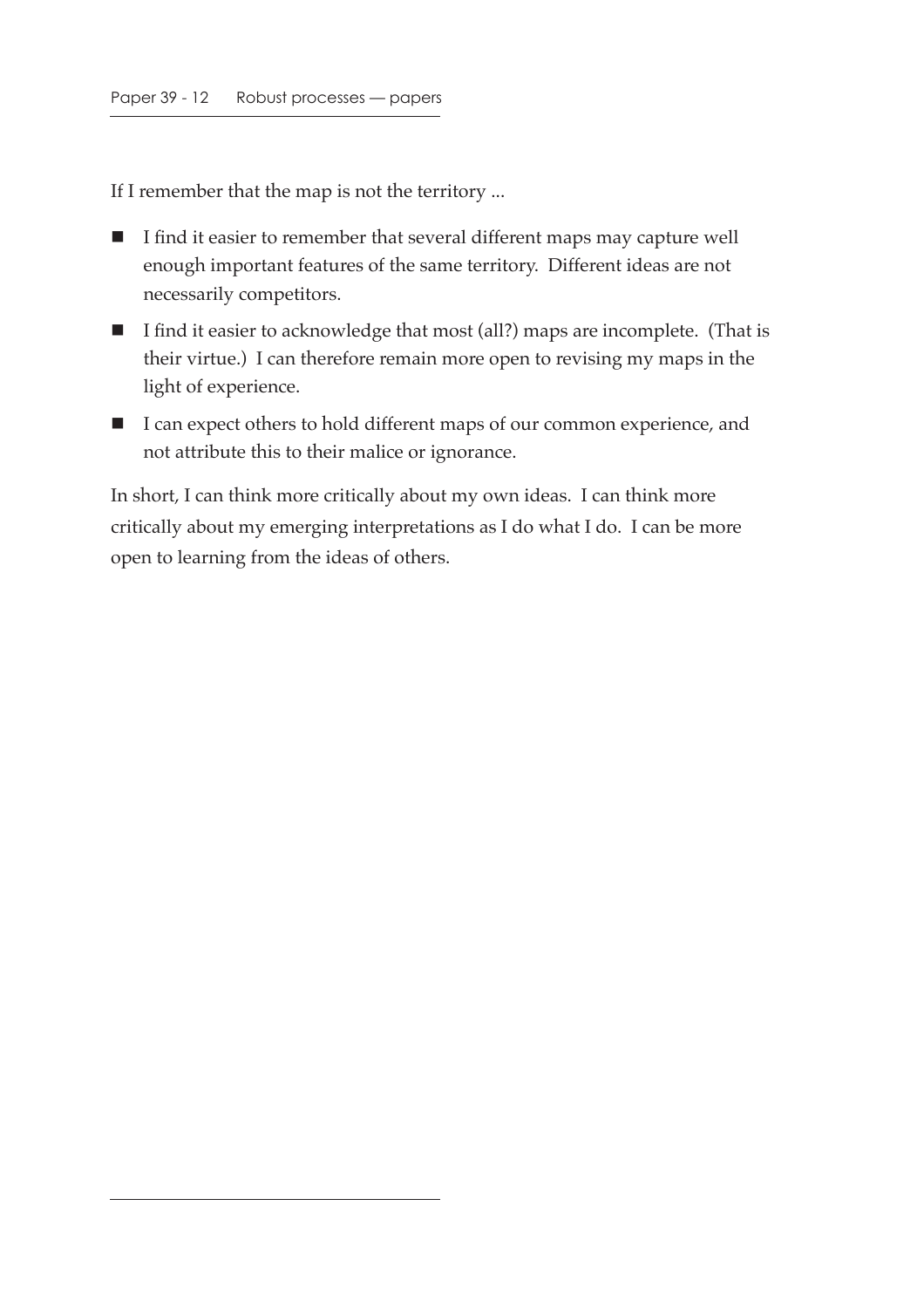#### **6 The ladder of inference**

Speaking only for myself ...

Last occasional piece, I talked about the concept of the map not being the territory. In this piece, I mention a related concept: the ladder of abstraction or the ladder of inference.

It, too, was prominent in the writing of Alfred Korzybski. (His preferred term for it was "process of abstraction".) In his conception there were three foundation levels:

- The event level consists of the world as it is. Influenced by the physics of the day, Korzybski thought of this as consisting of elementary particles whizzing about
- The object level is what our perceptual apparatus extracts from the event level. We have no way of knowing how complete (or sometimes how accurate) our perceptions are. At the very least, we know they are incomplete.
- The label level consists of the concepts we apply to the object level. We generalise, we categorise. Our language in a sense obliges us to do so, even if that does not well represent the perceptual experience.

As you might suspect, Korzybski recognised that there were many levels beyond these three, consisting of our higher-order abstractions.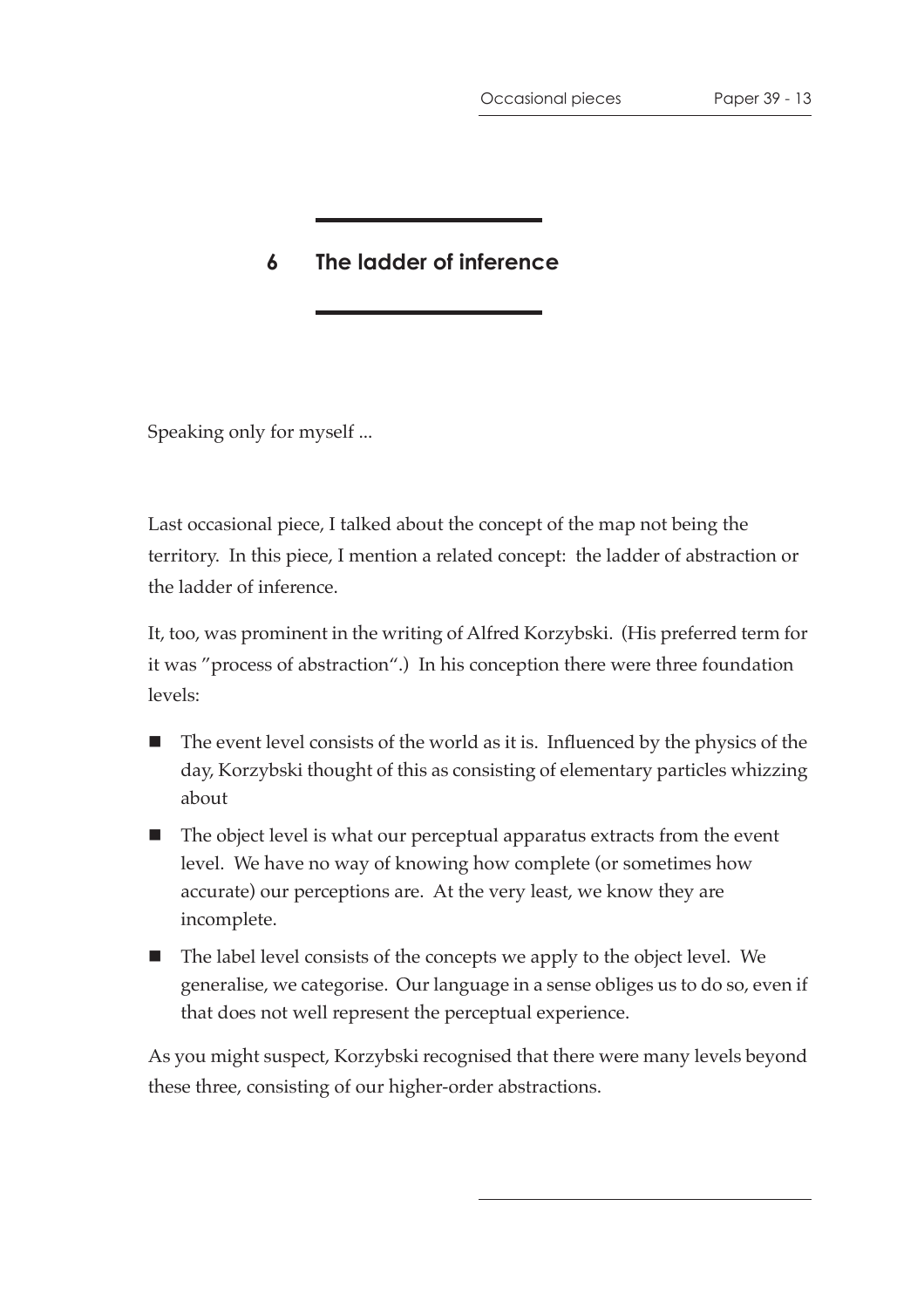As with the concepts of map and territory, Samuel Hayakawa made use of Korzbyski's ideas. In *Language in thought and action* he gives the following example, beginning with a cow:

- 1 The cow known to science
- 2 The cow we perceive
- 3 The word "Bessie", a name given to a particular cow
- 4 The word "cow", standing for the characteristics we have abstracted from a number of cows
- 5 e.g. when Bessie is grouped as a member of "livestock"
- 6 e.g. when Bessie is included among farm assets
- 7 e.g. when Bessie is included among assets generally, not just farm assets
- 8 The word "wealth".

[I've shortened the entries from Hayakawa's example.]

Those of you familiar with Argyris' work will know that he, too, makes frequent use of the concept. His term is "ladder of inference". I won't go into details at this time.

The relevance of this to me is twofold. (Actually more than that, but two will do for now.)

First, I find it helpful to remember that the "reality" I perceive is certainly not the reality which is. The map is not the territory.

Second, much conversation is held at high levels of inference. One consequence is that sometimes we mistake the use of similar labels for agreement, and dissimilar labels for disagreement. This helps me to avoid being stuck in debates which are essentially about definitions, and little else.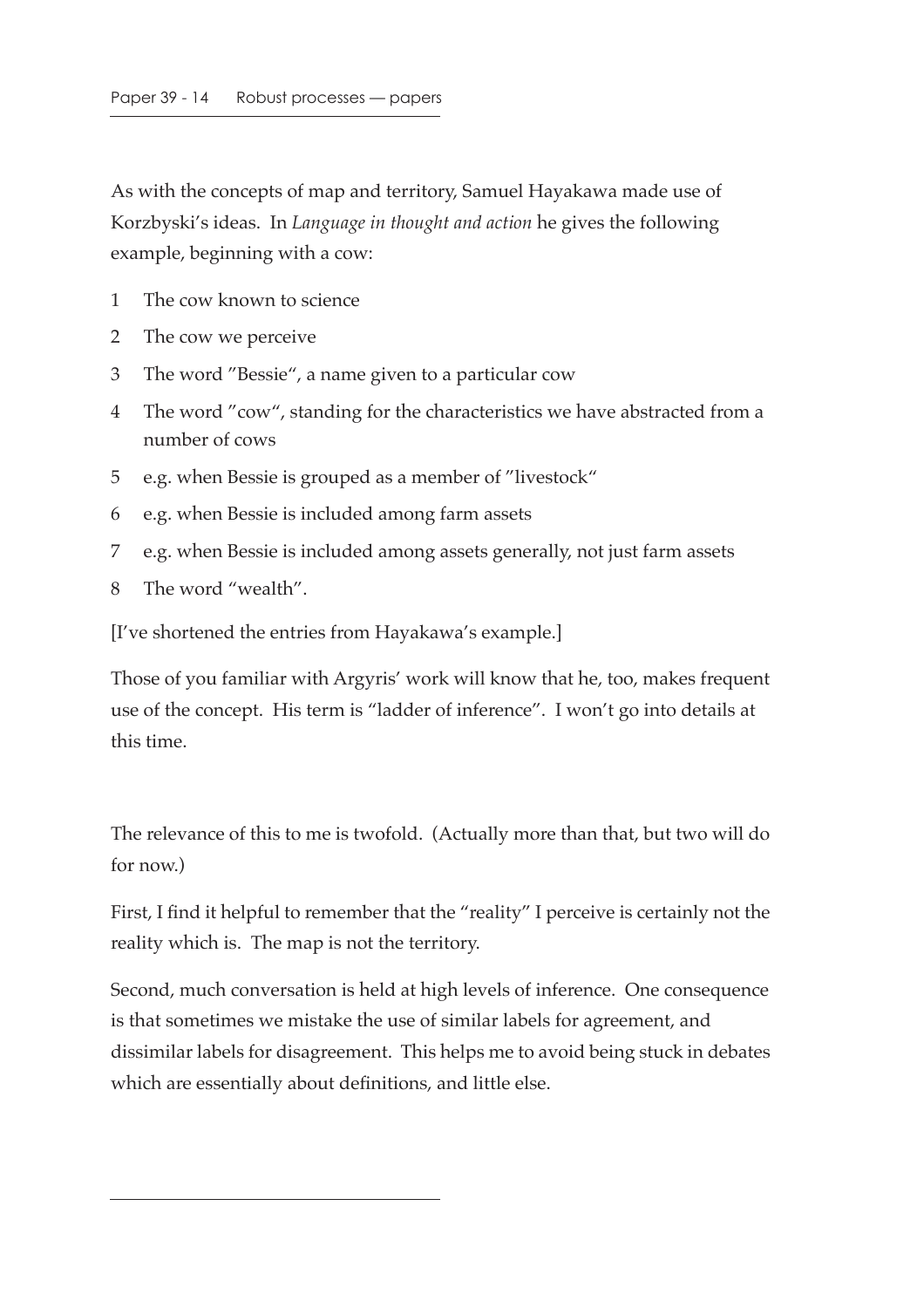#### **7 Abstraction, and theories**

Speaking only for myself ...

I wrote in some previous occasional pieces about the "ladder of abstraction". In this occasional piece I'll add another dimension and begin to discuss the implications for theory.

To begin with the ladder of abstraction ... C. West Churchman has a similar concept (*The design of inquiring systems: basic concepts of systems and organization*. New York: Basic Books, 1971). He talks about a fact net.

Below the fact net, raw observations are to be found. The fact net at its base has theories closely tied to observations. Gradually more abstracted and more abstract theories are to be found as one moves up through the fact net.

I would add that at the very top of the fact net, or perhaps above it, one might find theories which are entirely abstract. Such theories have more the quality of logics.

Here you might find systems theory, which might be regarded as a set of related categories into which many phenomena can be classified. Here too information theory might be found. It is a metric which can be applied to any phenomena which can be categorised as consisting of signal and noise.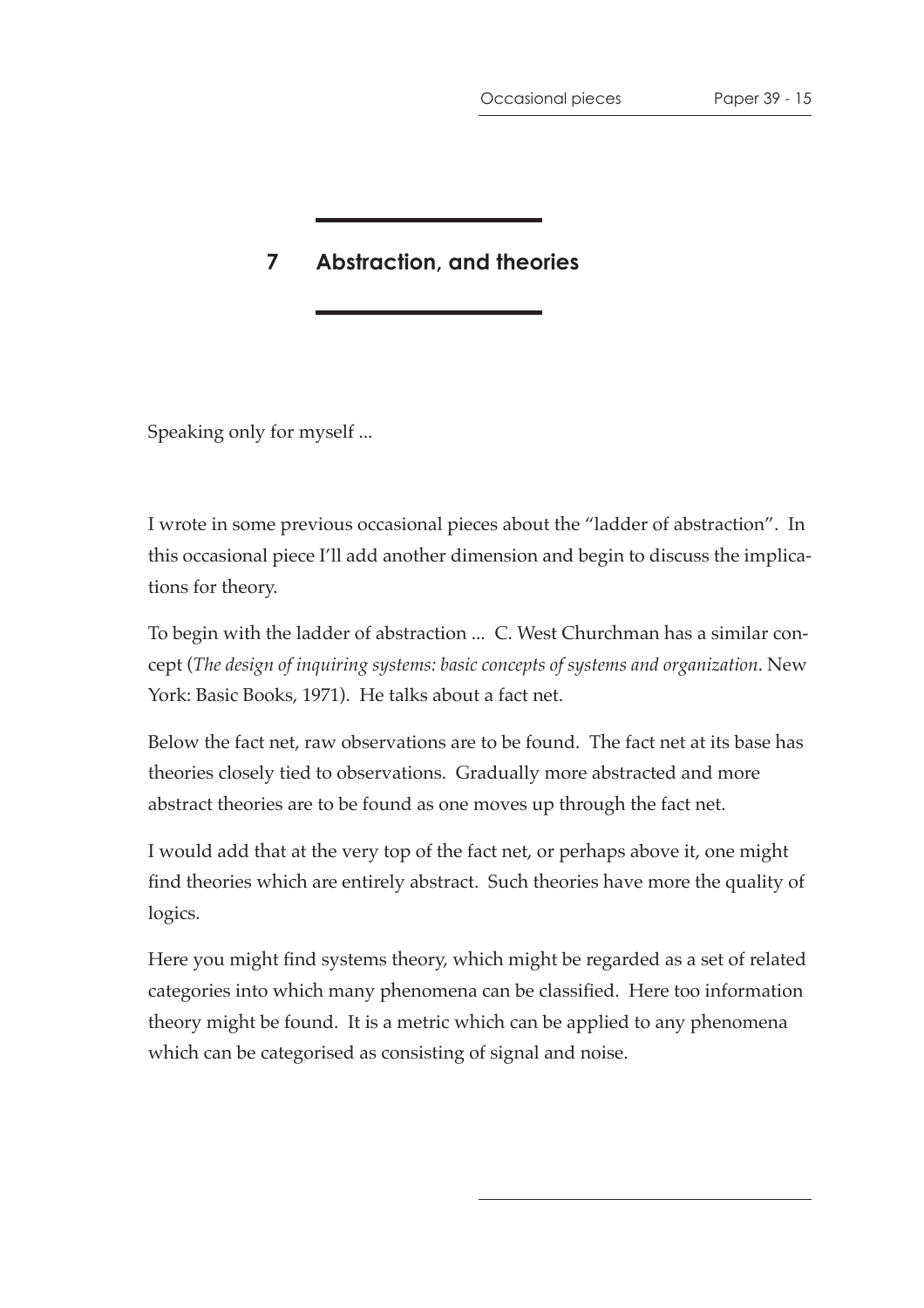I would now like to add another dimension: the degree of interconnectedness. At one end (the left, let us say) you might find theories which depend upon few variables and low interconnectedness. At the other end (towards the right) would be found the theories which involve many variables which are richly interconnected.

Where would you expect to find most models and theories dealing with the behaviour of people in interaction? In the upper right quadrant. Here are among other theories those that deal with what Peter Checkland (of soft systems methodology fame) calls "human activity systems".

And now I would make the point which is in a sense the purpose of this occasional piece ... Different parts of the extended fact net contain different theories.

It seems to me that they require very different methodologies to engage with them.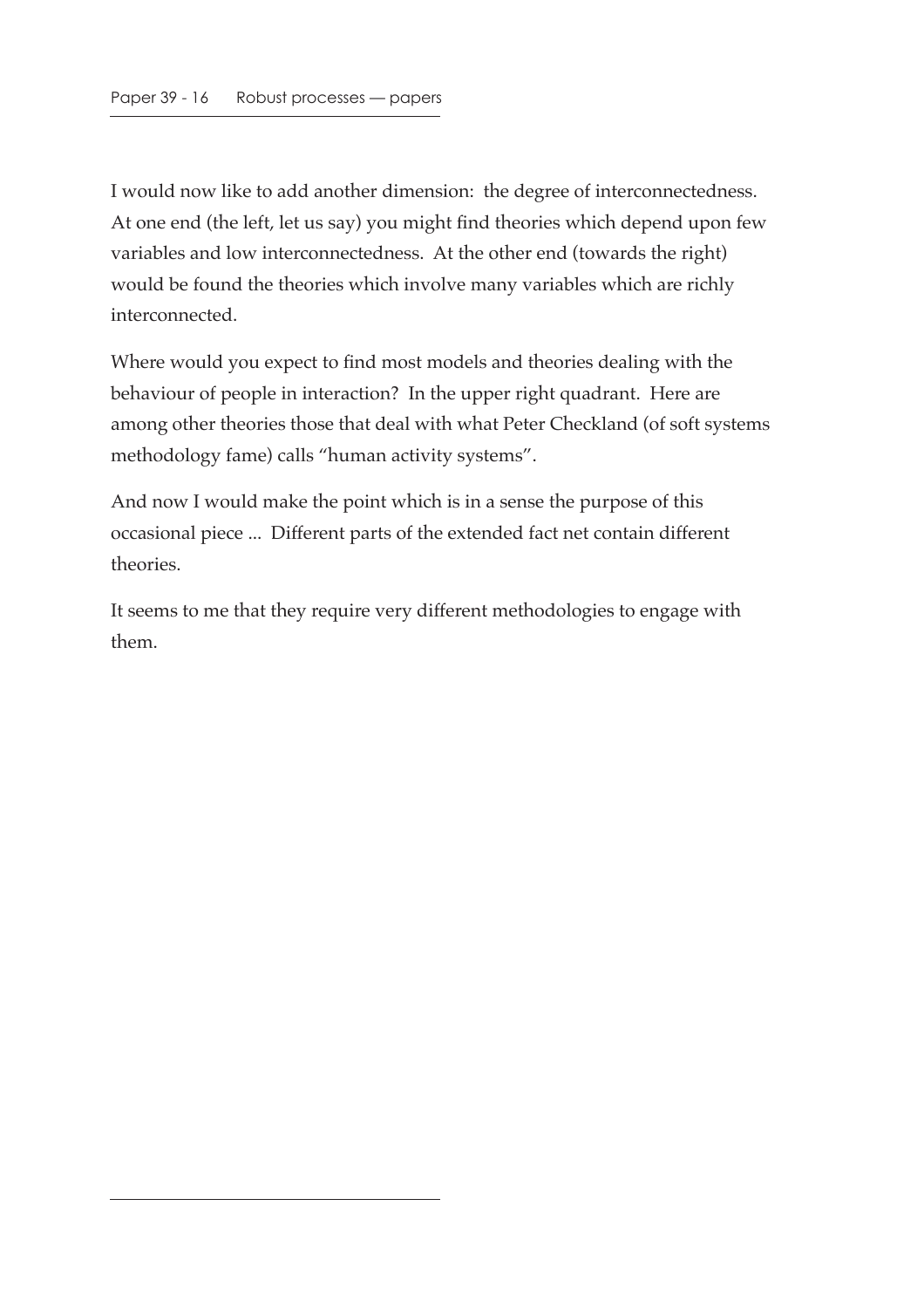#### **8 Cycles within cycles**

Speaking only for myself ...

In an earlier piece I suggested that action research was cyclic — that this was one of its defining characteristics. In particular, action and reflection alternate with one another.

This is a very simple model. Action, reflection, action, reflection ... But already powerful. It allows the integration of the conscious and deliberate thinking and knowing of reflection with the less conscious and deliberate knowing and thinking of action.

The question arises, how long is a "cycle". Increasingly I am drawn to the conclusion that there are cycles within cycles within cycles, and so on.

The inner cycles may occupy only seconds in time. The outermost cycle may be longer than a particular intervention.

In this way a very simple conceptual model — act, reflect, act, reflect ... becomes enormously flexible. Its flexibility allows it to deal better with the complexity of people and social systems.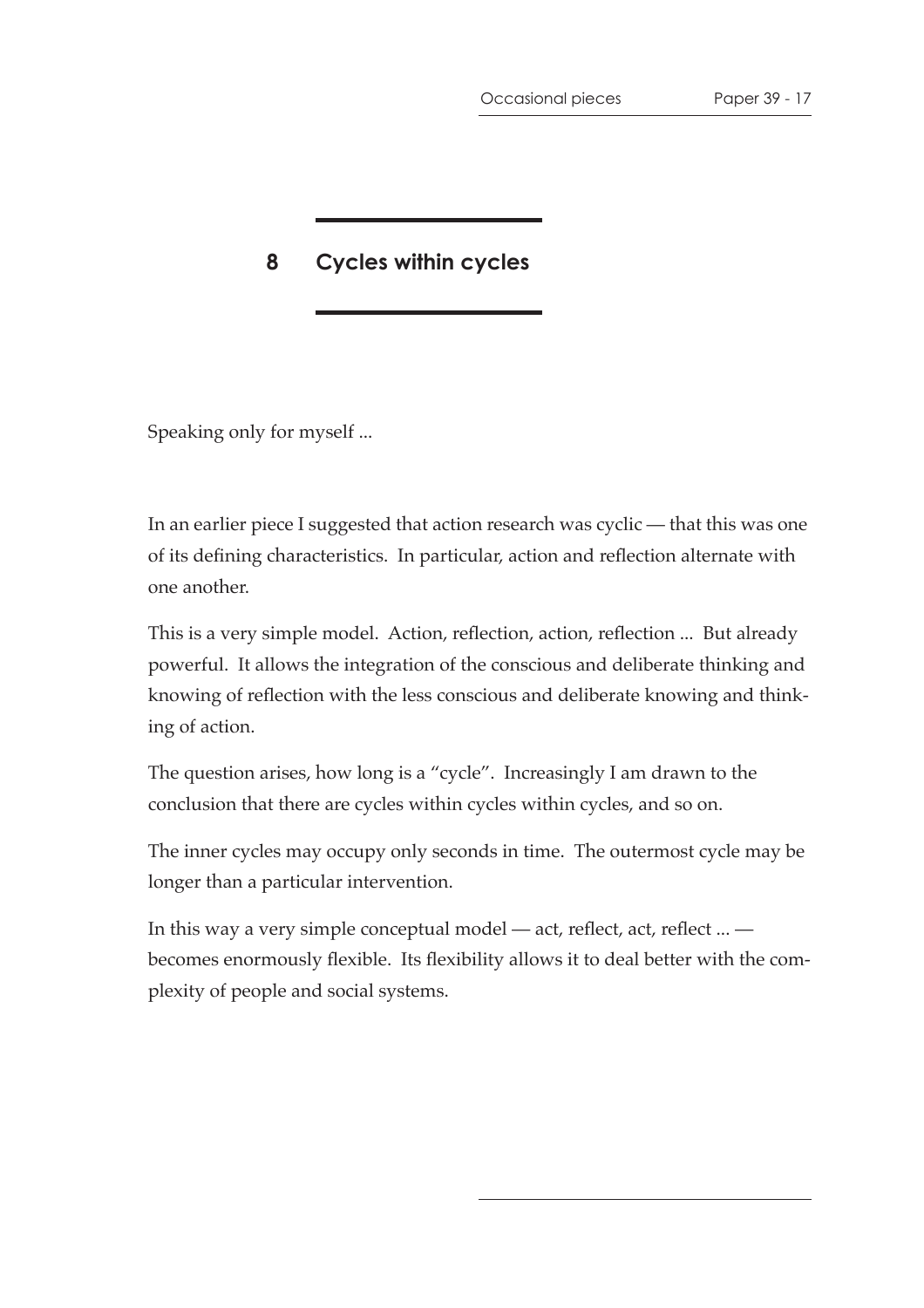Paper 39 - 18 Robust processes — papers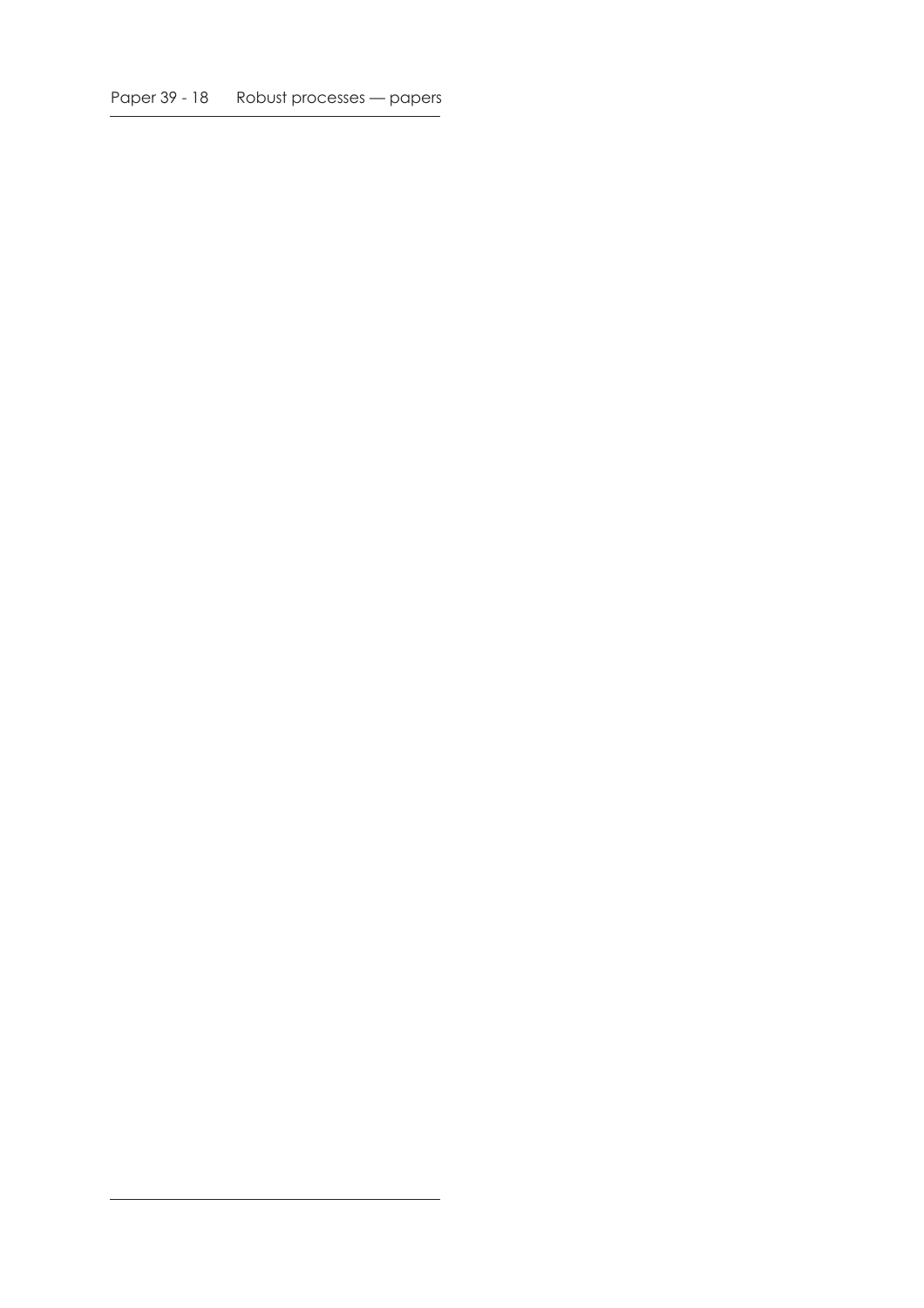#### **9 Cyclic critical reflection**

Speaking only for myself ...

As I've said, to my mind the cyclic nature of action research is part of its special strength. The use of cycles allows action research to be both flexible and rigorous. Each cycle includes critical reflection, which contributes to both.

To continue the "cycles within cycles" theme ... Embedded cycles constitute a form of process. Even more importantly, I think, they can support a particular mindset. This is what I wish to explore in this occasional piece.

I think of each cycle as consisting of planning, action and critical reflection. This is true whether a cycle occupies seconds or years.

For instance, consider a major action research project.

One may begin by anticipating what will happen, and developing a broad plan. At the end of the project there is typically a period of reflection and review. The result is that, over the course of the project, new light has been cast on the assumptions underlying the plan.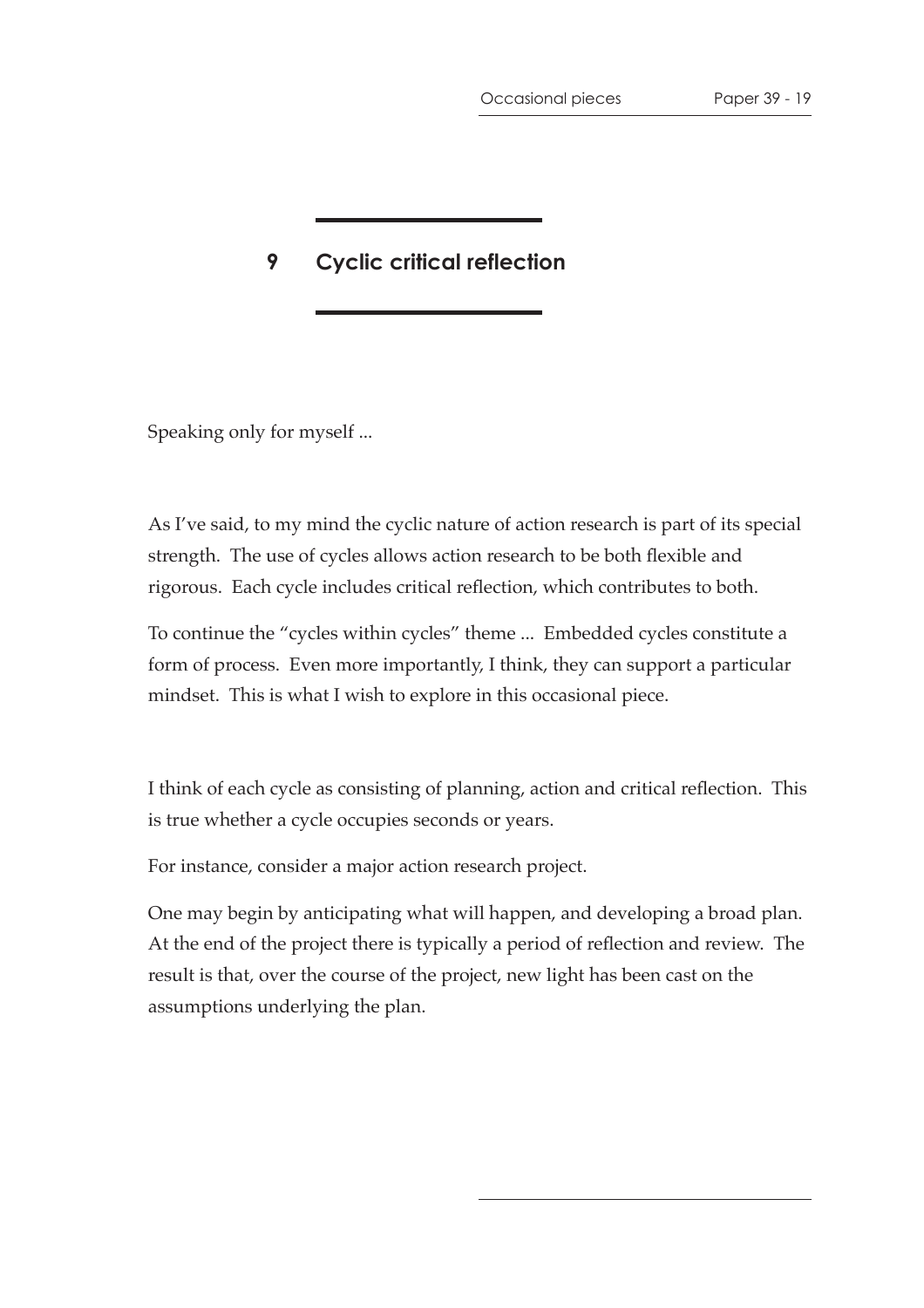Or move to the opposite end of the continuum: to cycles which occupy only seconds or less. It is here that the nature of action research as a performing art is most evident.

For instance, imagine an action researcher about to query a colleague. She might first be clear about the outcomes she is pursuing with her question. Then she asks it. Then she checks if it achieved the intended outcomes.

It is also in the briefer cycles, I think, that the relationship between tacit and explicit knowledge is more apparent.

I think my natural talents as a theorist exceed my natural talents as a facilitator. Yet, when it matters most, I find that there isn't time to theorise.

There is too much happening, on too many channels. My actions are then driven by my tacit theories. Becoming aware of them is difficult enough in later reflection, and even more difficult during action.

So in planning I draw on my explicit theories. In action, tacit theories often guide me. In later critical reflection I have time to ask if my explicit theories corresponded to the theories implied by my actions.

To return to the theme ... It is when I adopt a particular mindset that this seems to happen most effectively. There are times when I am able to adopt this mindset. It consists in being conscious of my intentions, willing to follow my intuitions, and willing to be open to evidence that my tacit or explicit theories don't work.

And this is when I seem to be most alive. Most open to learning.

I welcome your comments.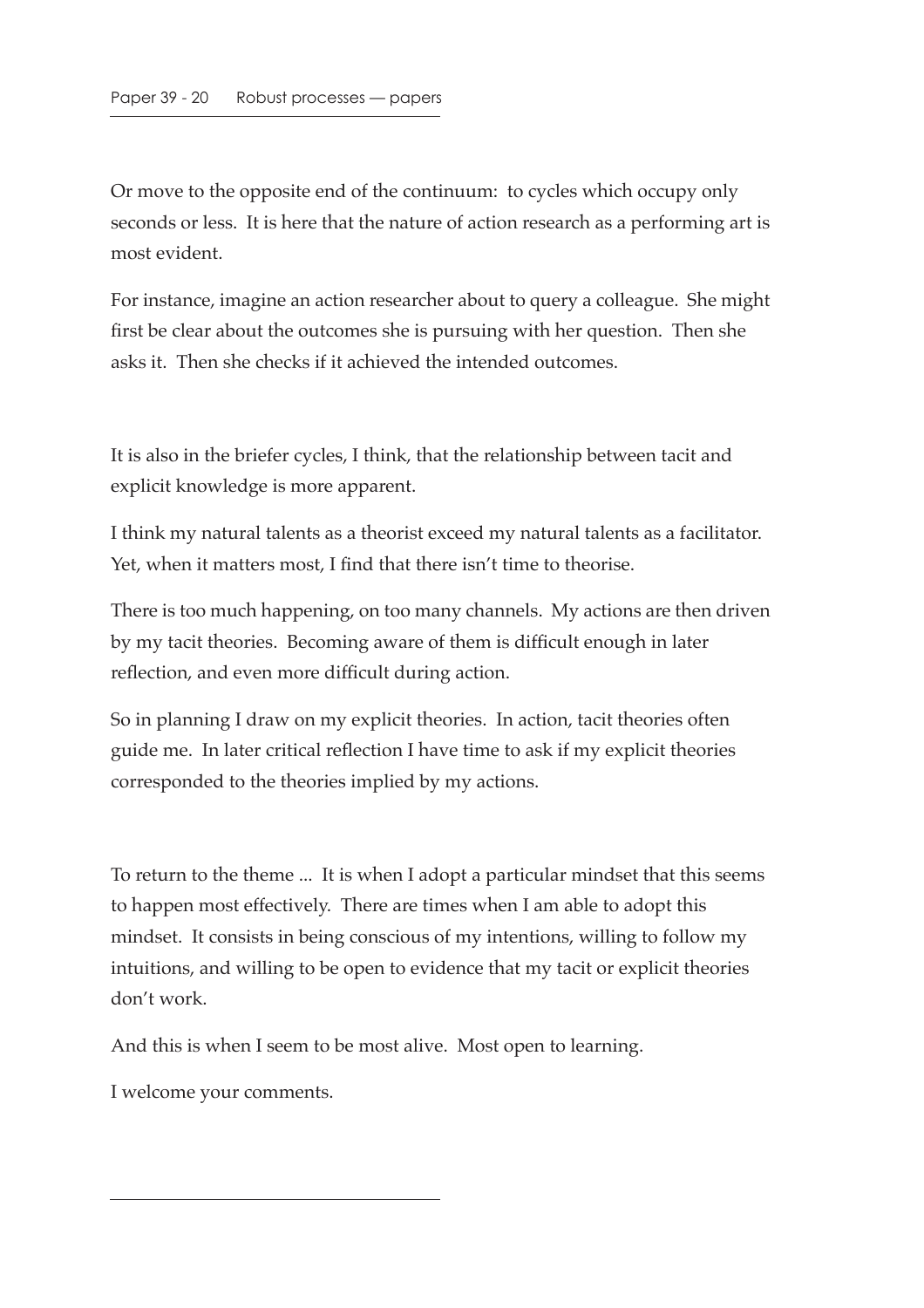#### **10 Emergent methodologies**

Speaking only for myself ...

Sometimes I think about the reasons why action research takes the forms that it does. I presume that much of its typical shape arises because of its joint objectives of action and research. Action research is action and research.

Consider the first of these dual aims, action or change. Action research must be responsive. It has to be able to adjust to the demands of the situation. It has to be able to engage with the world as it is, in all its complexity.

The preference for very participative forms arises partly from the same requirement.

To achieve the second of these dual aims it has to be rigorous. You cannot otherwise trust the information you collect. As you would expect, it shares that feature with other varieties of research.

Put these two aims together. The desired result is twofold. On the one hand, understanding (i.e. the research) allows more effective change. In return a pursuit of change enhances the understanding.

It is especially the "cycles within cycles" we've been talking about which allow both to be achieved.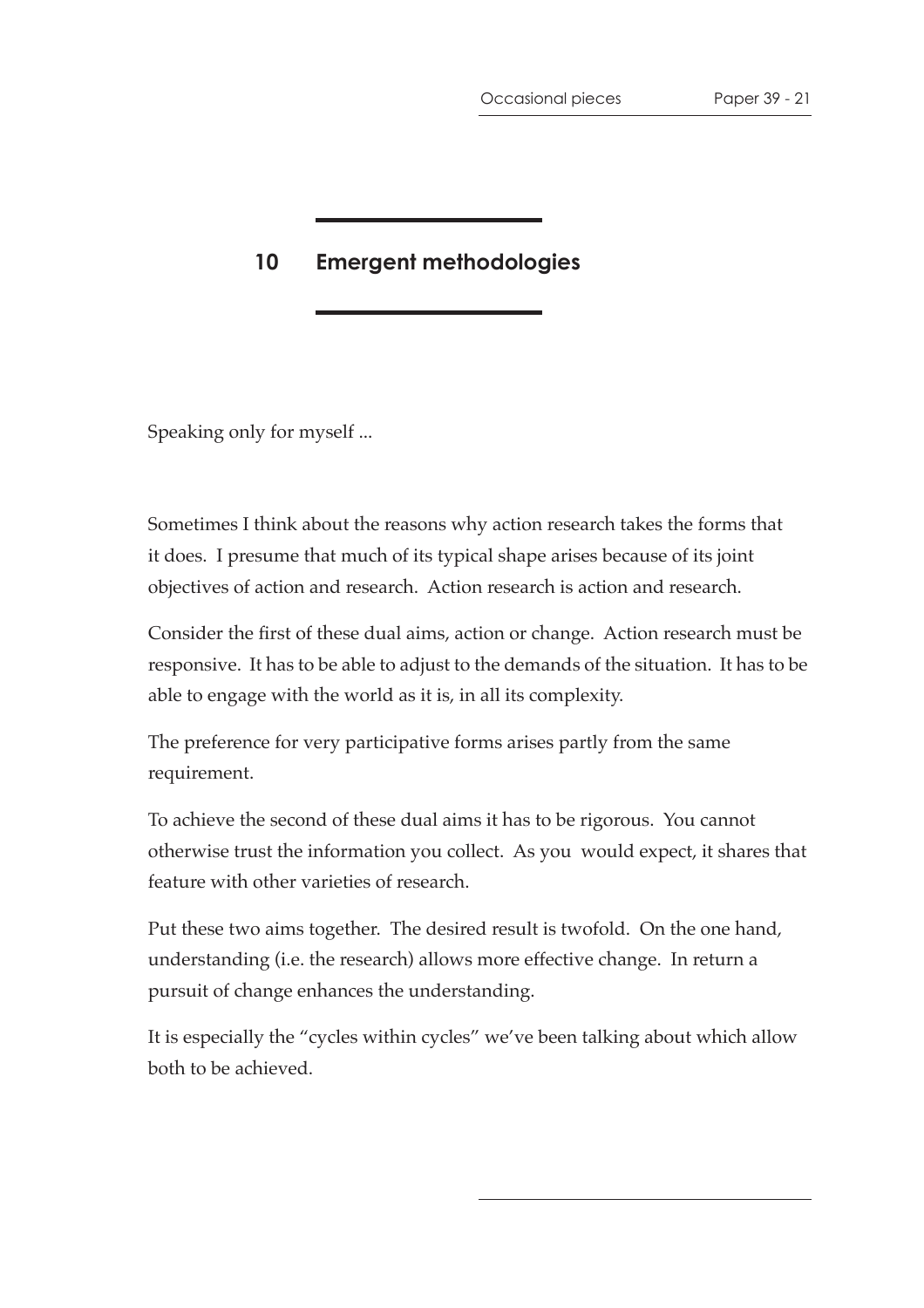Consider further the notion of flexibility and responsiveness. The consequence is that action research is an *emergent* methodology. Its methodological form is fine-tuned on the run to take account of the increasing understanding of the researchers. It takes shape gradually.

Cycles allow emergence. Cycles within cycles allow that emergence to apply both to broad-brush design and fine-grain detail.

In my experience, this is important for people who wish to facilitate change. As I've said before, I often find in complex change situations that wherever I start is the wrong place.

In short, if I don't know where to begin in some change situation, action research nevertheless allows me to get started. I can make up your mind as I go.

This feature allows action research to be used for other purposes. In fact, it seems to me that it might be useful whenever I find myself in an ambiguous research situation.

In particular, consider very exploratory research. Suppose I have a hunch that some situation, or some observation, is worth researching. But I don't know enough to choose a research approach. I might find action research useful for taking those early steps.

The idea I'm playing with here is that action research (or action-research-like processes) might constitute a meta-methodology. I don't know what methodology to use? Then I begin with action research until I have enough understanding to make an informed choice of methodology.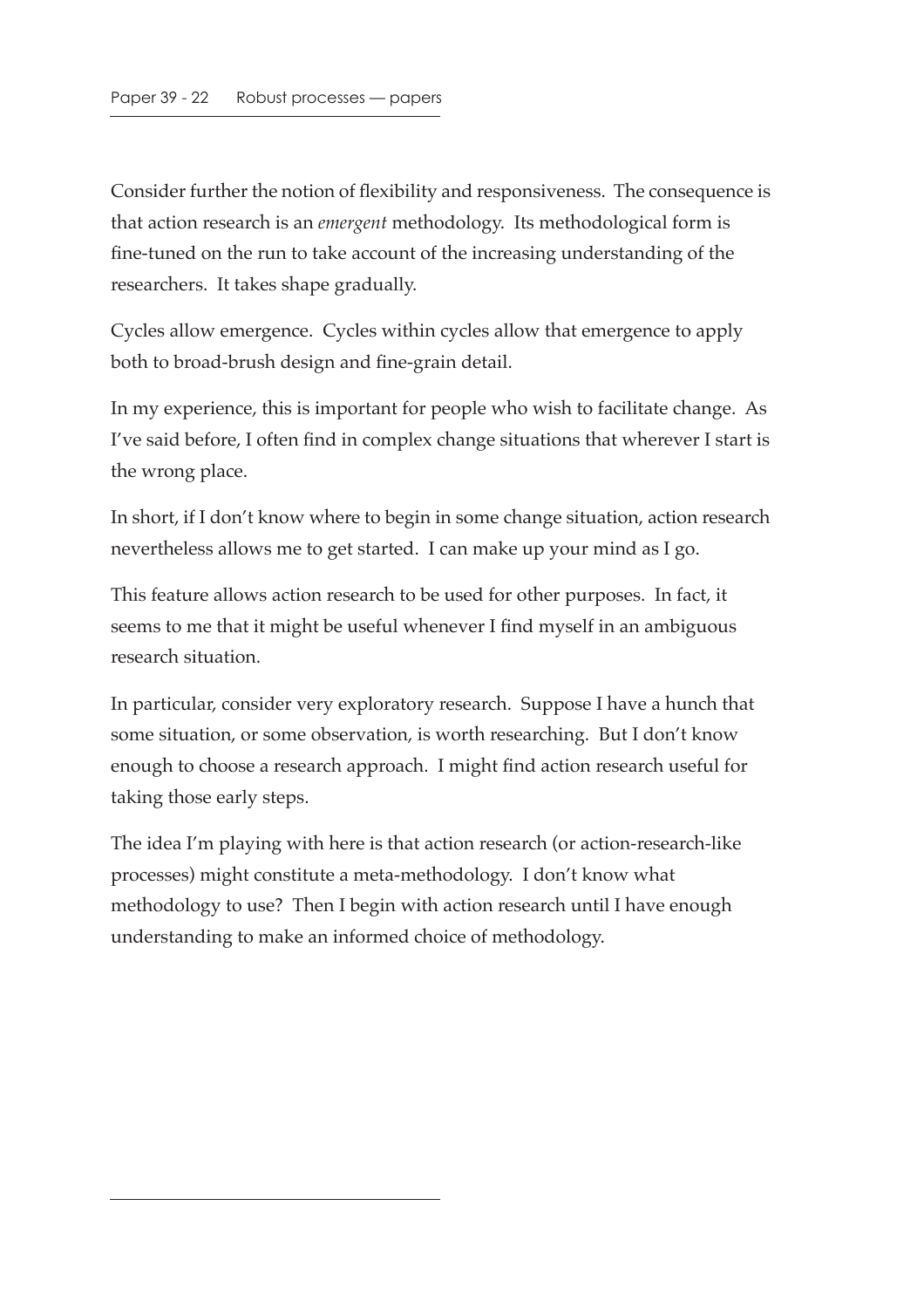#### **11 Participation (1)**

Speaking only for myself ...

That's how I usually start these occasional pieces: "speaking only for myself". I do so because that's how I prefer it. I offer this statement as an sign that I have no wish to persuade you to my point of view. I don't claim my view (thoughtfully held though I believe it usually is) as the "truth". My intention is to raise issues and invite you to think about them.

I think that "speaking only for myself" may have an additional purpose for this occasional piece. It seems to me that the issue of participation is influenced more by ideology than the pragmatism that informs much action research.

By labeling my views as just an opinion I may stir less resistance to thinking about the issues I mention.

I think that where participation in action research is concerned there is a "conventional mythology". It is that participation is somehow "better" than non-participation.

I have a strong preference for participative approaches. I do so both on ideological and pragmatic grounds. Ideological, because that's my preferred position. It's a personal ideology. Pragmatic because the action research is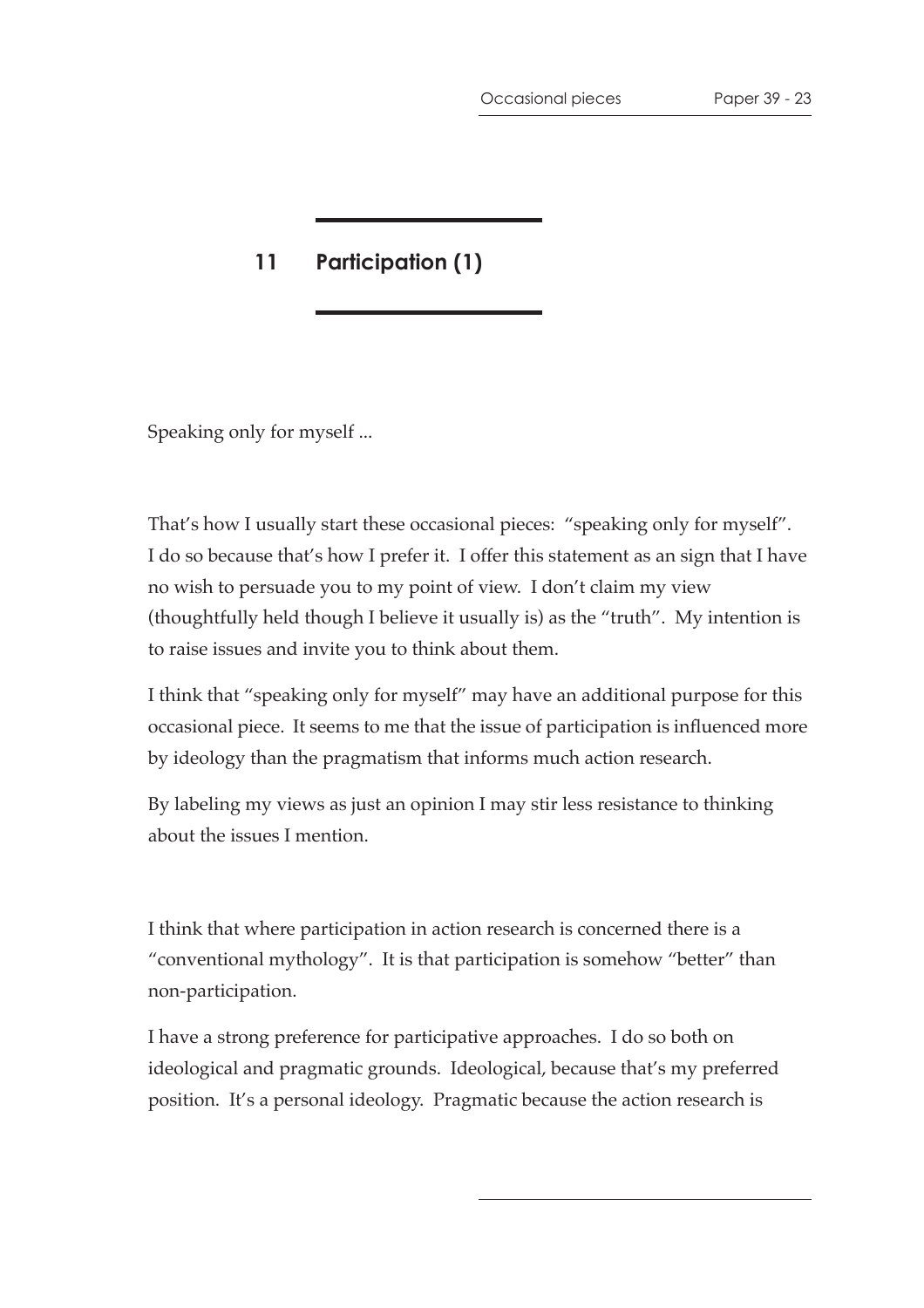intended to help people change. It makes pragmatic sense to involve them deeply and directly.

But I don't understand why participation should be a *necessity*. Why not match the extent of participation to the purpose of the research?

I have been more vehemently criticised for this view than for any other view I've offered about action research.

Another of my interests is evaluation. The evaluation methodology I use is action research. Almost always I do it participatively.

And I have been criticised occasionally for that. It appears that in some (not all) evaluation circles, the conventional mythology is that non-participation is "better" than participation.

Interesting? I think so.

Do you think it could be that we are guided by the labels "action research" or "evaluation"? Do we allow the labels to function as a substitute for thought?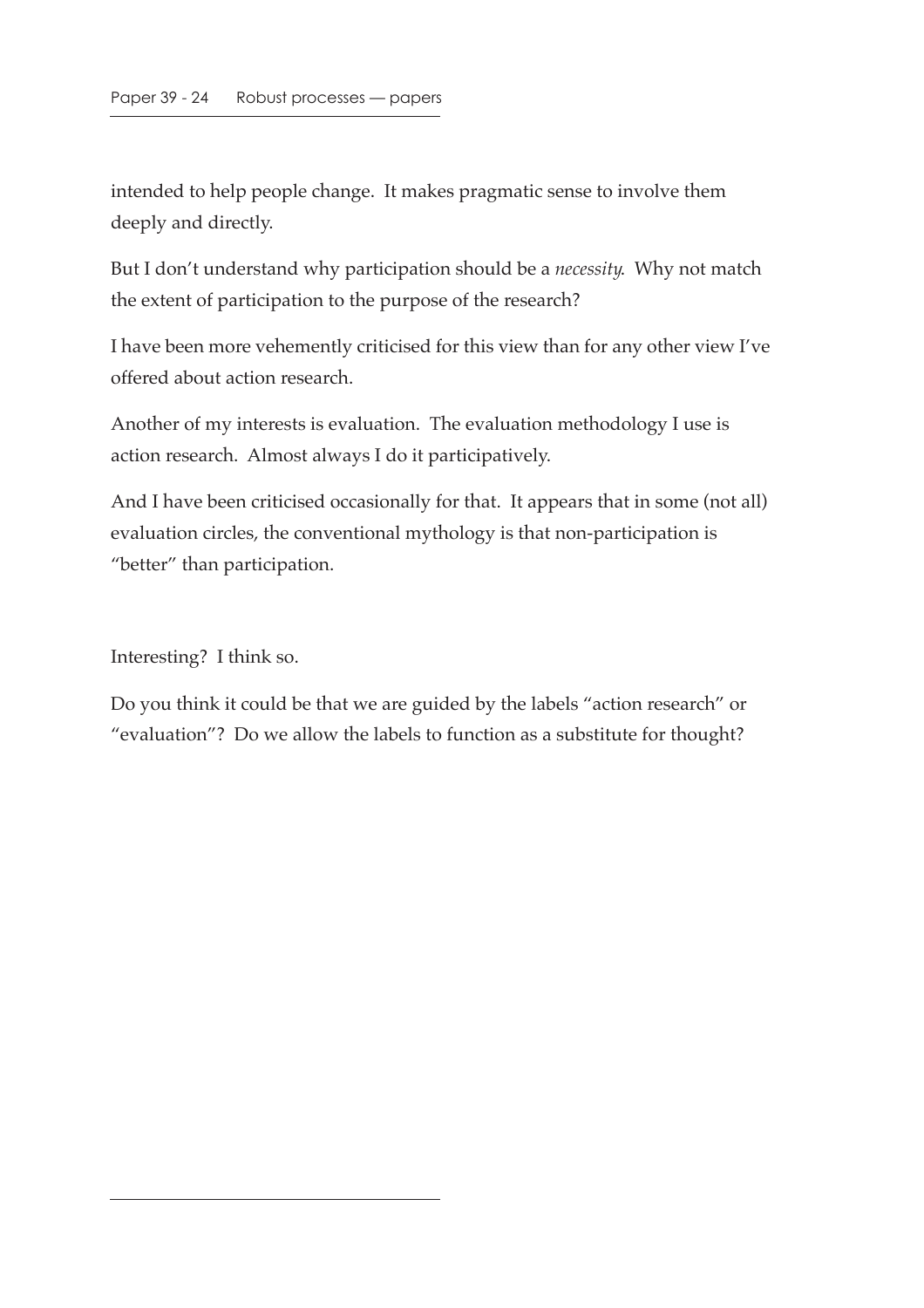#### **12 Participation (2)**

Speaking only for myself ...

In the previous occasional piece I mused upon participation, ideology, and the influence of labels.

I mentioned some contradictions I had noticed. That I had often been criticised for suggesting that action research might occasionally be less than participative. That I had sometimes been criticised for suggesting the evaluation might be at all participative.

To continue the theme, it seems to me that supporters of different varieties of action research hold different views. Just as the labels "action research" and "evaluation" sometimes direct our beliefs, so do those different varieties.

For example, I know some consultants who use action research in their organisational change work. Some of them offer more direct involvement to the senior managers than to others.

My own consulting work was influenced by the traditions of organisation development. There it was seen as important to involve as many as possible. And to this day, I still try to negotiate with the presenting client that I wish to represent all the stakeholders, not just some.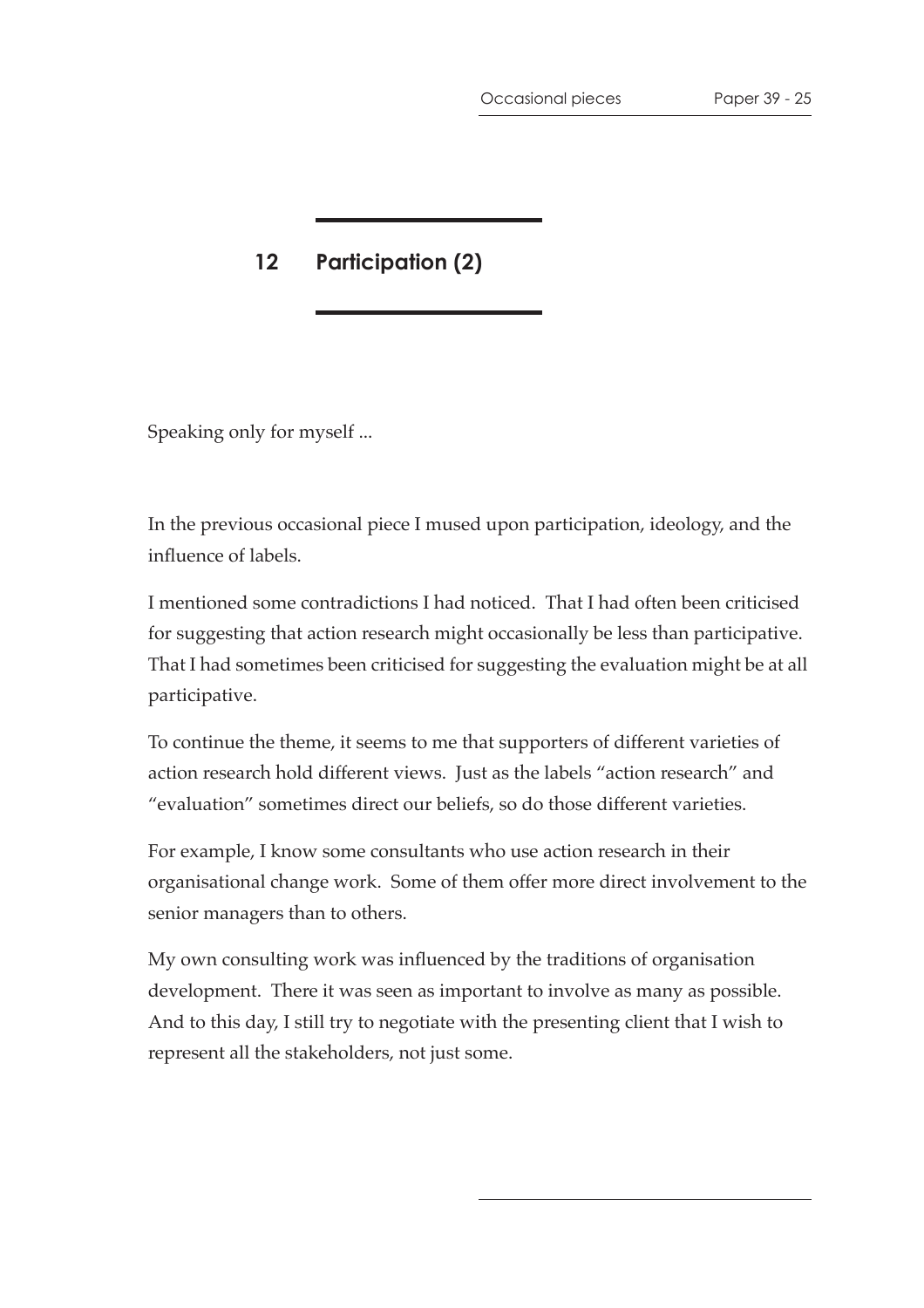Some practitioners in this field regard themselves as favouring those in lowly positions over those in more senior positions. Similarly in the field of advocacy, the disadvantaged are well represented. The advantaged sometimes are not.

A further example. In classroom research, it is not all that unusual for the research not to involve the pupils. It is self-research, though there are other stakeholders.

I do some of this myself by reflecting on my own practice and drawing my own conclusions about what worked, what didn't, and why and why not. There isn't always an easy opportunity to involve anyone else.

The meaning of "participation", it seems, is at least to some extent in the eyes of the beholder.

And similar with extent and type of participation ...

Are we to involve stakeholders as informants? Yes, usually. How else are we to get access to the needed data. In data interpretation? Perhaps. In action planning? Often. In designing the research study? Perhaps, perhaps not.

I might add that I don't think there is a "best" form of participation in any absolute sense. Personally, I value high levels. I think most people who know me well would report that my educational work and my consulting work strive to achieve those high levels.

I think it would be presumptuous of me — and in a sense ironically nonparticipative — to assume that that is right for everyone else too.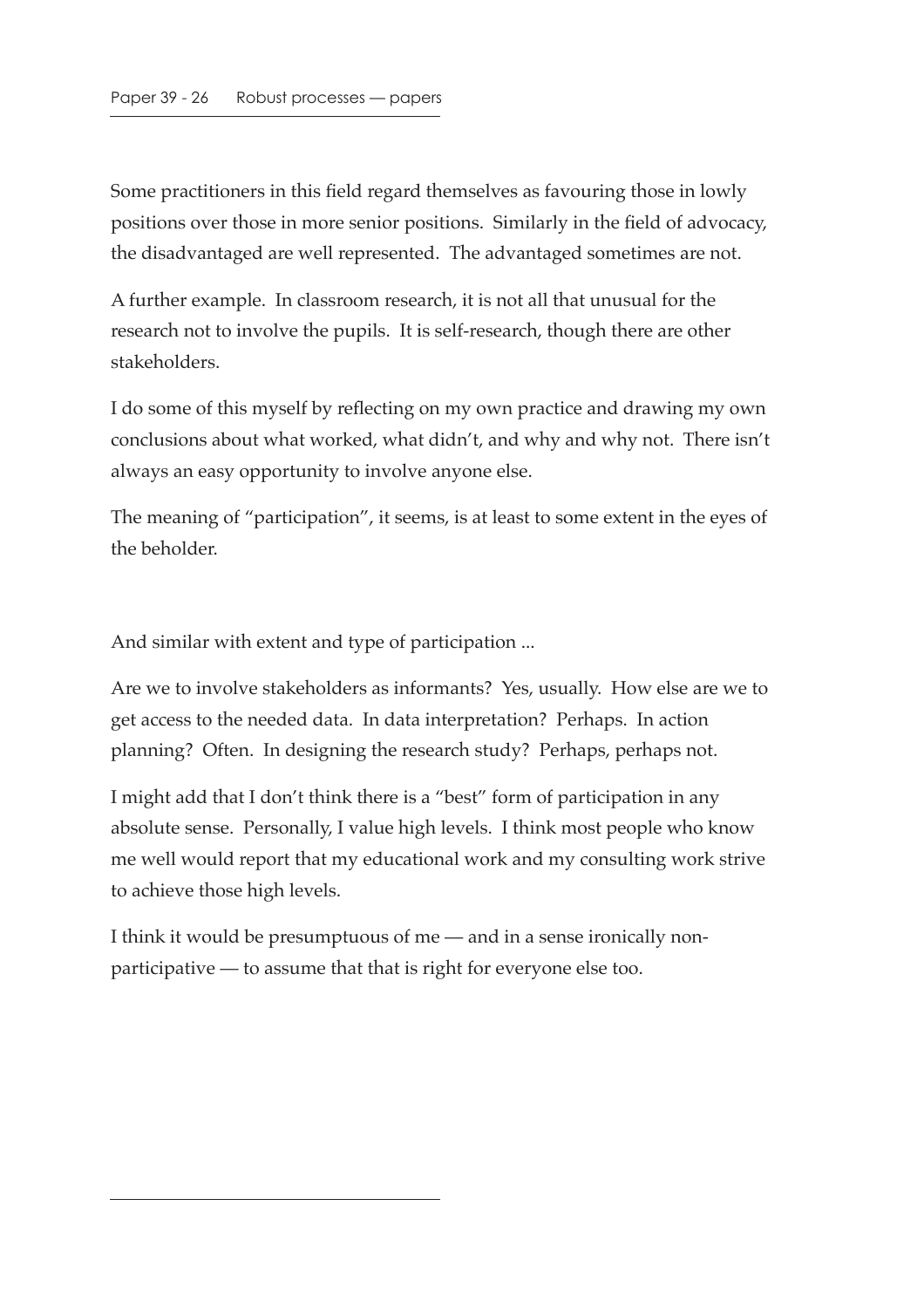#### **13 Rigour (1)**

Speaking only for myself ...

In some respects it seems to me that action research sits (sometimes a little uneasily) between two paradigms. On the one hand we find the mostly reductionist experimental and quasi-experimental methodologies. On the other there are the various qualitative methodologies.

On some occasions action researchers appear to be influenced by the current fashion in some of the qualitative methodologies. Part of this is to treat the experimental and allied approaches as dominant, and to be resisted. Resistance sometimes takes the form of arguing that qualitative researchers need not be bound by the criteria by which experimentalists judge their own work and that of their colleagues.

By and large I'm sympathetic to this. I've seen too many action research theses and studies criticised because they didn't sufficiently resemble good experimental designs.

Some of you can no doubt provide criticisms from your own experience. The criticisms are many ... The design was modified on the run. The researcher formed close relationships with informants. The initial research question wasn't precise enough. The variables weren't adequately defined. There wasn't a control group. And so on ...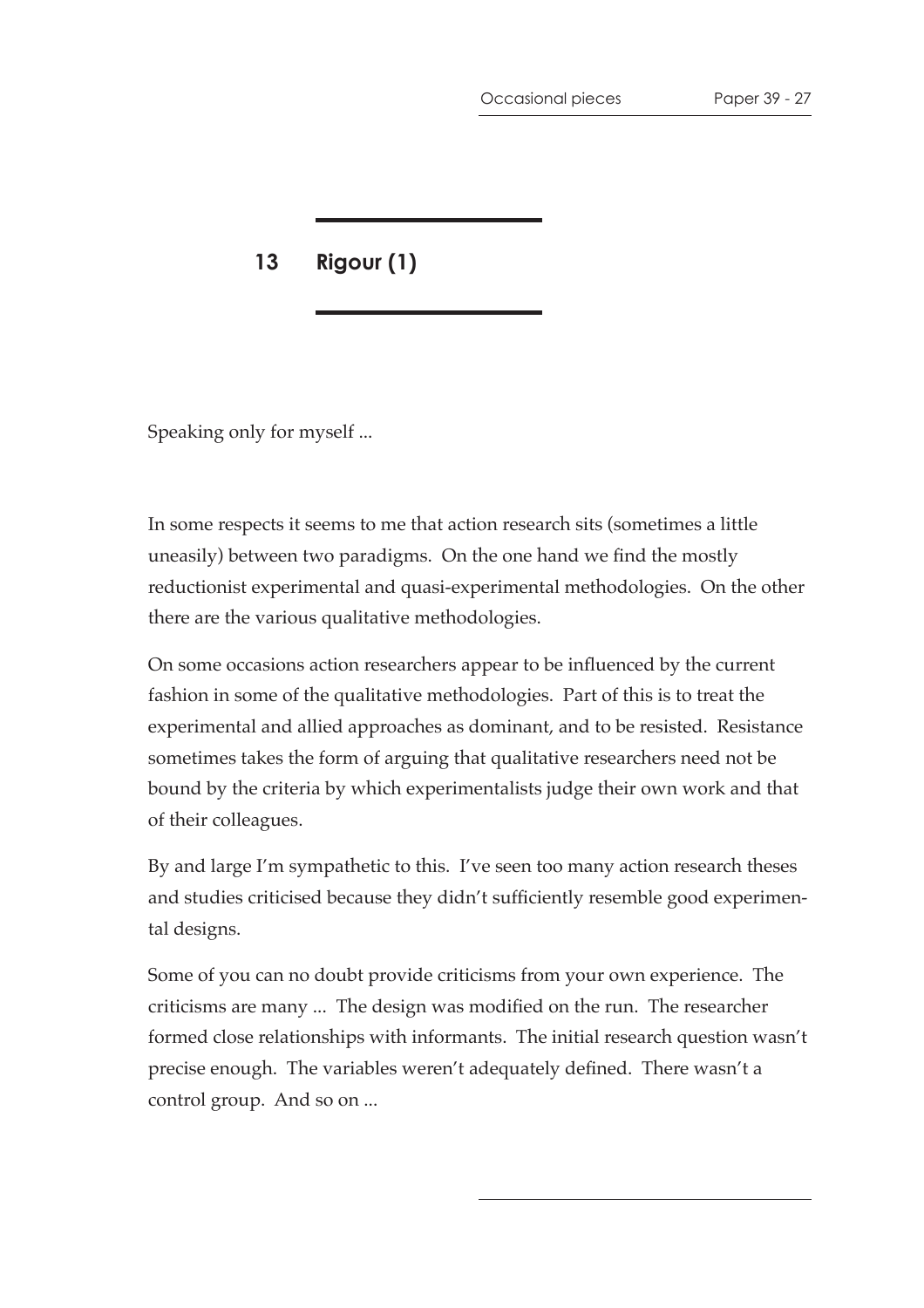I think there is reason enough to resist such criticisms as uninformed. Some of them, when you look further into it, might even be regarded as absurd. Let us acknowledge and respect the differences between ourselves and the experimentalists.

(This is in no sense intended as a criticism of experimentation. Only of their habit of thinking that theirs is the only way.)

Let's also acknowledge that action research is not synonymous with "qualitative" either. In particular, I sometimes wonder if we have been too much influenced by deconstructionism. And I wonder if that in turn has been too much influenced by its origins in textual and artistic criticism.

It is sometimes said that in textual analysis the reader places the meaning on the text. The text is just squiggles on a page until a reader fashions the meaning. I don't wish to argue with that. I think it may be an extreme view, but I'm not planning to take that up here.

Assume for the sake of discussion that it is true.

The point I wish to take up is that sometimes the relationship between text and meaning, so defined, is then said to exist between data and interpretation. Interpretation is to data as meaning is to text. In other words, data are equivalent to squiggles upon a page and with no inherent meaning. We devise the interpretation. And one person's interpretation is therefore as good as another's.

What do our data represent? People and objects and activities. The people have bodies and opinions and feelings. Most action research is intended to act upon that world of people and objects and activities.

I don't personally think we are free to impute whatever meaning we wish to our research situation. At least, not if we wish the subsequent actions of ourselves and our co-researchers or informants to achieve the outcomes we desire.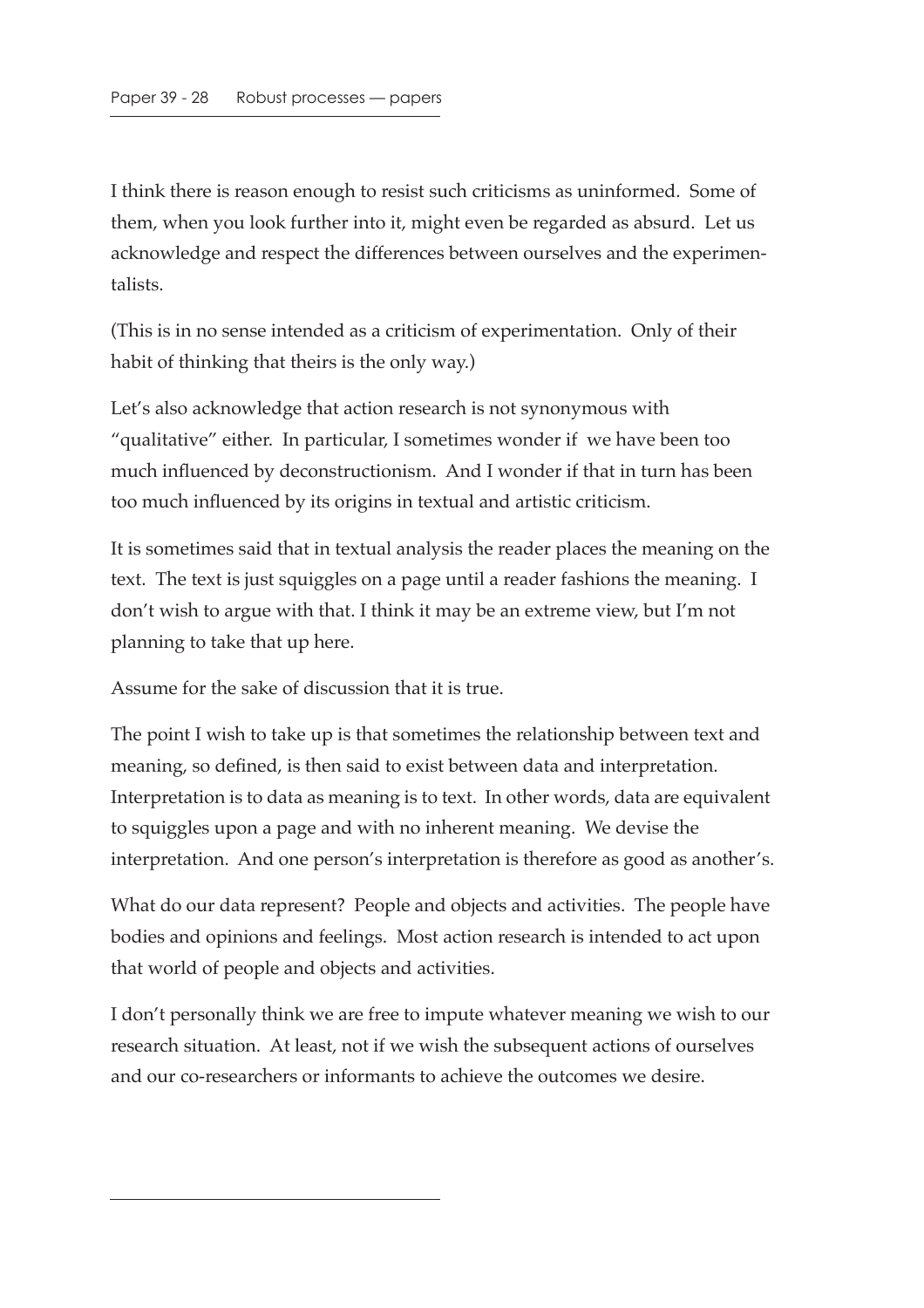**14 Rigour (2)**

Speaking only for myself ...

I invite you to imagine this research situation. Your research setting is a community or organisation. You are talking with a member of that community or organisation. Your intention is to learn something about how the community or organisation works.

How likely are you to develop an understanding of the community or organisation?

In situations like this, I find the concepts of "validity" and "threats to validity" useful. In doing so, I envisage that many of the threats to validity reside in the gaps between experience and understanding.

(Yes, I realise there are arguments against using the language of positivism to discuss issues of rigour in qualitative research. Here I am speaking for myself.)

The gaps are numerous. For example:

- What the informant experienced is a subset (and probably a small subset) of what actually happened.
- What the informant recalls is less (and sometimes much less) than the informant experienced.
- What the informant is willing to report is less than the informant can recall.
- What you hear is less than or different to what the informant reports.
- What you understand may be less than or different to what you heard.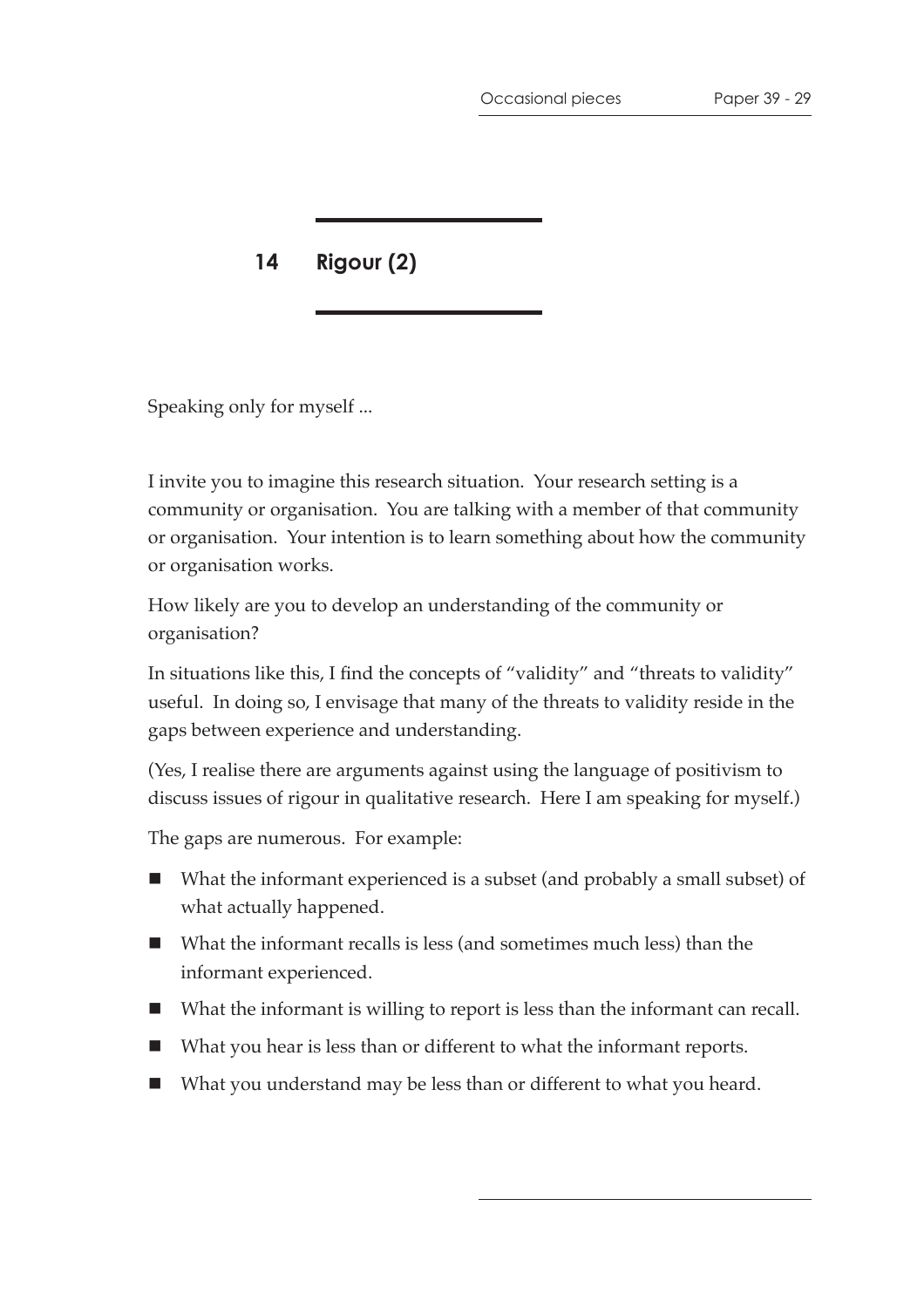- The themes or interpretations you develop from informant reports are a subset of all you understood.
- What you succeed in reporting to others is less than or different to the themes or interpretations you developed.

I don't offer this as a complete list. All I have done so far is to consider a single researcher and a single informant. And I have ignored the possibilities that the informants may also be researchers. Further, there may be deliberate distortions at some of the gaps.

It seems to me that at each of these gaps I can act in ways which seek to reduce the omissions and misunderstandings. To consider just a few of the easiest of them ...

- $\blacksquare$  I can begin the talk in a very open-ended way. The information I am given is then more likely to be determined by the priorities of my informant than by my questions and the preconceptions which suggested those questions.
- I can explain what use will be made of the information, and what access the informant will have to it. I can develop a reasonably close relationship with the informant and be clear about my own motives. In this way, I may build a more trusting relationship within which there will be less censorship.
- $\blacksquare$  I can involve the informant in interpreting information as well as providing it. This may help protect me against some of the mistaken interpretations I might otherwise adopt.
- $\blacksquare$  I can encourage the informant to provide examples, so I am less likely to be misled by abstract and ambiguous terms.

Some threats to validity are less easily avoided. In searching for ways of reducing these threats, I have found the work of Chris Argyris and his colleagues especially helpful. I think he is one of the few writers to acknowledge the extent to which the unspoken rules of interaction distort and filter the information we are willing to exchange with one another.

I expect to return to these topics, and the work of Argyris, in later occasional pieces.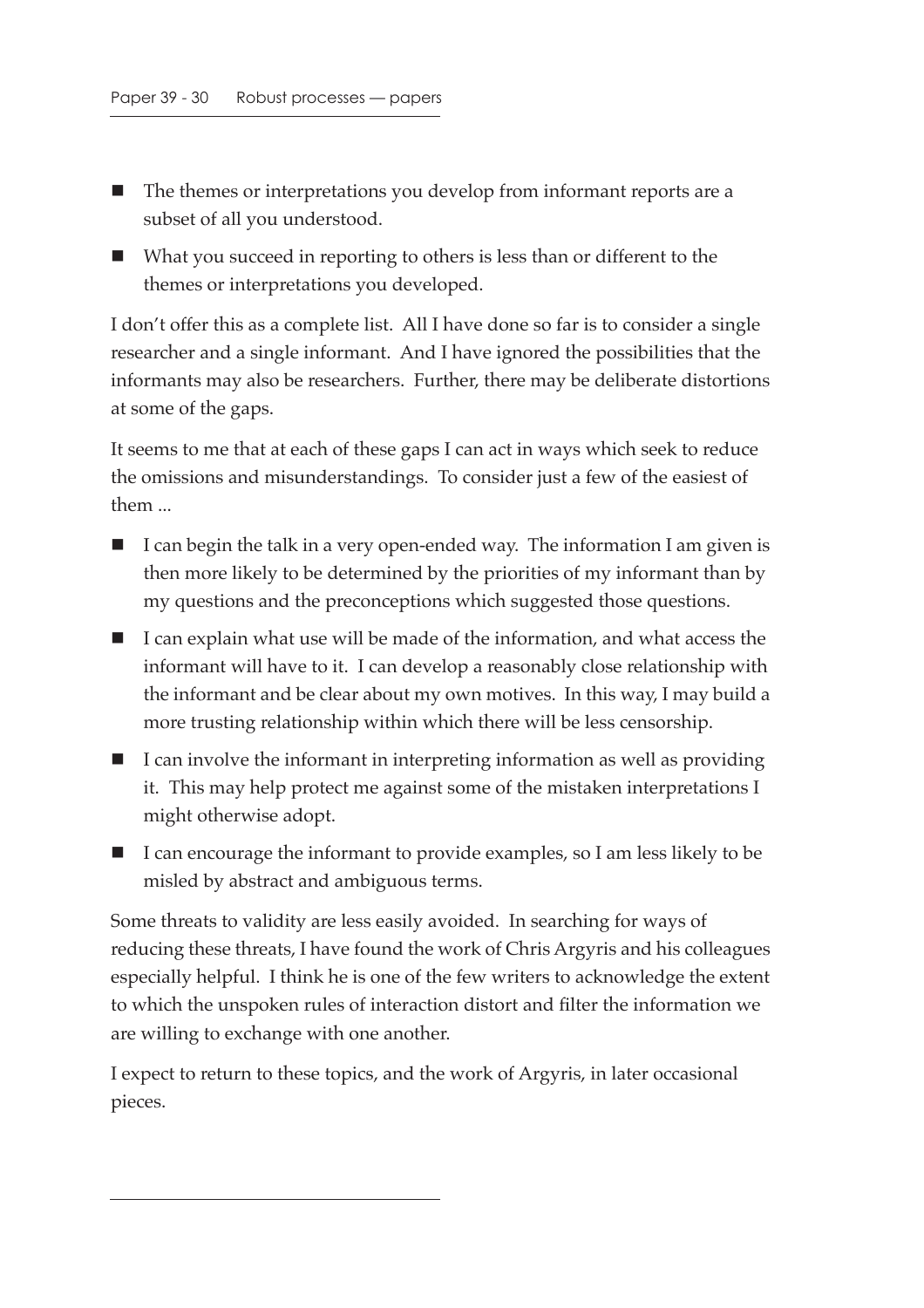### **15 Qualitative and quantitative**

Speaking only for myself ...

(Which is to say, I'm not trying to argue for a point of view. I'm thinking aloud, so to speak. I don't much mind if you agree with me or not. I'll be delighted if you join the conversation.)

It was fashionable for a while (and still is in some circles) to rail against the mixing of qualitative and quantitative methods. The claim was that they are based on what Kuhn called incommensurable paradigms. Different philosophies.

I should acknowledge that there has also been a counter view, for instance in the work of Jick. Mixing methods is good: the prejudices of each cancel each other out to some extent.

My own view is that it isn't always methodologies that necessarily presume particular worldviews and ways of knowing. Often it is researchers who do so. If a researcher can find ways of using other methodologies and techniques within her or his own worldview, then why not?

And perhaps it is no longer an issue since the book of readings by Reichardt and Rallis. I think the papers there make a pretty good case for mixing qualitative and quantitative. But then, some find the arguments in such books as Egon Guba's *The paradigm dialog* convincing.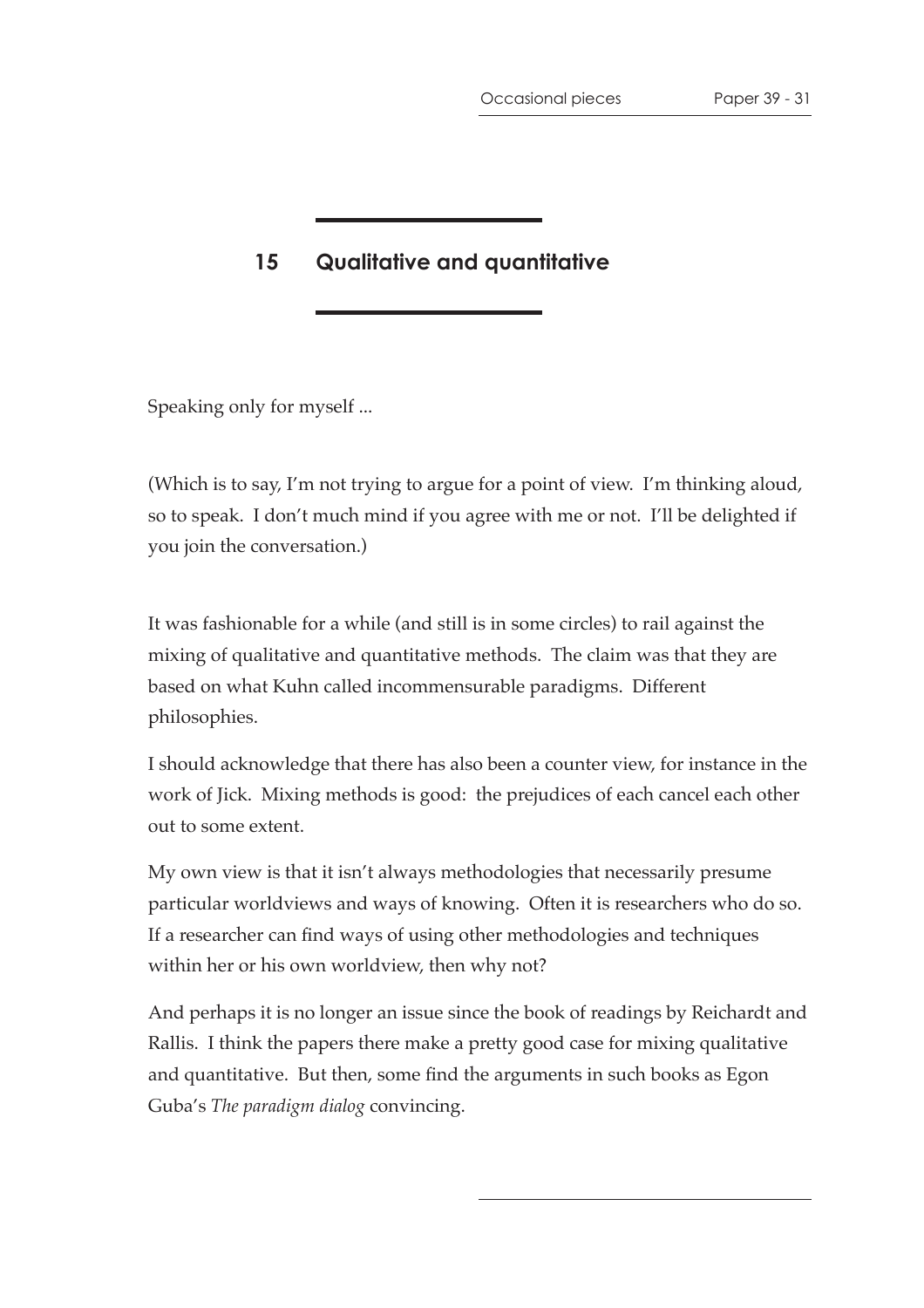In any event, that isn't the thrust of my musings. I intend instead to offer four reasons why I don't plan to get very excited about the issue.

My first reason is a suspicion that most people don't let their espoused philosophy interfere much with their daily business of driving cars, eating breakfast and the like. Philosophising takes place at more rarified heights.

And why should they? If the best of philosophers can't agree then I'm happy to remain a fence-sitter. It seems to me that we can't depend upon a certain philosophy. Best, then, that we don't wait for one before trying to understand how the world works.

My second reason is to be found in a particular view of methods and techniques. I don't personally value any one methodology as a best way of doing research. I prefer to define what I want to achieve, and then work out some way of achieving it. I'd rather not limit my choices by drawing a philosophical boundary around some of them. I like to mix and match.

Third (and this is related) I like to reserve the right to change my mind. In the situations I work in, my understanding slowly grows with my experience in those situations. To me, it makes sense to design methods and techniques that make the most of that understanding.

And I find that some of those methods resemble those from within one paradigm. And sometimes another.

Fourth, I find it hard to view different philosophies as competitors. Different perspectives on the same reality perhaps. It seems to me that I can often improve understanding by deliberately moving between different perspectives.

To pick up what is a recurring theme for me, the map is not the territory. The view through a given window is not the only view or the whole view. I think one can as usefully apply this to philosophies and paradigms as to more limited models and theories.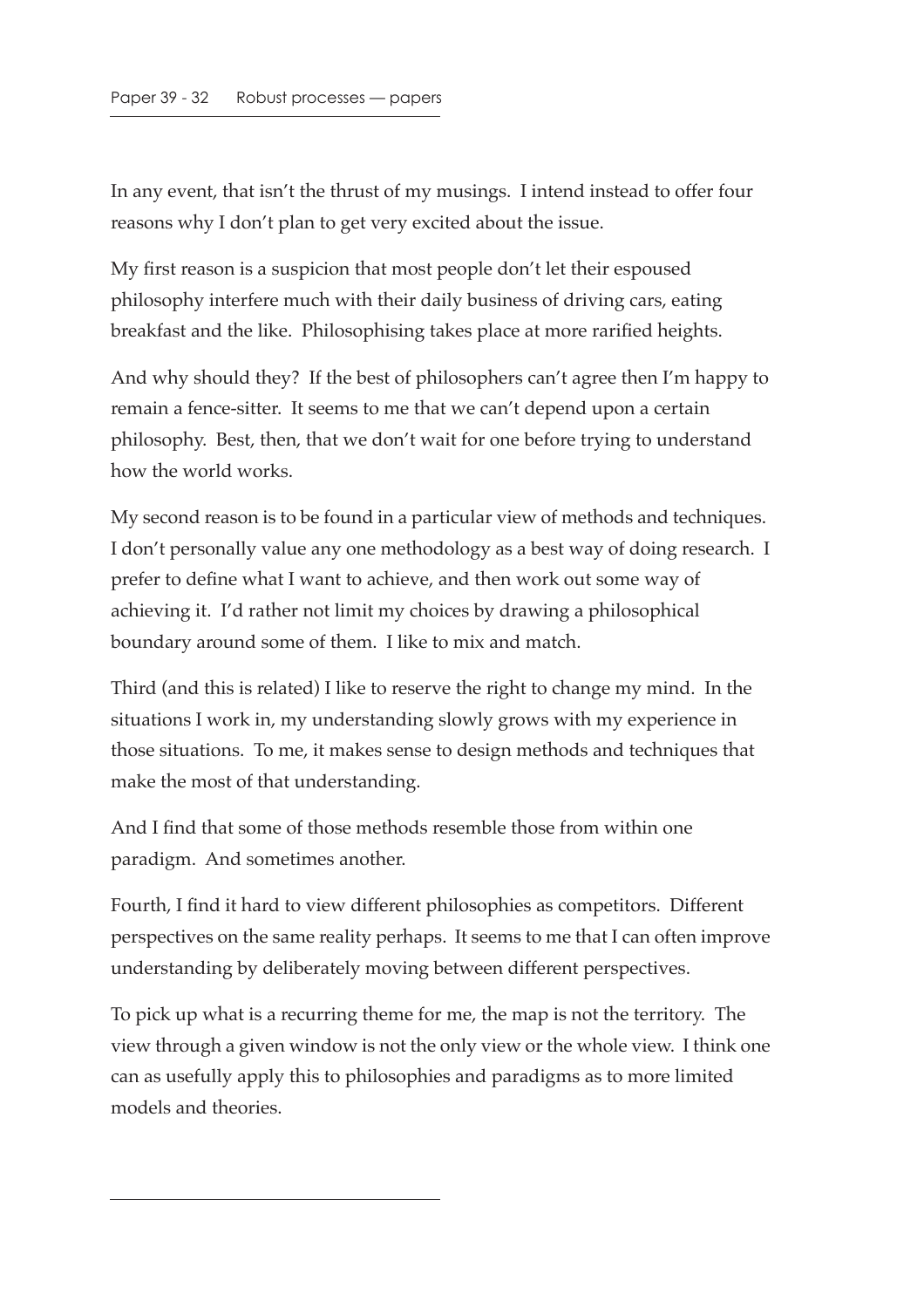#### **16 Grounded theory (1)**

Speaking only for myself ...

These days, "grounded theory" is usually taken to mean the approach of that name initiated by Glaser and Strauss. Or, more often, the later elaborations of Strauss and Corbin.

There is a sense, however, in which you might talk about theory grounded in data or experience. I think "grounded theory" is an appropriate term for that, too. It is in this more generic sense that I wish to talk about grounded theory here.

Action research is well placed to develop this form of grounded theory.

In my view, an important purpose of action research is the development of understanding and action. Understanding which derives from action. Understanding which in turn informs action. Within each "intend  $\rightarrow$  act  $\rightarrow$  review" cycle the understanding develops further. In each "act" the growing understanding is tested in action.

In this form, theory development observes well the intention of the earlier Glaser and Strauss work. Theory is developed progressively as the data are collected. It has local relevance and is practical.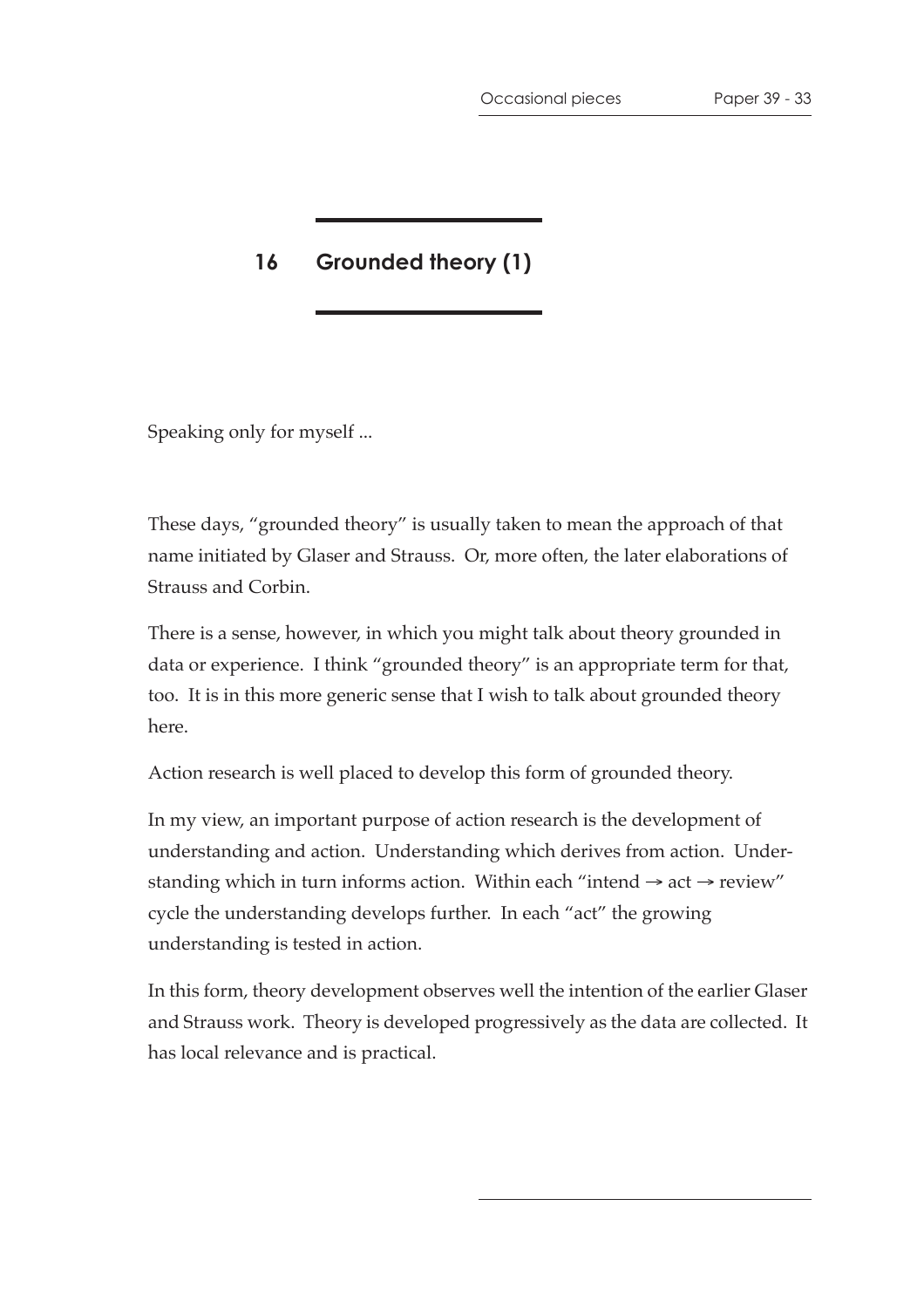- Glaser, Barney G. and Strauss, Anselm L. (1967) *The discovery of grounded theory: strategies for qualitative research*. Chicago.: Aldine.
- Strauss, Anselm, and Corbin, Juliet (1990) *Basics of qualitative research: grounded theory procedures and techniques*. Newbury Park: Sage.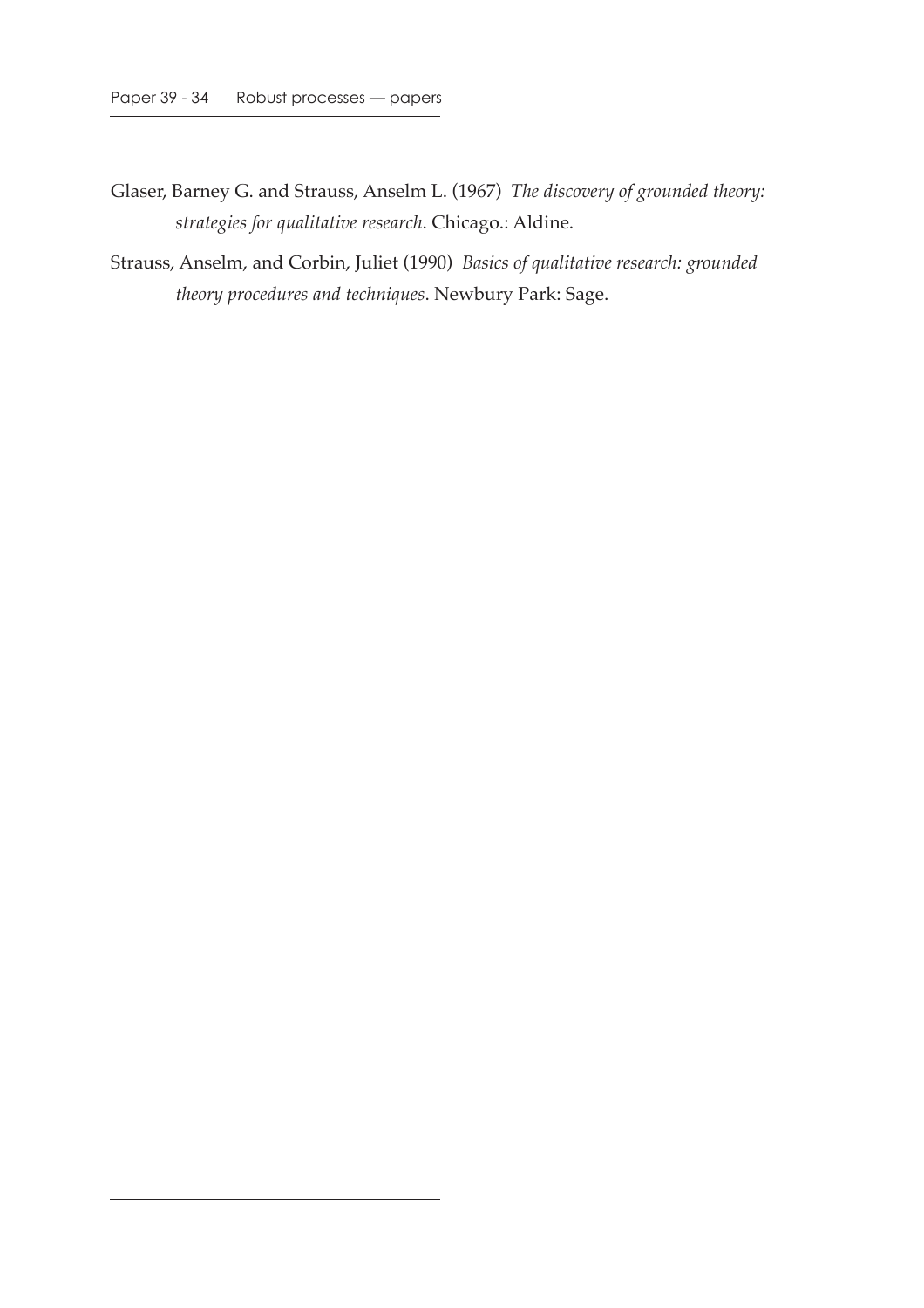## **17 Grounded theory (2)**

Speaking only for myself ...

This is one of a sequence of occasional pieces on the style of "grounded theory" that action research might produce. In the previous piece I suggested that action research processes were good at developing understanding from experience. Theory grounded in experience. One might reasonably label this "grounded theory" too.

Within each action research cycle practice informs theory which in turn informs practice. It seems to me that this cyclic building block is able to offer many advantages.

If you look specifically at the way it develops theory, you may well decide that it isn't all that different from experimental research. Experiments take place in the context of the theoretical literature, which they add to or challenge. You might say that there, too, theory informs the practice of experimentation which modifies the theory.

In effect, each experiment is a cycle. One of the differences in action research is that the cycles are smaller. A given action research study contains many cycles. And they in turn may include other smaller cycles. One of the earlier occasional pieces addressed this: there are cycles within cycles.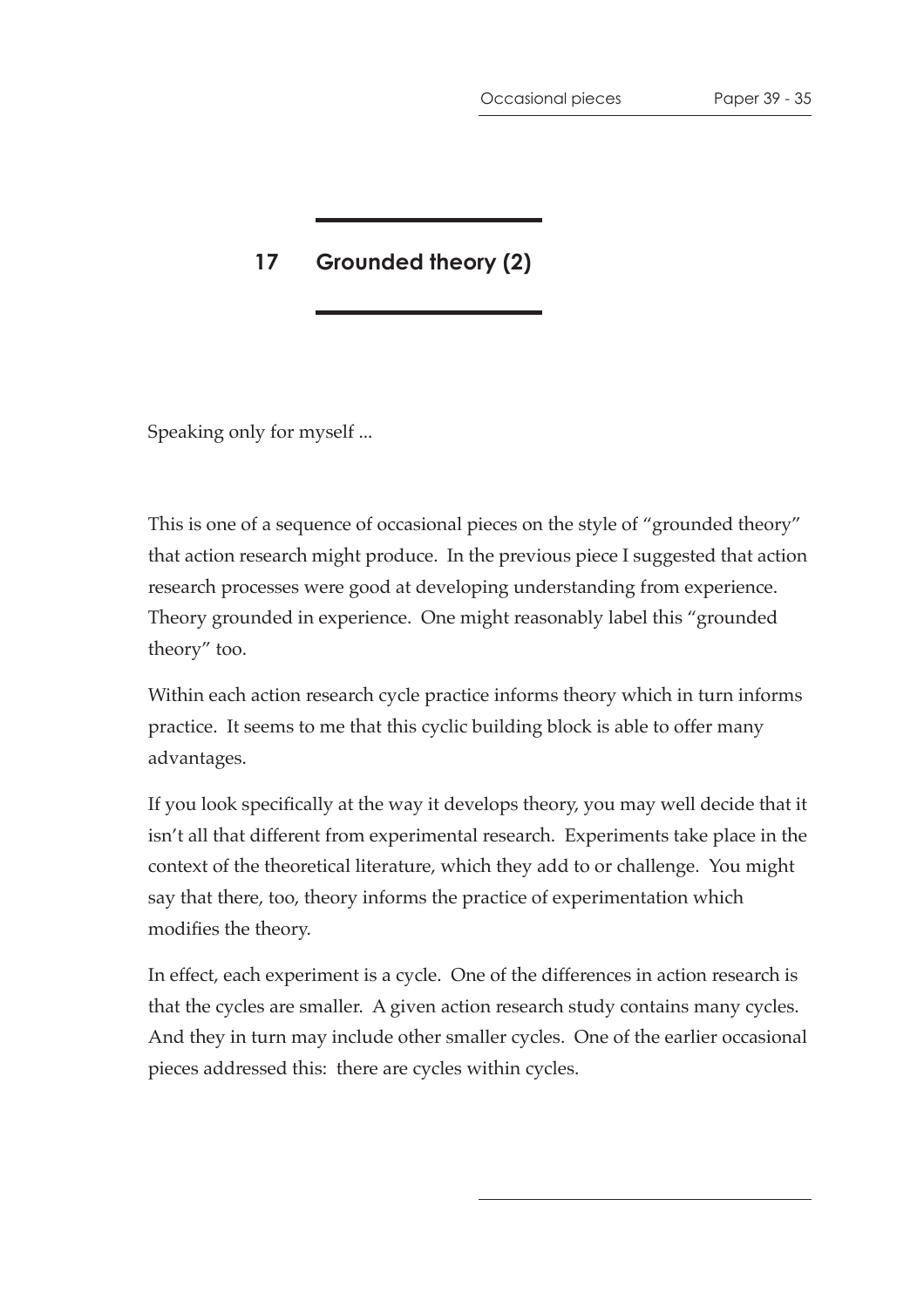There is another difference which also appeals to me as important. It is that the theories tend to be different in at least two respects.

First, and most obviously, the theories in action research tend to be about practice. They inform practice, thus supporting the "action". They are immediately tested in practice, thus enhancing the validity of the "research".

Second, the theories tend to be more general. They tend to deal with complex situations. They are expected to guide action. I think, therefore, that one appropriate form for them (as Argyris and Schön<sup>2</sup> have suggested) is:

In situation S, to produce outcomes O1, O2, ..., try actions A1, A2, ...

This form of theory clearly and directly attempts to inform action. It is immediately tested in action. In specifying the important features of the situation it also allows its generalisability to be tested in other similar settings.

<sup>2.</sup> See Chris Argyris and Donald A. Schön (1974) *Theory in practice: increasing professional effectiveness*. San Francisco, Ca.: Jossey-Bass.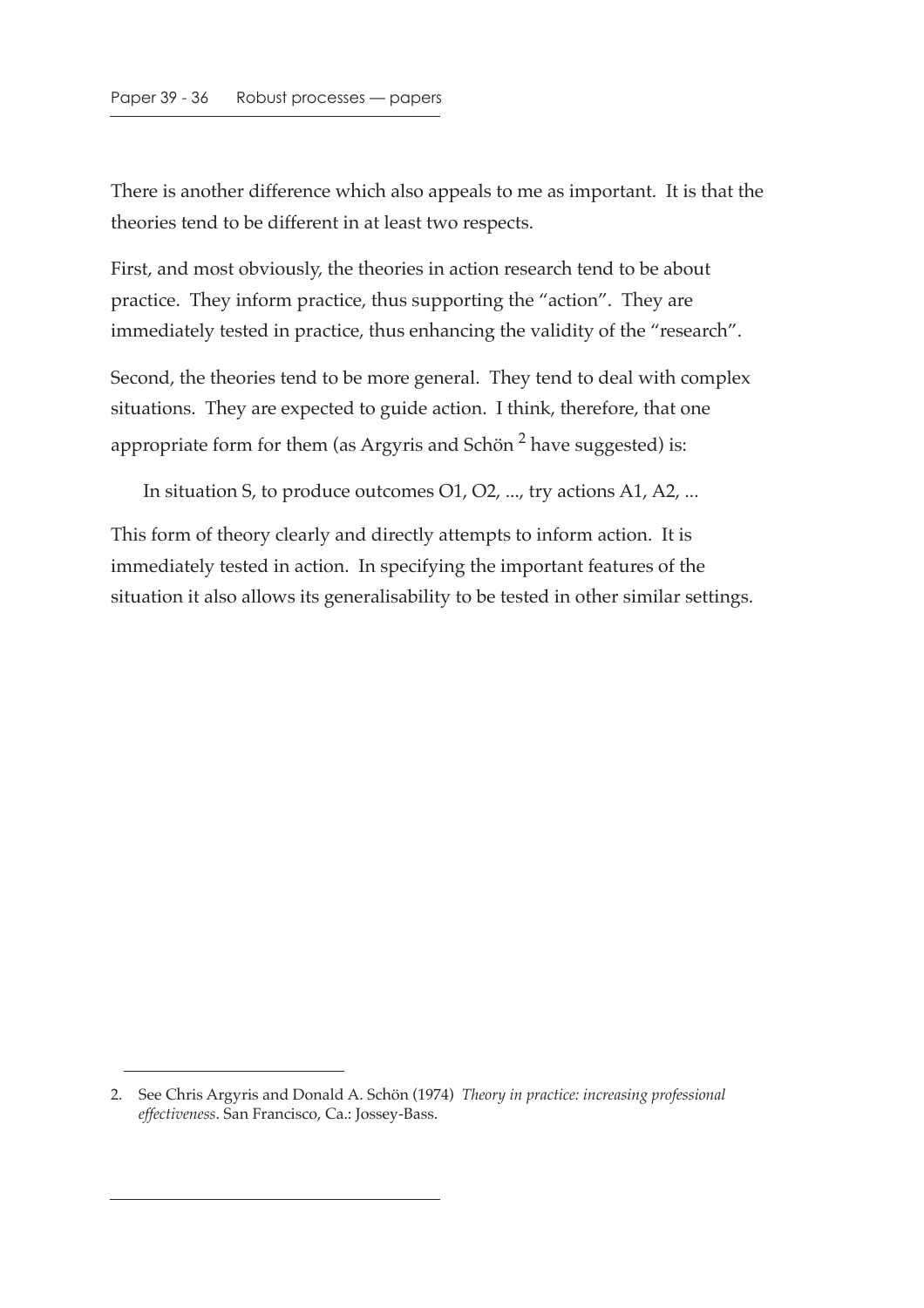#### **18 Grounded theory (3)**

Speaking only for myself ...

We've been exploring the notion that action research generates a form of grounded theory: theory grounded in experience. The previous "occasional piece" addressed a number of elements of this:

- $\blacksquare$  the alternation between theory and practice
- the resemblance of each action research spiral to a sort of experiment, and
- $\blacksquare$  the nature of the theory in addressing action.

Following Argyris, I suggested as a possible form of such a theory:

In situation S, to produce outcomes O1, O2, ..., try actions A1, A2, ...

In this occasional piece I'd like explore further some of the features of this form of grounded theory.

First, it seems to me that in this form, theory can to some extent integrate the local and the global. It emerges from the local, because it is often local evidence and understanding the builds it. Yet it is stated in general terms. It is framed in a way that allows it to be tried and tested in other settings.

Second, it can to some extent integrate the subjective and the objective. The participants invest the theories with their own values and meanings. At the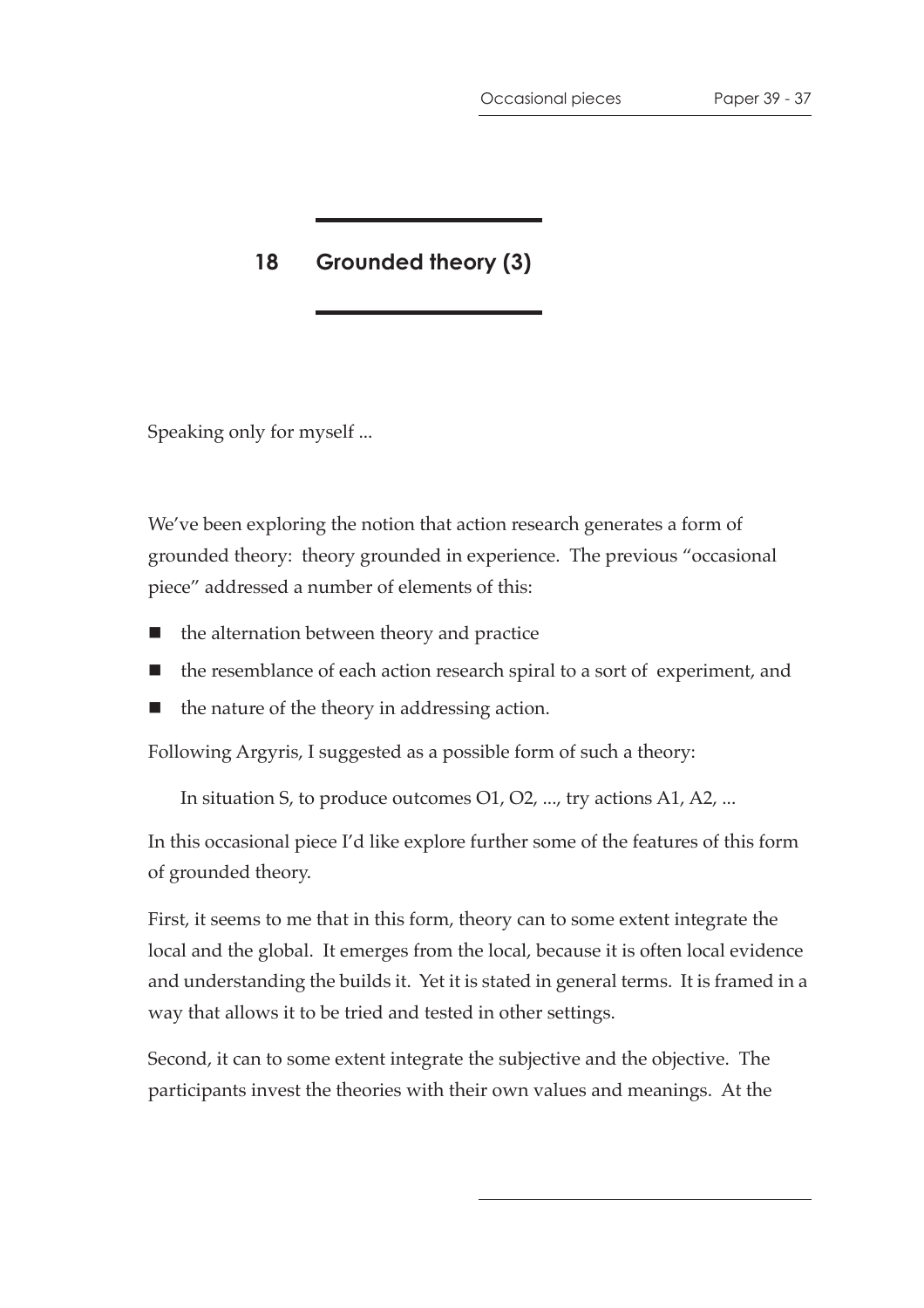same time the theories gain objectivity in its most pragmatic sense by being tested against reality through action.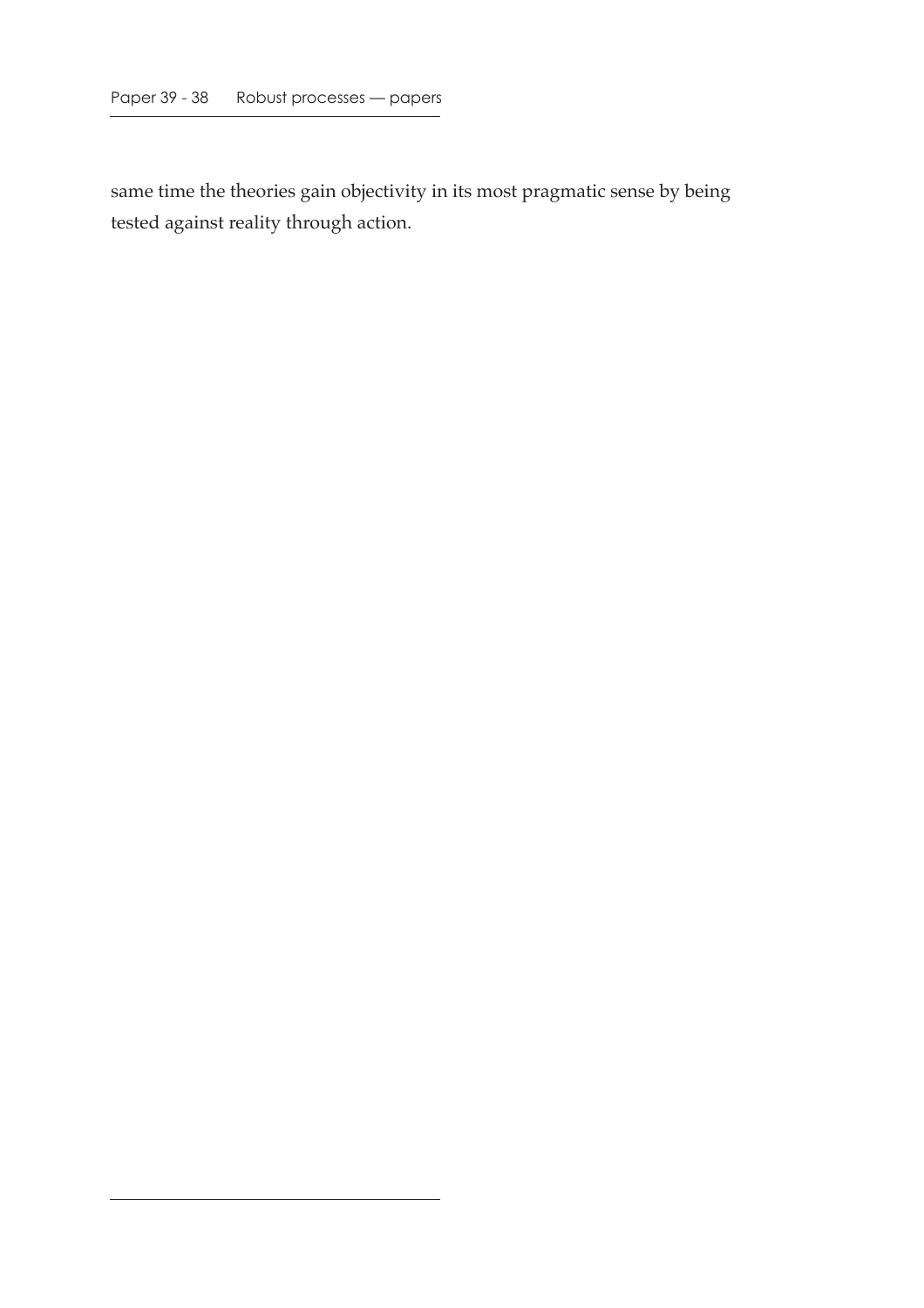#### **19 Grounded theory (4)**

Speaking only for myself ...

I thought it might be useful to describe one of the ways in which I develop theory from experience. I use a set of questions to help me prepare for action, and a further set to analyse, later, what happened.

The questions asked beforehand  $^3$  are:

- 1a What do I think are the salient features of this situation?
- 1b Why do I think those are the salient features?
- 2a Given that situation, what do I think are the desirable outcomes?
- 2b Why do I think those are the desirable outcomes?
- 3a What actions do I think will achieve those outcomes in that situation?
- 3b Why do I think those actions will achieve those outcomes in that situation?

It will be seen that these derive two "theories". One is defined by the "what" questions. It is in the form I've already discussed: In situation S, to achieve outcomes  $O(1)$ ,  $O(2)$ , etc., try actions  $A(1)$ ,  $A(2)$ , etc." It captures, in action form, my assumptions about the action to follow.

The "why" questions help me to make explicit the assumptions which underlie the "what" questions. The resultant "theory" may take a variety of forms.

<sup>3.</sup> Some of this material emerged in conversation with Stephanie Chee, Alan Davies, Goh Moh Heng, Richard Kwok and Shankar Sankaran. It also builds on the "theories of action" postulated by Argyris and Schön.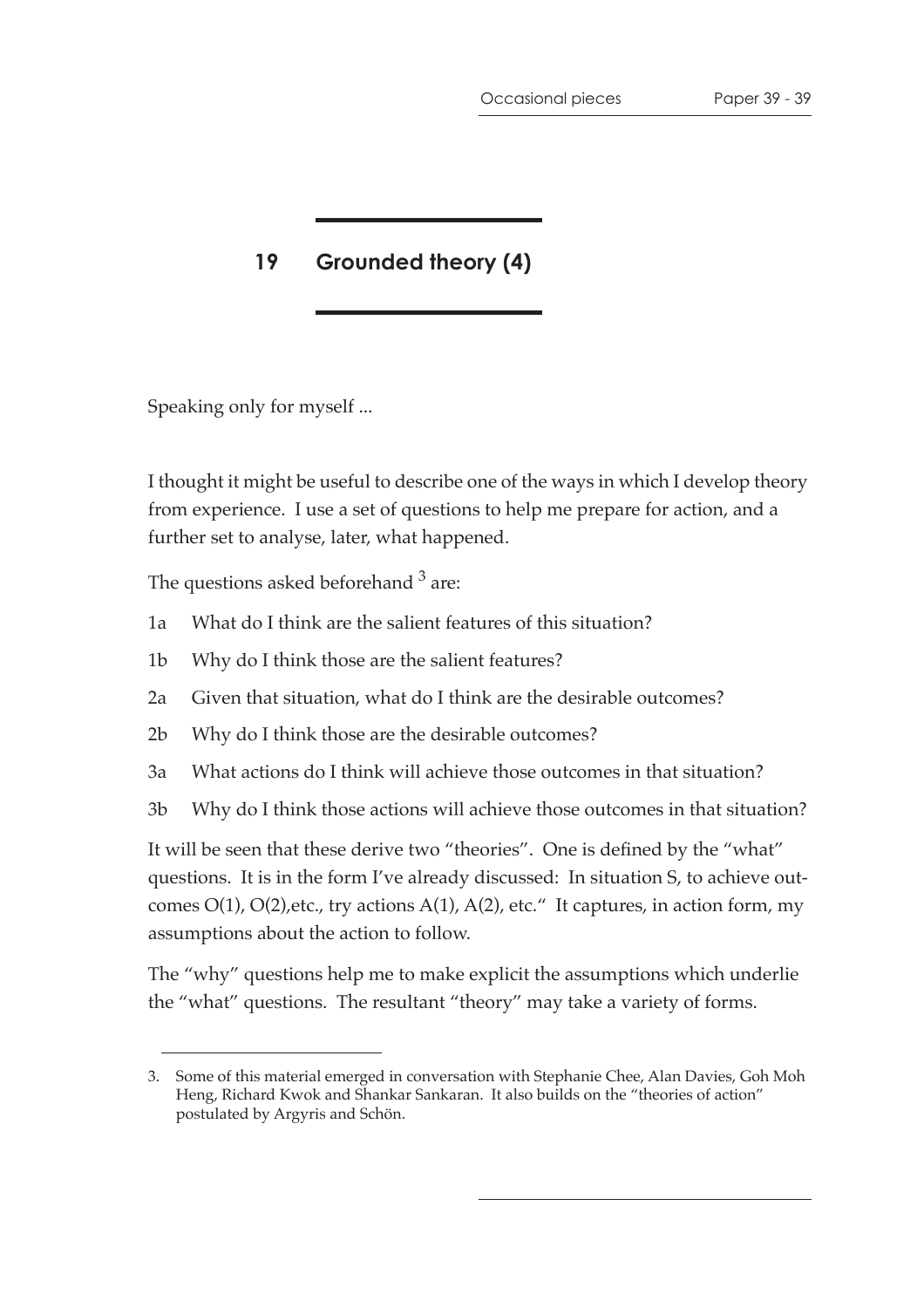Both "theories" are then tested in action. If the action achieves the desired outcomes, this provides some support for the "situation, outcomes, actions" theory, and for its underpinning assumptions. Any changes in actions or outcomes draw my attention to my incorrect assumptions.

In the critical reflection afterwards, these are an example of the questions which might be asked:

- 2a Were the outcomes achieved?
- 2b If so, now that I've got them, do I still want them?
- 2c Why / why not?

If not...

- 1a Was I mistaken about the situation?
- 1b If so, in what respect?
- 1c What led me to that mistake, and what have I learned from it?
- 2d Was I mistaken about the desirable outcomes?
- 2e If so, in what respect?
- 2f What led me to that mistake, and what have I learned from it?
- 3a Was I mistaken about the desirable actions?
- 3b If so, in what respect?
- 3c What led me to that mistake, and what have I learned from it?
- 3d Did I produce the actions?
- 3e If not, why not?
- 3f What have I learned from that (about the situation, about the desirable outcomes, about the desirable actions, about systems, about people, about myself ...)?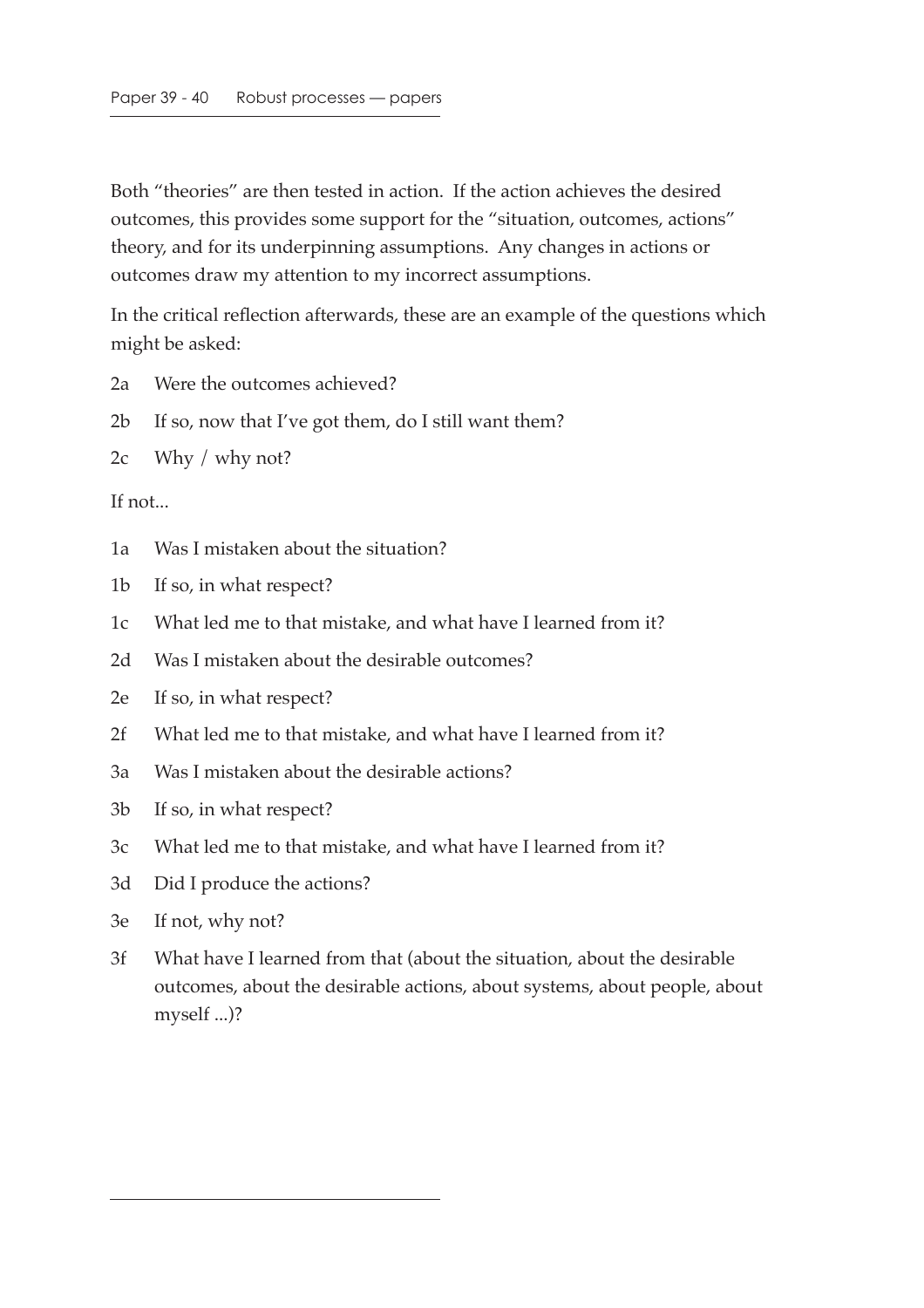#### **20 Grounded theory (5)**

Speaking only for myself ...

We've been exploring a form of grounded theory — theory grounded in experience — that suits action research. One form in which its outcomes might be stated has three terms: situations; desired outcomes; and intended actions:

In situation S, to produce outcomes O1, ..., try actions A1, ...

Situations are specified on the assumption that what works in one situation will not necessarily work in another. Outcomes are specified, for they are what is being pursued. In addition, they provide the criteria for defining success. I've said "try" to imply that this is one possible set of actions. They may or may not work. There may be other actions which would be as effective.

Intentions are built on assumptions. I assume these actions will give me the desired outcomes. Therefore I intend to try those actions.

In the previous occasional piece I added the thought that behind these assumptions lies a further set. This second set tends to be about people and systems and change. And (importantly) about the facilitator or action researcher.

Before moving on to other issues, I'd like now to address the way in which such a grounded approach to theory can integrate the subjective and the objective.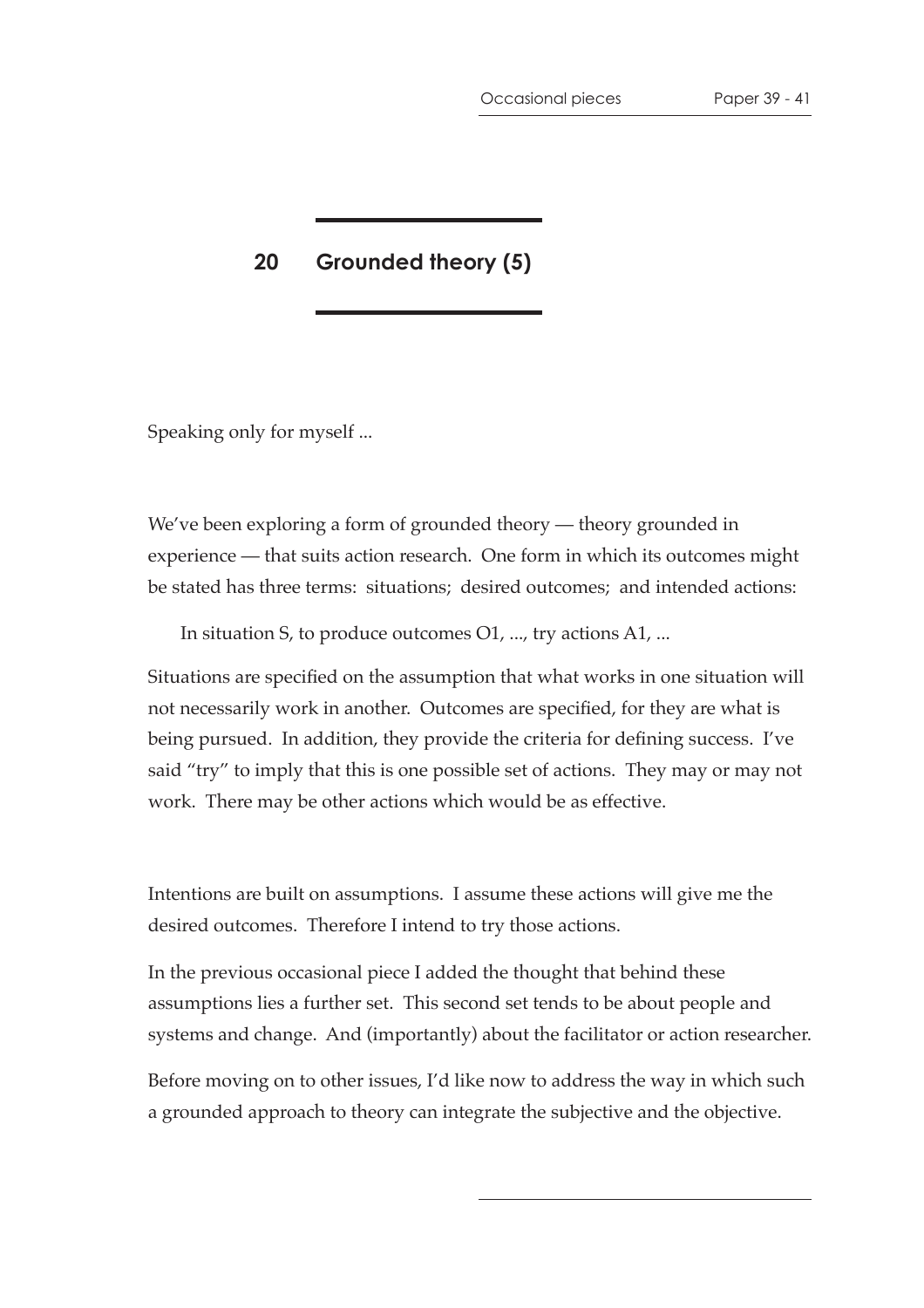The subjective component arises because action research is usually participative. *People* develop the intended actions. The participants invest their intentions with their own values and meanings. Out of all possible actions they limit their intentions to those that fit their ethical framework. Even in less participative forms the assumptions and values and meanings of the researcher are brought into play.

The intentions of researcher and or participants are also likely to be unique to the individuals in another respect. The participants are most likely to intend feasible actions: actions which they believe they will be able to carry out. This is partly situational, partly a matter of their skills.

The objective component arises because their intentions are tested against reality in action. I'm not sure that objective is the right word. "Generalisable", perhaps. I take this point up in further occasional pieces.

In any event, success means that actions A (etc.) *did* produce outcomes O (etc.) in situation S, at least on this occasion. It is therefore possible (and sometimes even likely) that similar actions will yield similar outcomes in other similar situations. The actor can try these same actions on other similar occasions and note the results.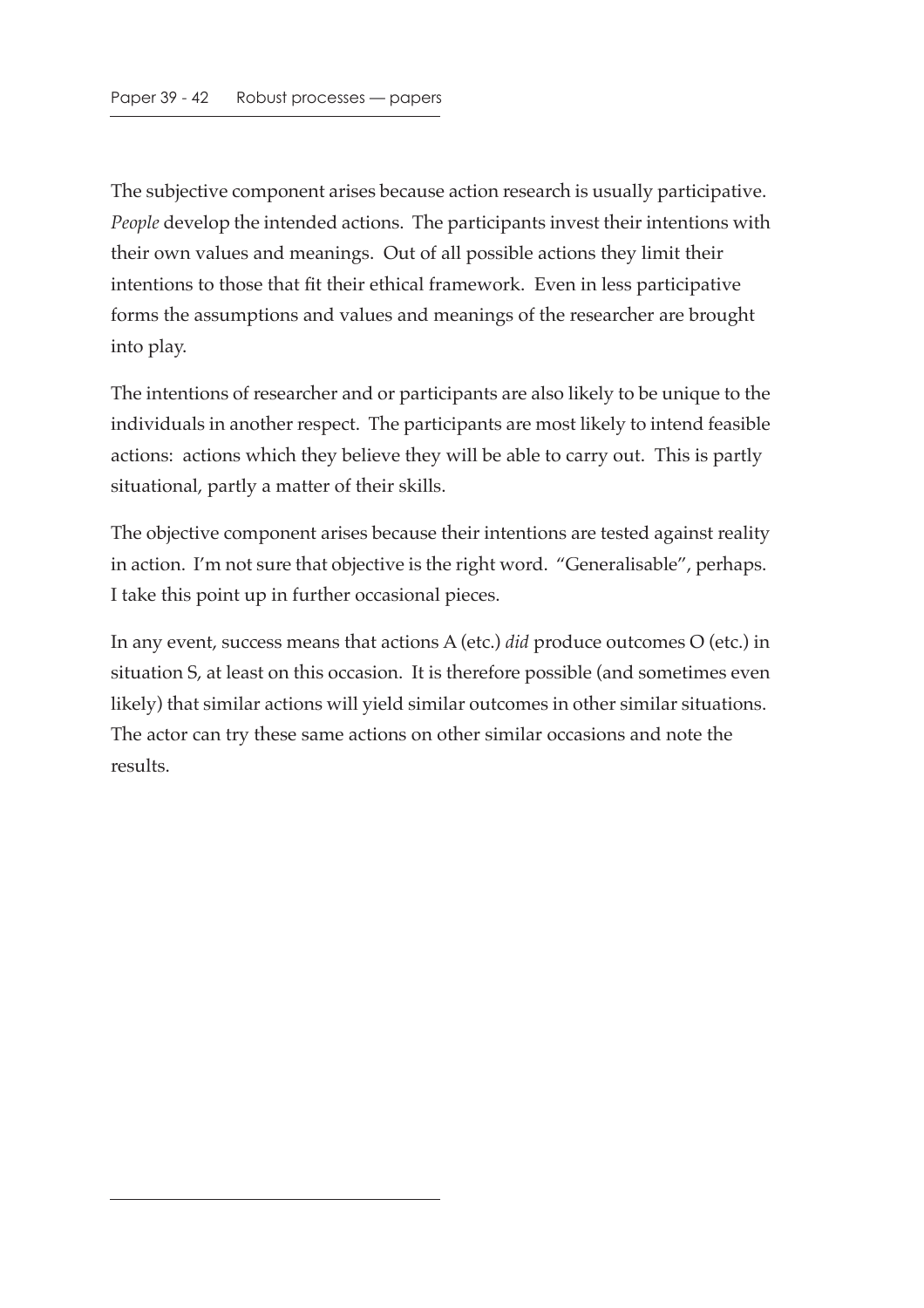#### **21 Generalisation (1)**

Speaking only for myself ...

I touched on the issue of generalisation in the occasional pieces on grounded theory. There I made the point that there are advantages in expressing theories in terms of situation, desired outcomes, and intended actions. Very briefly:

```
in situation S (\alphactions A —> outcomes O)
```
I said that one reason for doing so was that participants might then experiment with using the same actions to produce similar outcomes in similar situations. When this has been done several times then participants may develop some confidence that their theory is generalisable, at least tentatively. This may occur several times within a single study, or across several studies.

The resulting generalisation may be peculiar to a particular person or group, of course. I don't do facilitation or consulting or action research in quite the same way as my colleagues. If I did I would be ignoring my own skills and strengths and experience.

Each person is different. Each situation is different. For that matter we seldom produce *precisely* the same sequence of actions on different occasions. I expect this is why it is commonly held that you can't generalise from action research.

But I think that is unnecessarily defeatist.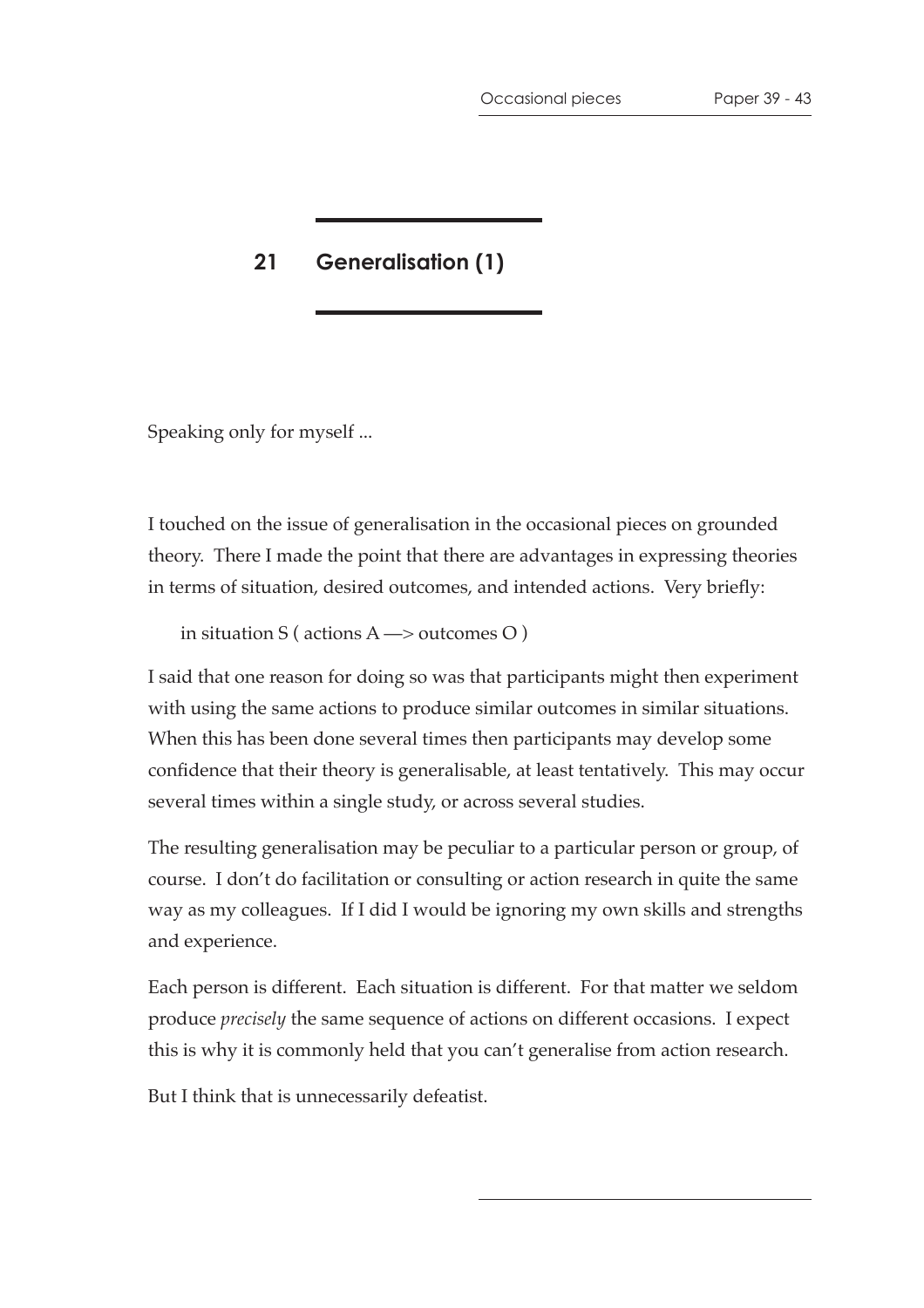Suppose other people try similar actions in similar settings. And suppose they achieve similar outcomes. Then it may be argued that generalisability has been demonstrated.

Beyond that, I may also test my personal generalisations against the literature. I may note there where others have carried out similar actions, with similar results.

For these reasons I often avoid the relevant literature when I am experimenting with a new skill or a new process. I decide by trial and error what works for me.

I can then use the literature for several purposes. I can note the similarities and differences to my generalisations. I can refine my own actions. I can note which generalisations do tend to apply more generally.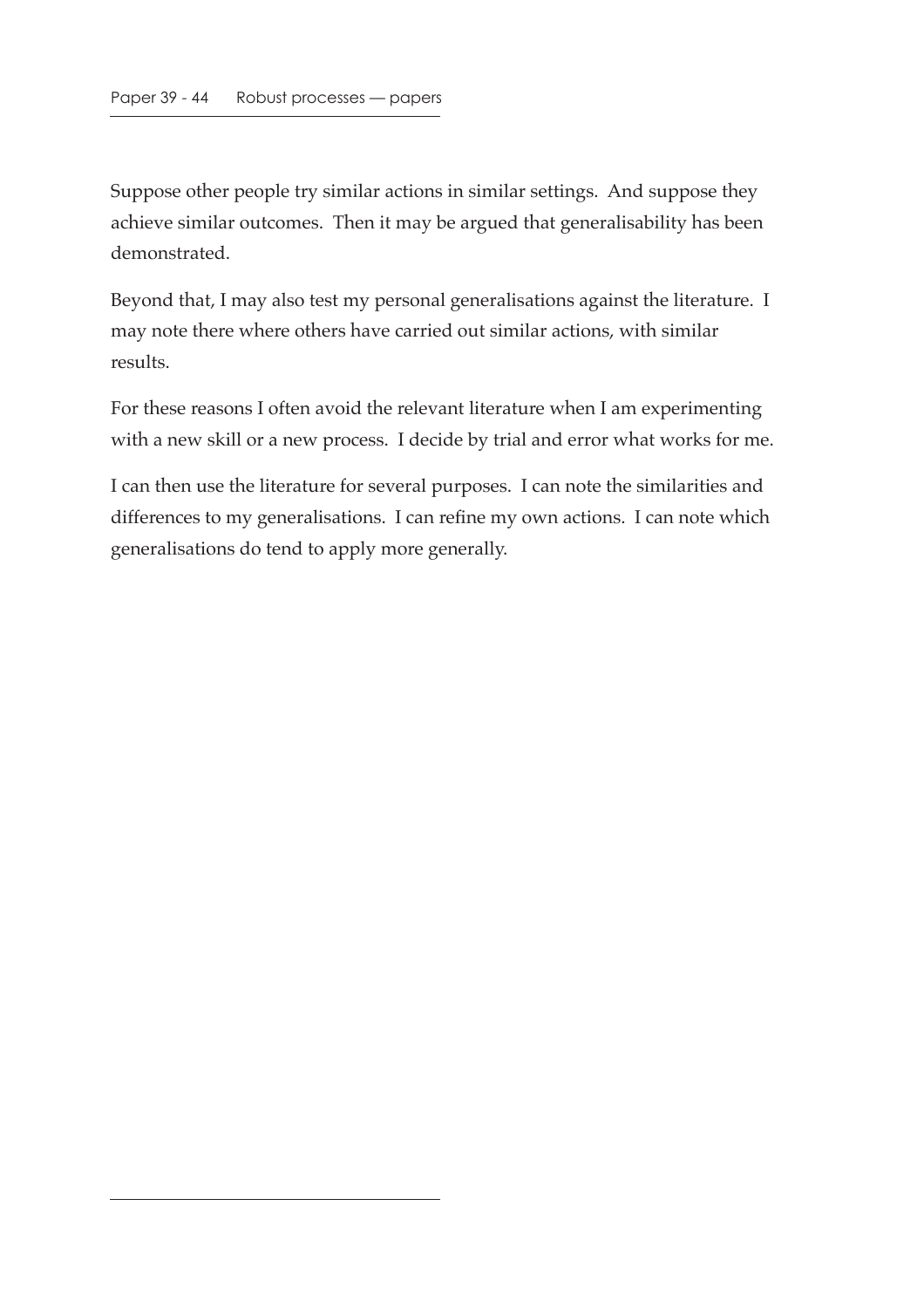#### **22 Generalisation (2)**

Speaking only for myself ...

A detour. I was about to address the commonly-held fiction that action research usually does not permit generalisation. In the meantime some interesting communications from Vic Wooddell and DP Dash have suggested that there are some other issues to address first.

In addressing the issue of generalisation in its various forms, and its relationship to action research, I think it is useful to differentiate two forms of action research. I might characterise them as "*action* research" and "action *research*". I think they have different requirements for generalisation.

By "*action* research" I mean the form where action is obligatory, or at least the primary reason for conducting the activity. The research is desirable but can be jettisoned if necessary. Programs for community or organisational change are often like this. A client or client group is paying for certain results and expects to get them.

In situations like this the researcher will probably achieve some research outcomes. At the least, it is likely to take the form of an improved understanding of what was done. Beyond that, the client may or may not develop better understanding. The client may or may not have better understanding as an explicit goal.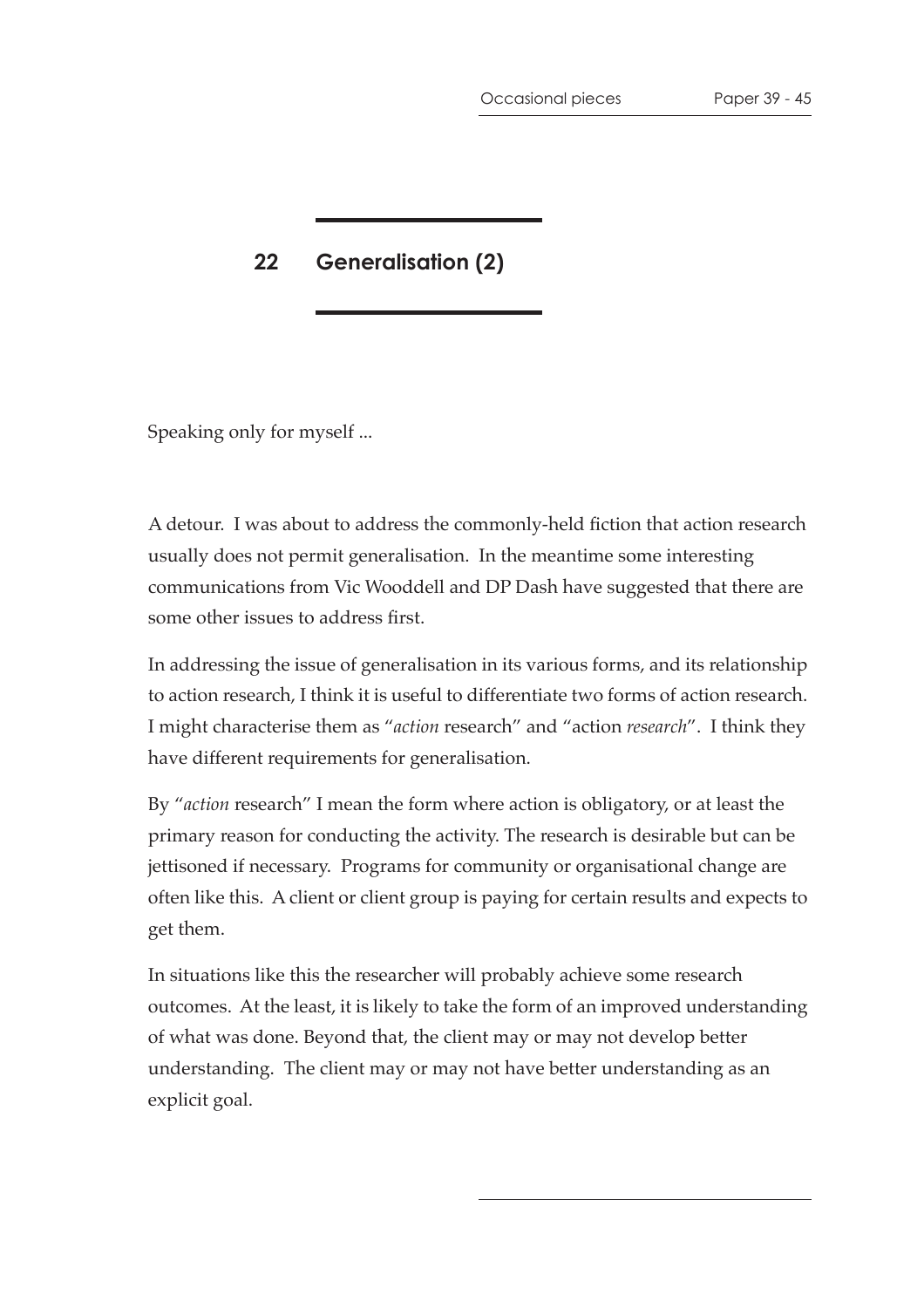Then there is "action *research*". The research outcomes may well be crucial — for thesis purposes, for example. It may be good to achieve some action outcomes too. That may even be an explicit goal. But if necessary the action can be abandoned.

It seems to me that in *action* research generalisability may not be a great concern. There is likely to be some, at least for the researcher. Without generalisation each situation is so different that no learning can carry from one situation to another. However, the main emphasis is likely to be on learning how to deal with specific situations.

Now consider action *research*. Here, unless there is a contribution to knowledge, there *are* no research outcomes. If it is a thesis study the examiners may decide there is no thesis. Generalisability is a requirement.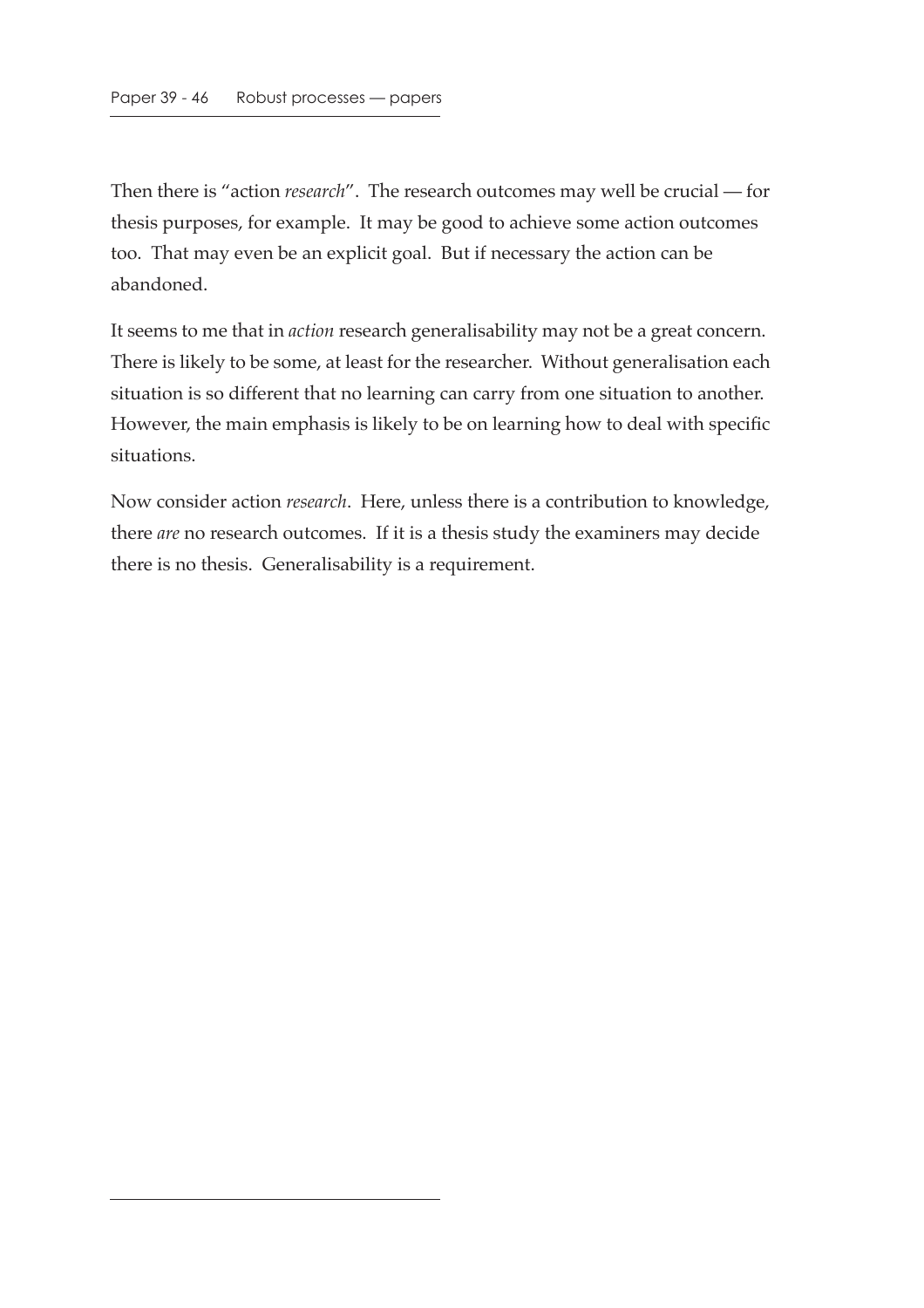#### **23 Generalisation (3)**

Speaking only for myself ...

We've been talking about generalisability. But what is it?

In experimental and quasi-experimental research I think it is relatively easy to define. Suppose the research identifies a relationship between two variables. Then generalisability is the extent to which that relationship applies to the same variables in other situations. In other words, the relationship can now be regarded as approaching universality.

But think a little more closely than that. How often, in fact, will the studied variables be the only ones operating in a given situation? If those *are* the only variables, then it seems to me that generalisability has real and useful meaning.

Otherwise, I have my doubts.

Now consider the situation which applies to action research and similar approaches. Very often it's hard to know what is true about the situation until it is studied.

For example, I may have learned that in a given situation, certain actions were followed by certain outcomes. As situations differ it would be rash of me to assume that the same actions will always be followed by the same outcomes. I assume this is why it is often said that you can't generalise from action research.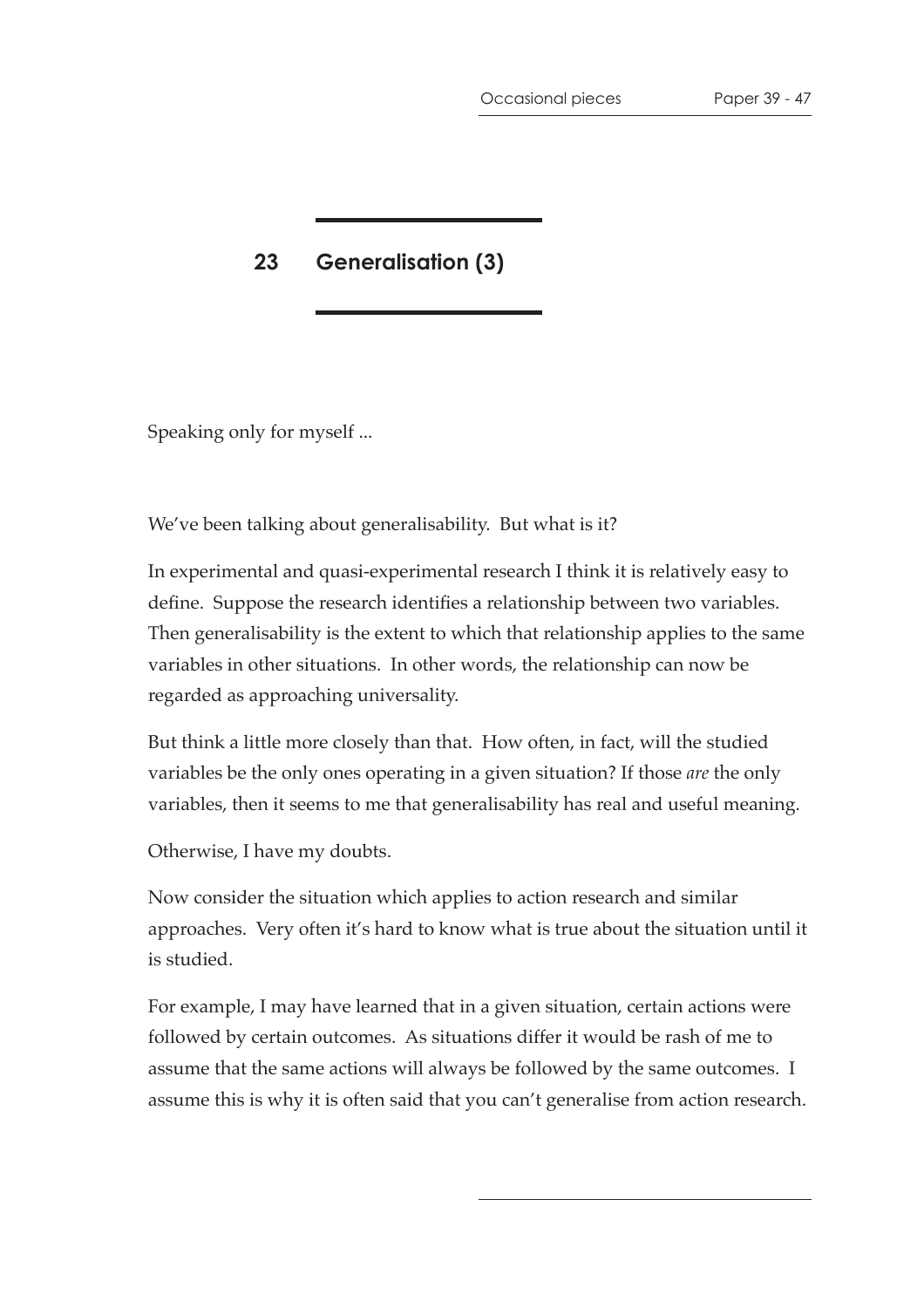But consider the two situations. Let's say I've conducted an experiment in which I have demonstrated that a certain treatment resulted consistently in a given change in some variable. And let's say I've carried out an action research study in which certain actions were followed by certain outcomes.

The key question ... What happens when I now take those two sets of findings into a different situation? Can I have faith in either of them?

It seems to me that if it is a typically complex field situation involving people, the answer is a qualified "no".

In short, the generalisability which experiments provide does have some universality. But only when the researched variables are the only variables operating. In the field settings where action research is typically conducted, that is seldom likely to be true.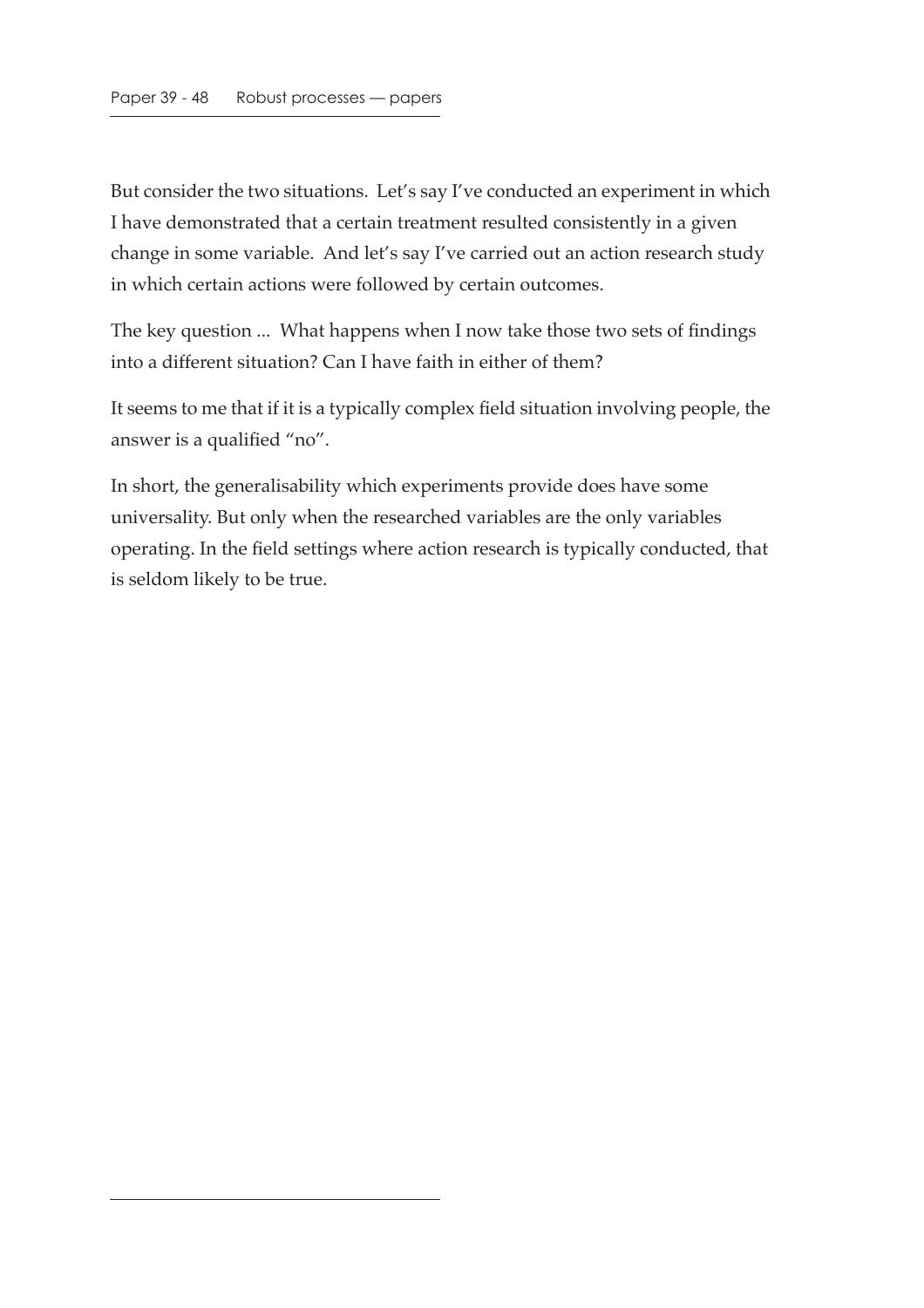## **24 Varieties of action research (1)**

Speaking only for myself ...

(Let me begin by saying that these occasional pieces are intended to be a starting point for discussion.)

Over the next several months I would like to explore some of the many varieties of action research and related methodologies. There are quite a few, and they seem to be multiplying.

Here, to set the scene as it were, I'd like to explore some of the features that most of them share.

For present purposes I'll speak of six such characteristics. Most of the varieties are ...

- change oriented; they intend to bring about some change in the person, or in a social system such as a community or organisation
- $\blacksquare$  related to the first, action oriented; the change is intended to be the result of action
- in some sense of the term, data-based; the decisions about action are informed by information which is usually collected for that purpose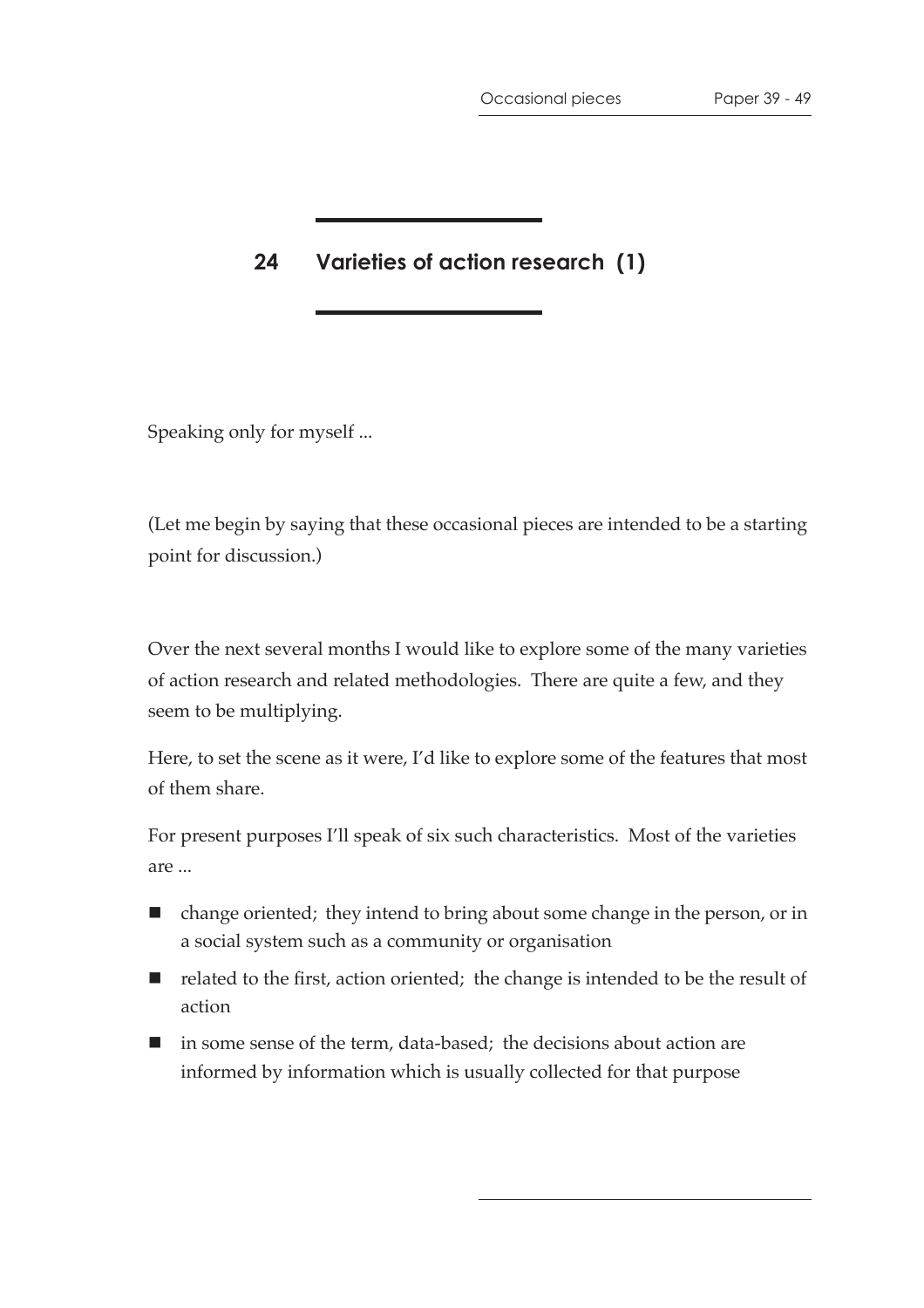- emergent; they take shape slowly as they respond to the situation in which they are located and the information they collect
- cyclic; action is preceded by planning and followed by evaluation or review; further, most of them consist of cycles within cycles (within cycles...)
- participative; those who are affected by the intended change are most often involved in deciding which actions are to be taken.

My intention in this occasional piece is to offer two suggestions about how we might use these differences and these characteristics.

First, how might we think about these characteristics? I think it is most useful if we think of them not as obligatory, but as design choices.

It is my belief that sometimes it is true that some variety of action research best suits a given situation. And sometimes some quite different methodology is more likely to be appropriate.

Second, how might we view the many varieties? Here I prefer not to regard them as recipes to be followed. Rather, I think of them as examples of the design choices that may be taken and put into action.

I suspect that in the best of all possible worlds we wouldn't require these varieties. We would sufficiently understand what we were doing that we would design each approach from scratch, as it were, in response to the situation.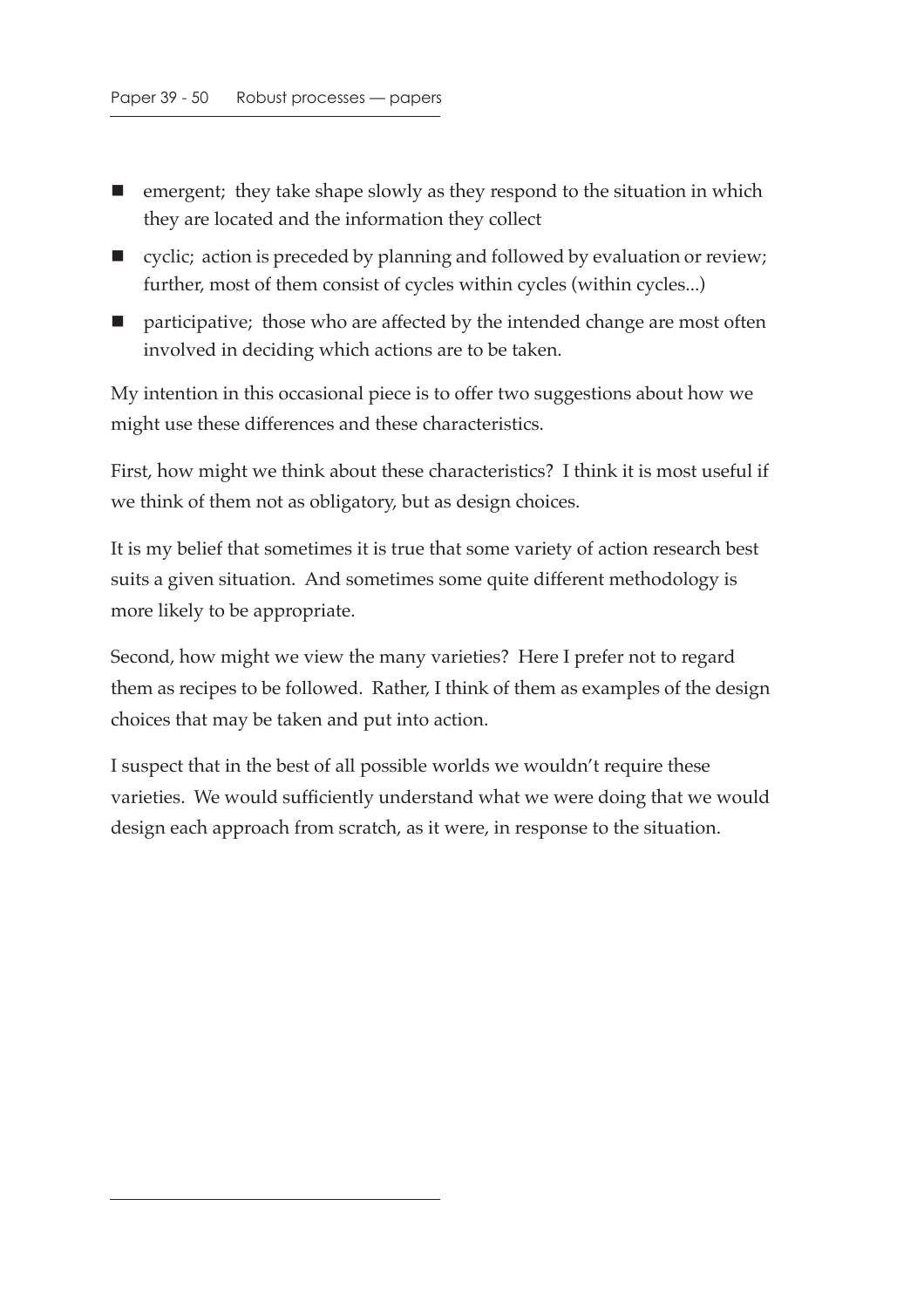## **25 Grounded theory revisited (1)**

Speaking only for myself ...

In piece 24 I foreshadowed a series of pieces on different versions of action research and related methodologies. My purpose is so that, through a comparison, we expand our choices of ways of doing effective research. I've now chosen "grounded theory" as the first of these methodologies.

You may recall that in an earlier sequence in this series (opiarm 16 to 20) I explored action research as a generator of theory which might be described as grounded.

From time to time I deliberately explore fields which are up until then new to me. Grounded theory was such a field.

It has long been my practice that at these time I initially mostly avoid the existing literature. I try to develop my own ideas first. This allows me to read more critically and with greater understanding when I do approach the literature. I revise my ideas when I read the literature.

Since the earlier sequence on grounded theory I have been exploring the literature. And there I find (particularly in Barney Glaser's work) some enticing parallels with action research.

(For example, he recommends not reading the relevant literature until later in a study.)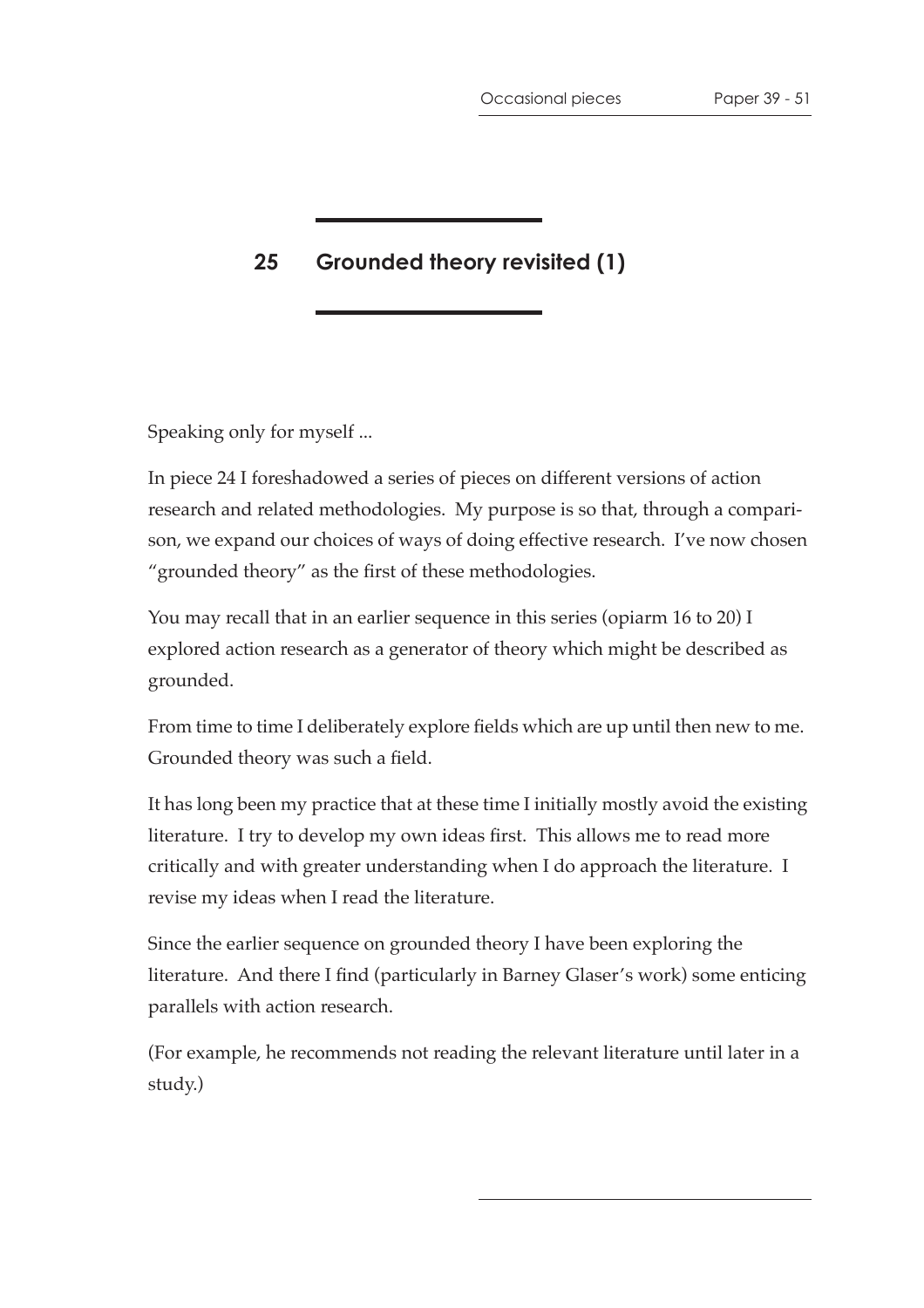One of the key distinctions which Glaser makes is between hypothesis-testing and emergent methodologies. He sees most sociological research as really being hypothesis-testing, even when researchers might not perceive them as such. He sees them as *forcing* the data to fit the existing theories.

The alternative is to let the theory *emerge* from the data. This is what Glaser's form of grounded theory does.

And it is one of the important features it shares with action research. Both are emergent methodologies.

(I've posted a summary of my understanding of Glaser's form of grounded theory on the web at http://www.scu.edu.au/schools/gcm/ar/arp/grounded.html )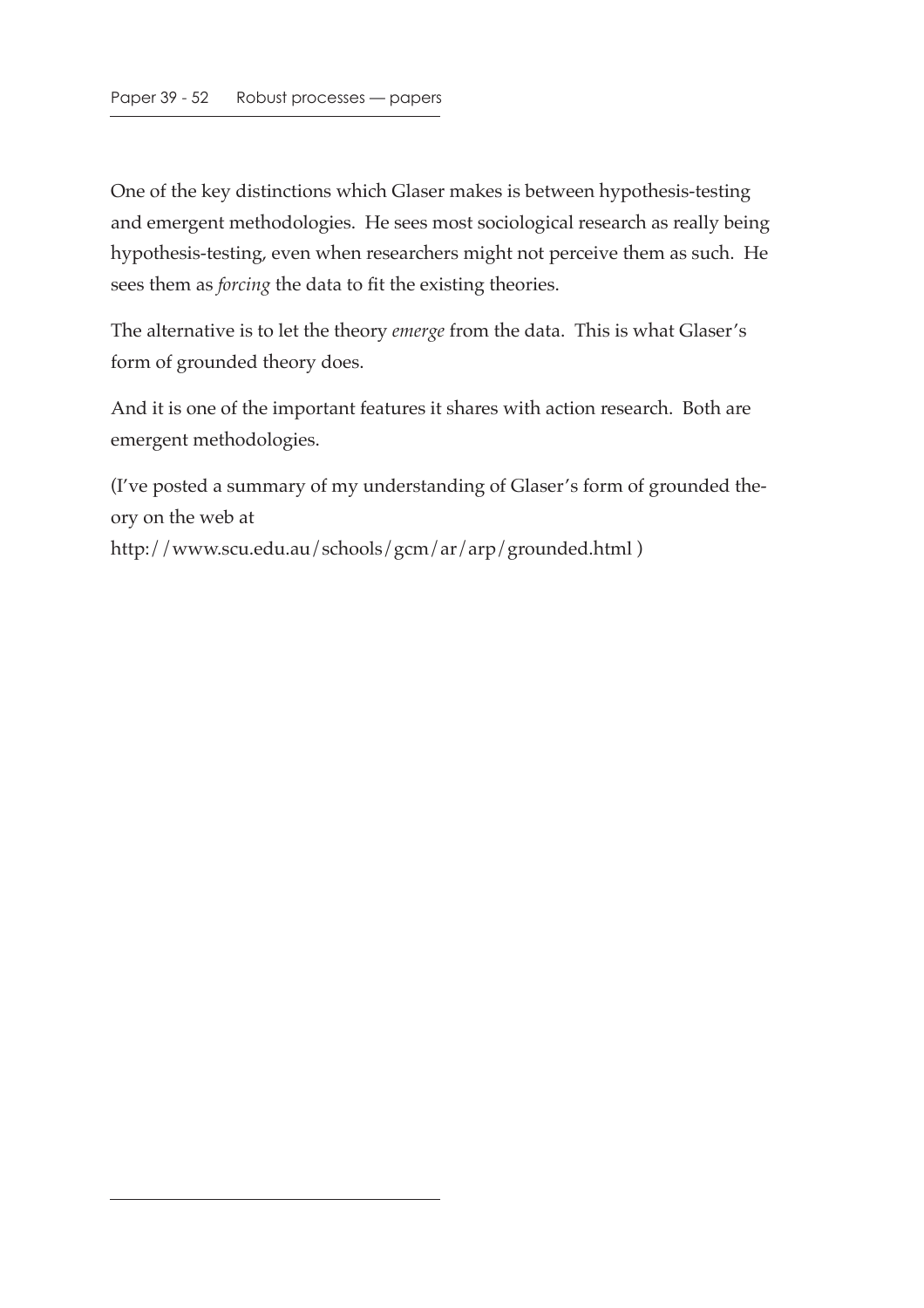## **26 Grounded theory revisited (2)**

Speaking only for myself ...

In piece 25 I foreshadowed a discussion about grounded theory and its similarities to action research. In particular I raised Glaser's distinction between hypothesis-testing and emergent methodologies. I said that action research and grounded theory were emergent methodologies.

It is my intention in the next occasional piece to take the comparison further. Before doing so it is useful if I provide a thumbnail sketch of grounded theory, Glaser style.

Grounded theory can be described as a set of overlapping stages:

- data collection, in which the researcher observes, talks to people, and engages in whatever other data collection seems appropriate
- note-taking, capturing the key elements of each data collection immediately afterwards
- coding, in which the researcher writes in the margin of the notes the *categories* and *properties* contained or implied by each sentence of the notes
- memoing, in which the researcher writes memos to herself or himself on the theoretical hypotheses arising from the coding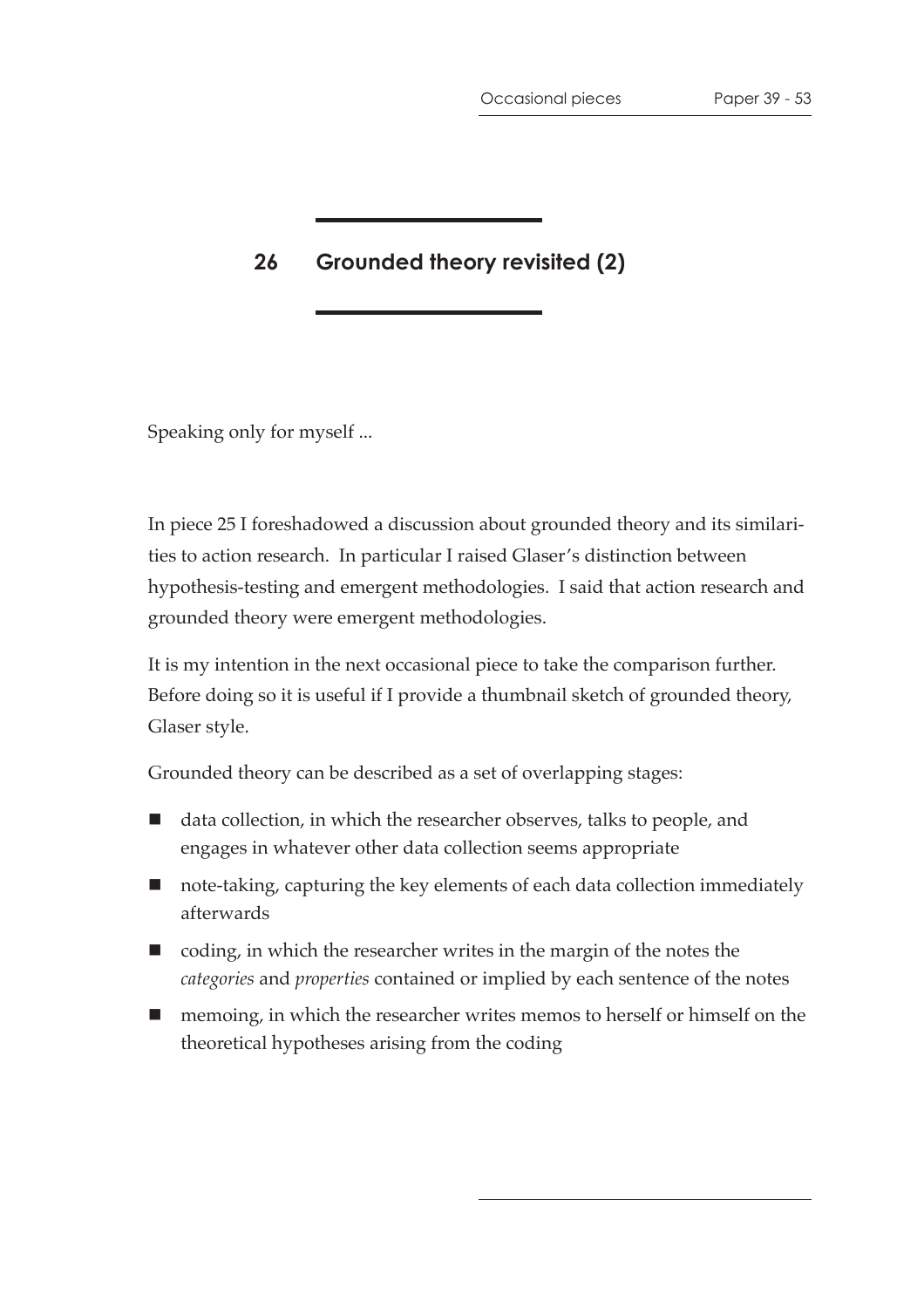These four stages are almost simultaneous. The memos progressively build the theory from the categories and properties of the coding, and the links between them. The data are noted and coded almost as they are collected.

Sorting begins as soon as further data add little to the emerging theory. The memos are sorted to an order which allows the theory to be communicated clearly. Writing the report is guided by the sorting.

This may be diagrammed as follows:



As I mentioned in the previous occasional piece, there is a slightly more detailed description of this process on the web at

http://www.scu.edu.au/schools/gcm/ar/arp/grounded.html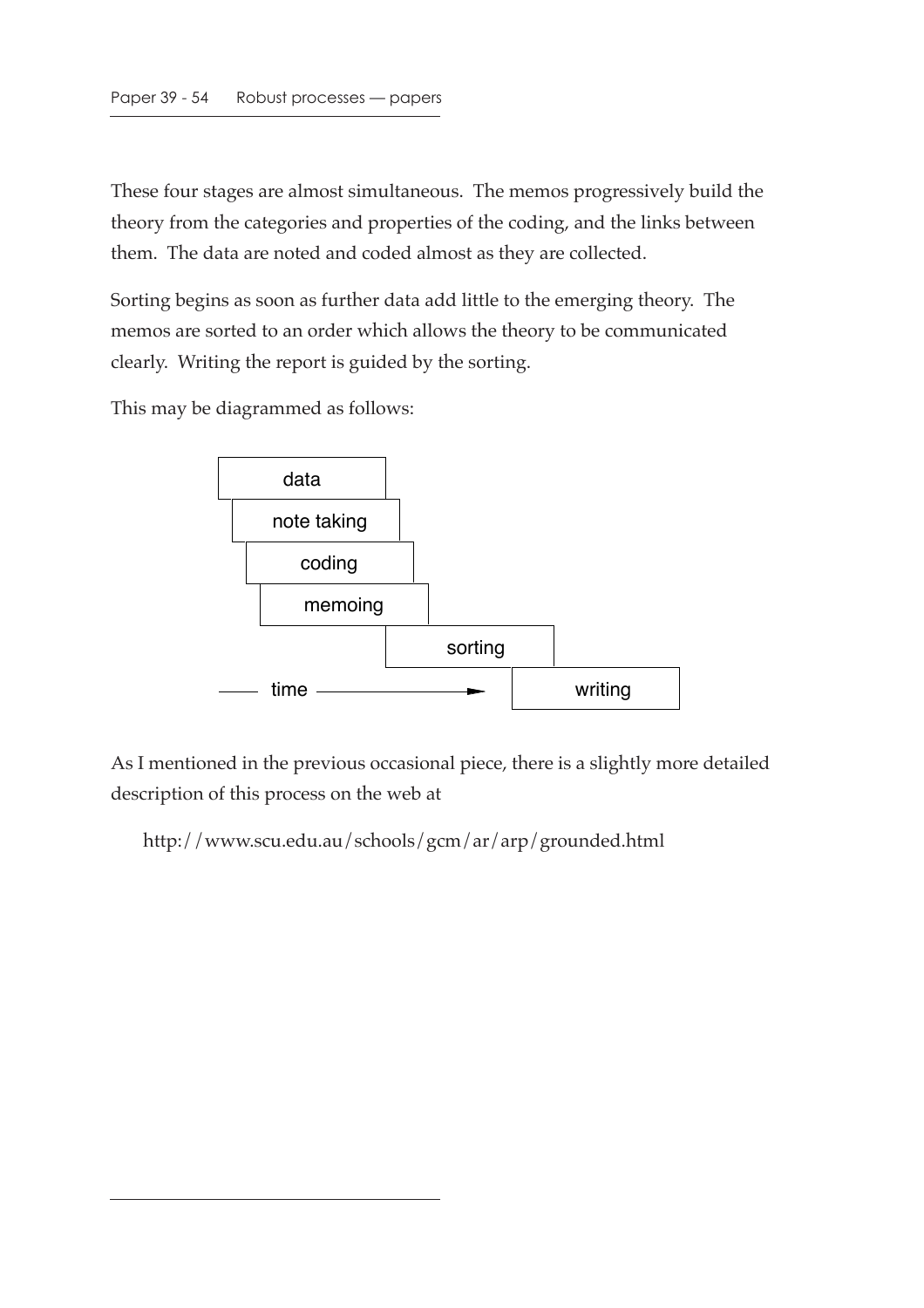### **27 Grounded theory revisited (3)**

Speaking only for myself ...

As you may have guessed from the last couple of occasional pieces, I've been reading some of the literature on grounded theory. In observing its similarities to action research I think I've come to appreciate more the emergent nature of action research. I've broadened my understanding of some of the ways in which that emergence can be achieved.

I've been further helped in this by reading some of Peter Checkland's and Sue Holwell's book *Information, systems and information systems: making sense of the field* (Chichester, UK: Wiley, 1998). This book more firmly places soft systems methodology (Checkland's methodology) within an action research paradigm.

I don't know if Checkland explained it more clearly this time. Perhaps I was more ready for it. Checkland and Holwell describe research in a way which makes a lot of sense both for grounded theory (the form described by Glaser and Strauss) and action research. According to them, in research one uses ...

| a[n epistemological] frameworkF      |
|--------------------------------------|
| operationalised as a methodologyM    |
| to investigate an area of concern  A |

in the course of which the researcher learns about *and may modify* each of **F**, **M**, and **A**.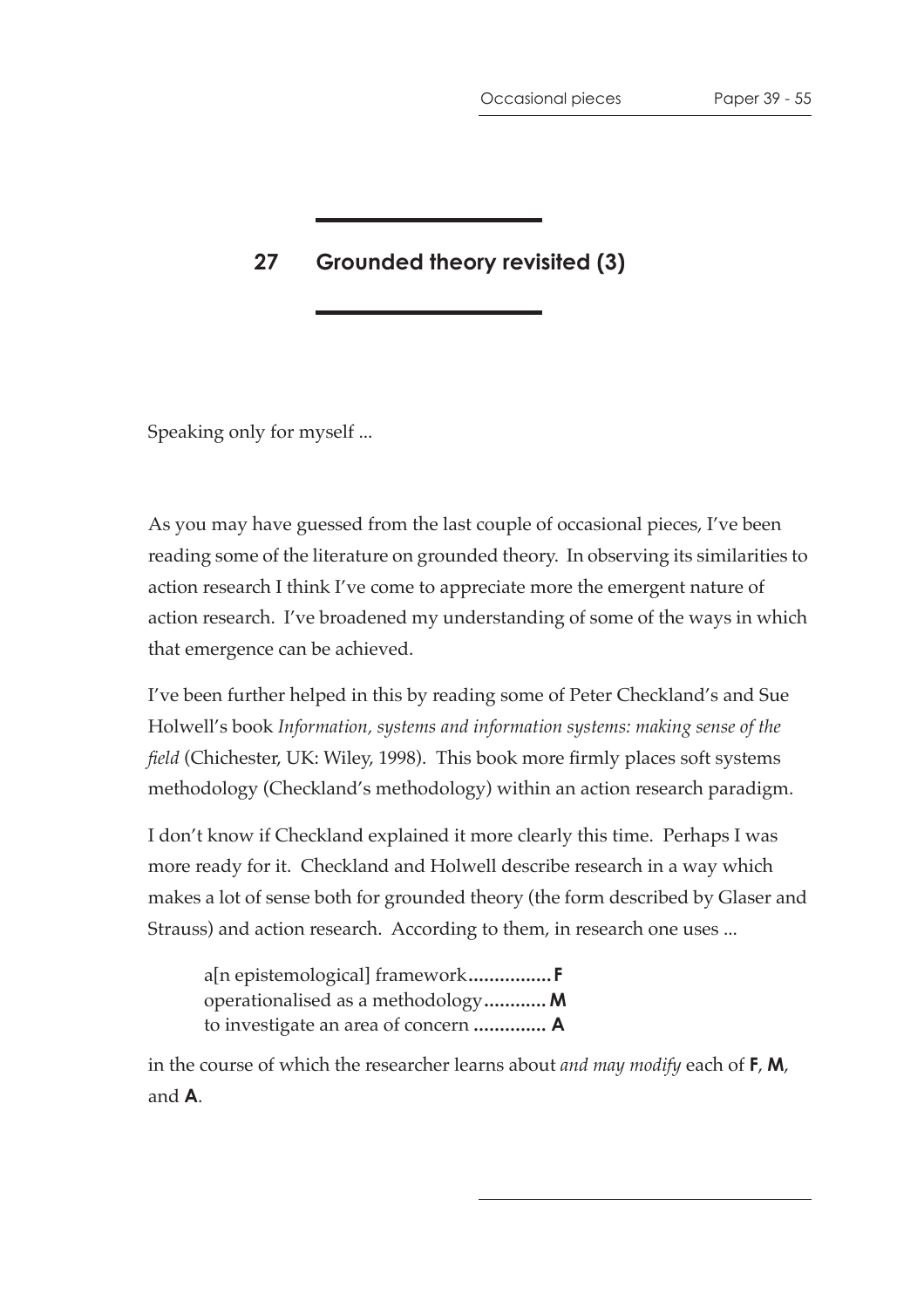To be honest, in the past I have been a bit cavalier about epistemology. I didn't think we could wait for the philosophers to agree before we decided how to do research.

For that matter, I'm not yet persuaded it counts for all that much. On balance I'm probably somewhere between a pragmatist and an agnostic, philosophically speaking. I think about my philosophical assumptions. (And about my ethical assumptions too.) I think, though, that I would do action research in pretty much the same way whatever philosophical hat I was wearing.

But now I can change my mind as I proceed.. With this extra flexibility, I find that the notion of starting with at least a few explicit philosophical assumptions appeals.

The preceding paragraphs are by way of background. I can now consider the emergent nature of action research and grounded theory as having three dimensions: epistemology, process, and situation. I'm thinking of these as equating respectively to Checkland's **F**, **M** and **A**.

How might I apply this? I can try to spell out my assumptions about all three before I act. I can check my experience against those assumptions during and especially after action. As I accumulate experience I can seek out disconfirming evidence for assumptions under all three headings.

Emergent understanding of philosophy. Emergent understanding of research processes. Emergent understanding of the situation.

That appeals to the empiricist in me.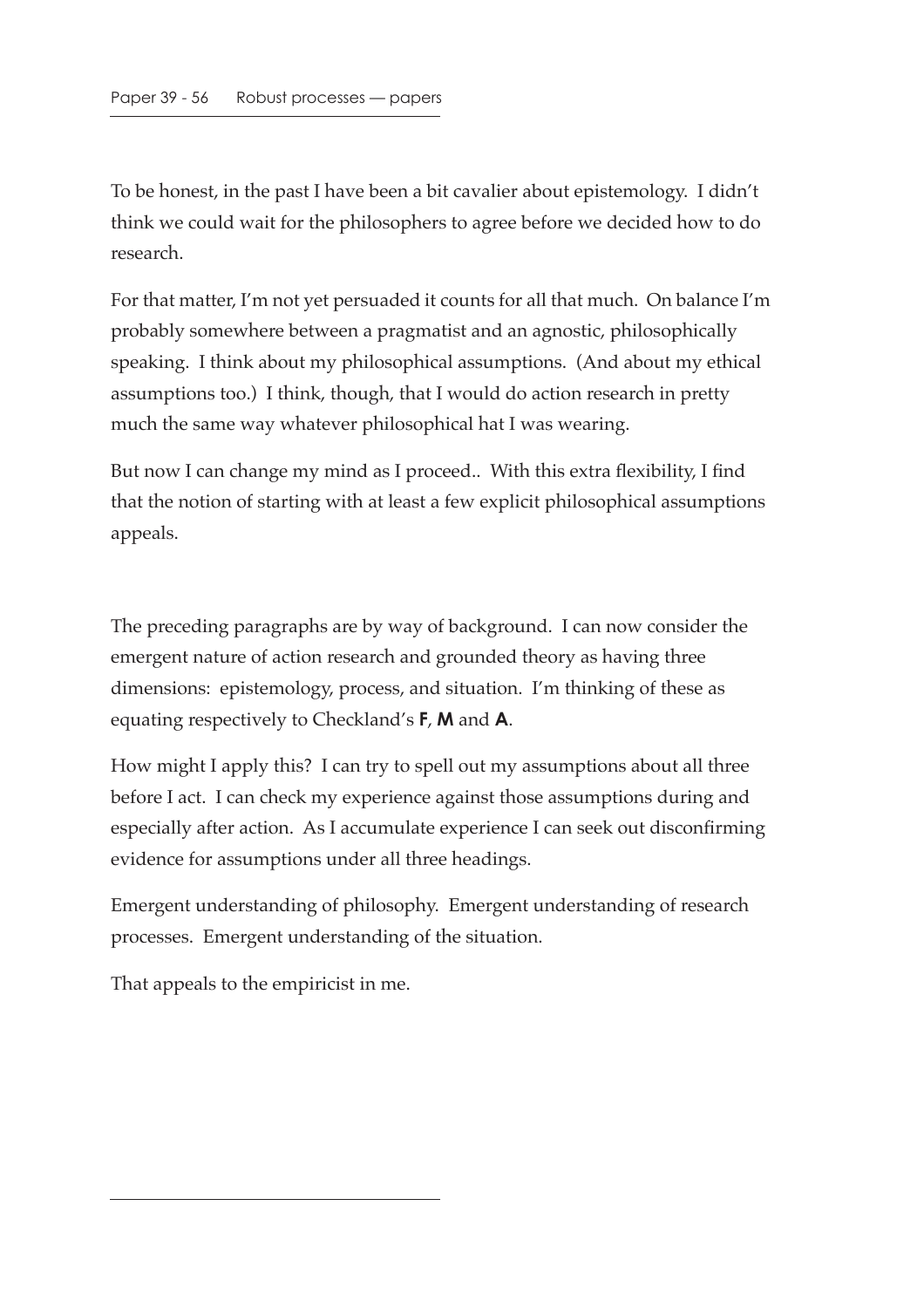#### **28 Grounded theory revisited (4)**

Speaking only for myself ...

My initial reasons for exploring the grounded theory literature were threefold. I try to choose some of my reading so that it takes me into unfamiliar territory. I supervise some theses where people want to be more open to the situation they are researching. And I thought I might make more explicit my understanding of action research by exploring a different methodology.

It is the third of these which now occupies my attention. I was surprised by the extent of the parallels between action research and grounded theory. As a consequence I think I now have clearer ways of explaining some aspects of action research.

Let me mention a few of them.

First, the distinction between emergent and hypothesis-testing research. Or, to use the terms I prefer (as more transparent): data-driven and theory-driven research.

I had formerly thought of much qualitative research as essentially data-driven. I have followed some of the debate between the recent Glaser and Strauss. It has led to a realisation that much qualitative research is less open to the situation than I would previously have imagined.

In other words, there is a theoretical tradition which is taken more or less as given. The researcher uses it to make sense of the data. Qualitative research may